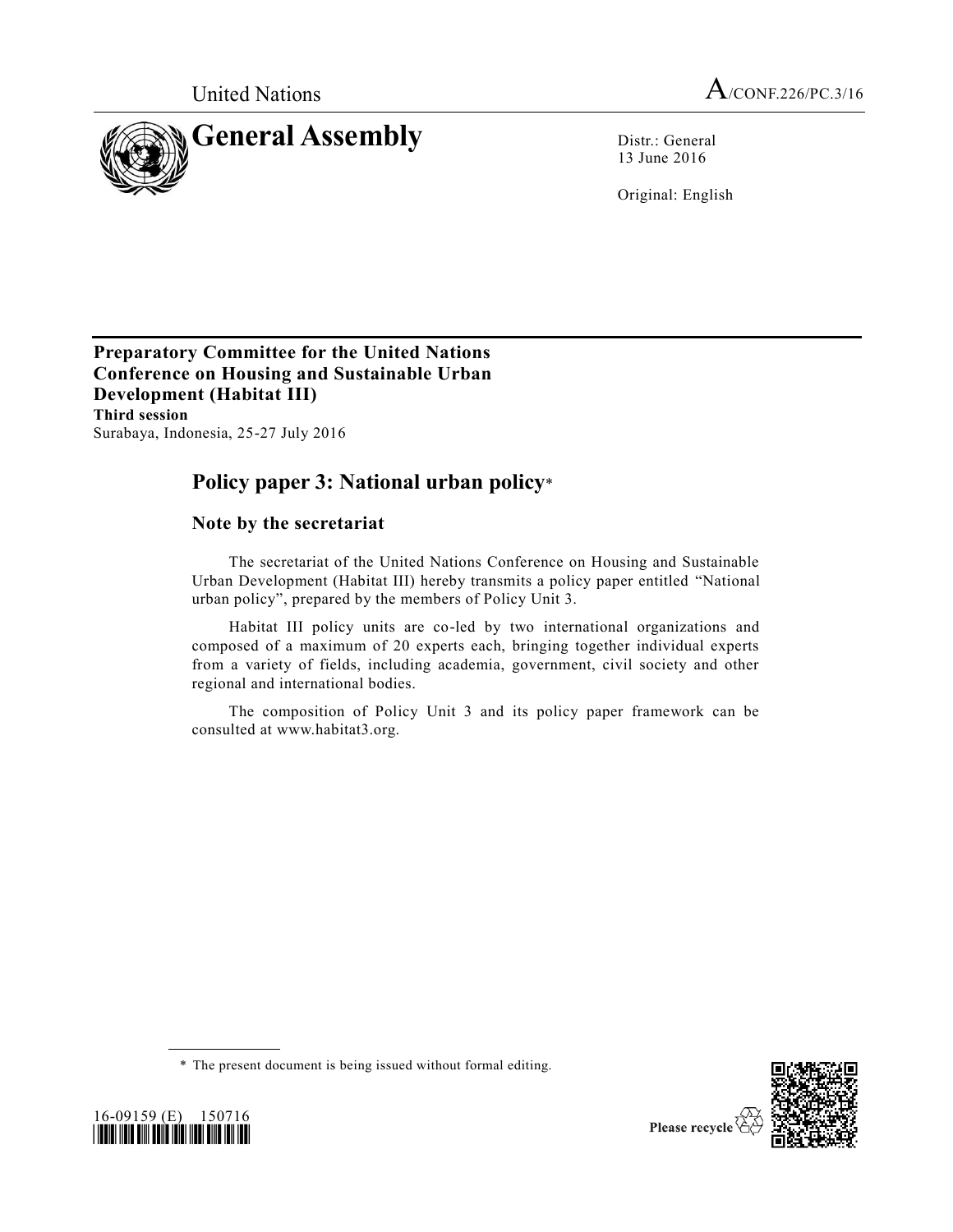# **Policy paper 3: National urban policy**

## **Executive summary**

A national urban policy is both a process and an outcome that harnesses the dynamism of cities and urbanization. Urbanization presents unprecedented opportunities, but also substantial challenges. Governments and other stakeholders must be well prepared and have frameworks for urban development in place. A national urban policy complements and reinforces rather than replicates local urban policies. It also helps align national activities with global priorities. A national urban policy sets out the principles from which urban policy interventions are formulated and implementation is conceived. Results rest on a clear strategy and effective coordination between policies that affect national territorial concerns across the urban-rural continuum, metropolitan, regional and supranational scales.

This policy paper outlines key issues and policy recommendations regarding the design, implementation, monitoring and evaluation of a national urban policy as a means to achieving the New Urban Agenda. Building on the Habitat III issue papers, extensive literature reviews, the inputs of experts of Policy Unit 3, and the revision of inputs from Member States and accredited stakeholders, the paper reiterates and elaborates on the use of a national urban policy as a means of securing the post-2030 sustainable development agenda.

By definition, a national urban policy touches on all aspects of the New Urban Agenda, but this paper gives particular attention to questions of policy challenges (sect. II), policy priorities (sect. III), key actors (sect. IV), and policy design, implementation and monitoring (sect. V). To produce this paper, the expert group met in Paris, Incheon, Republic of Korea, and London.

The paper identifies a number of challenges. For instance, it argues that at the initial stage, it is important to establish the need for, and to build the political and social will to develop and implement, a national urban policy. In some contexts, policies that foster urbanization fail to find support because urbanization is viewed mainly as a problem rather than as an opportunity to increase quality of life, economic prosperity and well-being. This fear of urbanization then often becomes a self-fulfilling prophecy: the unwillingness to engage in active preparation usually does not prevent urbanization but does substantially increase the risk of fostering badly functioning cities. In the designing stage of a national urban policy, other challenges identified include articulating shared objectives, defining the scope of the policy, keeping flexibility while maintaining predictability, achieving coordination across sectoral policies, designing the governance of the process, and balancing top-down and bottom-up approaches. Further, for both planning and monitoring, gathering legitimate and robust data to provide the evidence base is a major constraint. Finally, it should be recognized that a national urban policy represents both a technical and a political process, and that combining technical strength with political commitment and support from stakeholders is necessary to make it transformative.

A successful national urban policy should generate transformative outcomes in terms of how different levels of government work together to design, implement, monitor and evaluate policies for sustainable urbanization. More specifically, a national urban policy can strengthen the alignment of national and local policies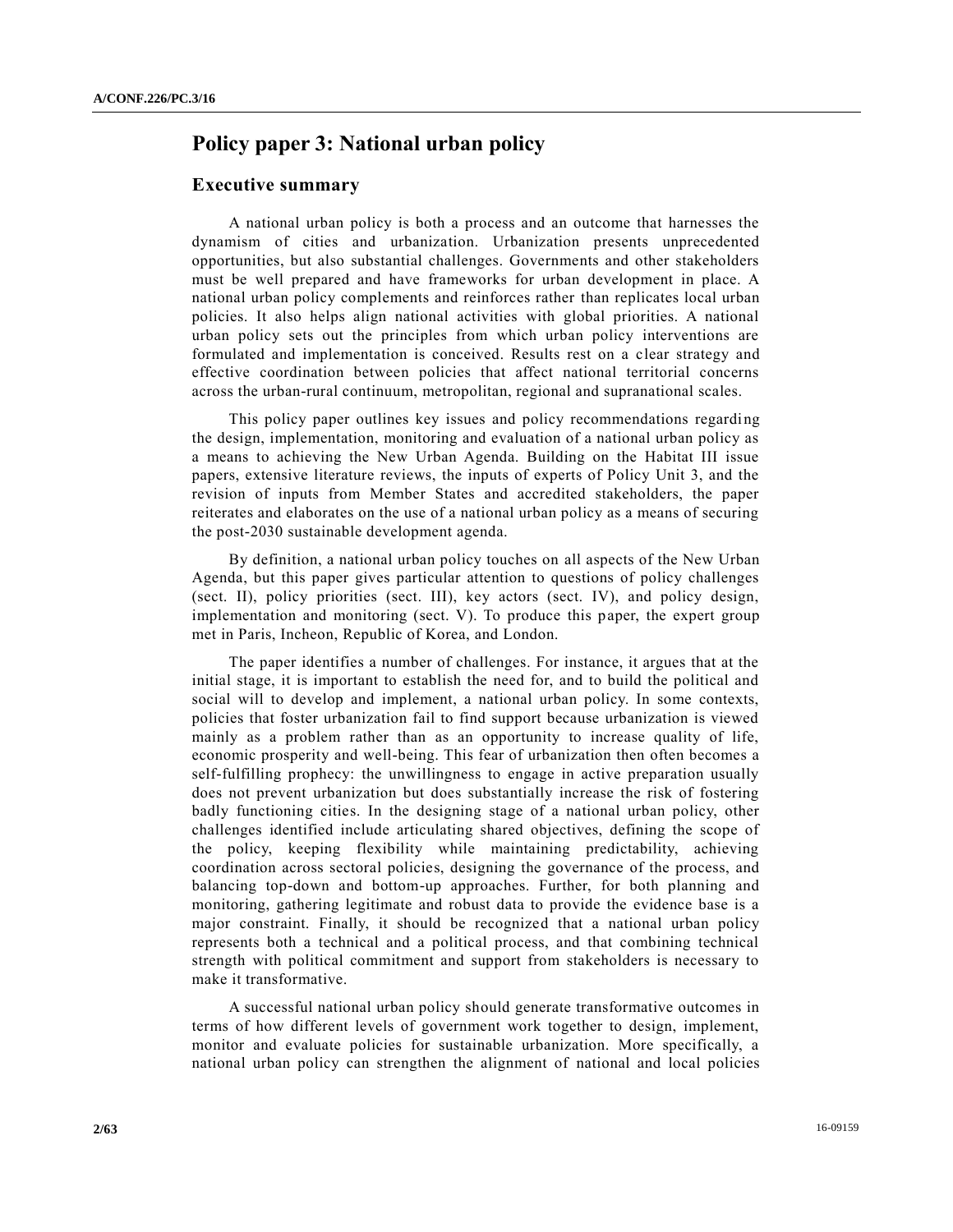affecting urban development; empower local authorities and communities, grassroots organizations, social and traditional leaders, women's movements and civil society at large; promote shared urban dividends throughout the territory and actors, and increase investment in urban areas by improving the business environment; and foster cooperation and collaboration across jurisdictions, for instance by overcoming metropolitan fragmentation. As an ultimate goal, a national urban policy can improve urban quality of life and well-being. To achieve such transformations, beyond the national urban policy itself, the process through which it is achieved is important.

Section III proposes the criteria for defining policy priorities and sets out the priorities for a national urban policy. A national government will identify its own domestic priorities through a national urban policy process, however there are urban issues of common international concern, including addressing urban poverty, promoting equitable opportunity, structuring the urban systems and the connectivity among cities to support sustainable development, facilitating urban policies and governance at a metropolitan scale, promoting urban‐rural linkages, etc.

In section III, this policy paper also proposes the following targets: (a) by 2020, two thirds of the member countries will have initiated the process for developing a national urban policy, or will be reviewing their existing national urban policy framework; (b) by 2025, half of the member countries will have formulated and initiated the implementation of a national urban policy; and (c) by 2030, one third of the member countries will have monitored and evaluated their national urban policy. In addition, for all initiated national urban policies, the paper recommends: (a) stakeholder participation mechanisms in the process of developing a national urban policy; and (b) an institutionalized mechanism that ensures the coordination of national policies that materially affect cities.

Section IV discusses key actors for action in the national urban policy process. The section highlights key actors, both internal and external, that should be in the national urban policy process. However, the section is cognizant that approaches to national urban policy development will be different and governments should consider a demand approach that is responsive to the needs of people. In this sense, the key actors are also varied and represent the interests of the groups they belong to. Finally, the section considers essential processes such as the building of capacity and the raising of awareness, which are important for building an enabling environment for the creation of a national urban policy and furthermore, that will contribute to the achievement of the New Urban Agenda.

Section V recognizes that for successful implementation, a national urban policy needs to be legitimate, based on a legal foundation, integrated and actionable, monitored effectively, and supported by mechanisms that ensure continuity while allowing for necessary adjustment. This policy paper recommends the following eight tangible actions: (a) establishing a technical and political consensus on a national urban policy, including the objective, the value added, contents and scope, and the time frame; (b) engaging all the key stakeholders from the outset of the national urban policy process; (c) creating a national and shared vision/strategy for urban policies, with clear objectives, targets, responsible institutions, and implementation and monitoring mechanisms; (d) reviewing and adjusting existing national legal, institutional and fiscal frameworks and guidelines of all sectors in light of the agreed urban strategy; (e) maximizing the use of technology to help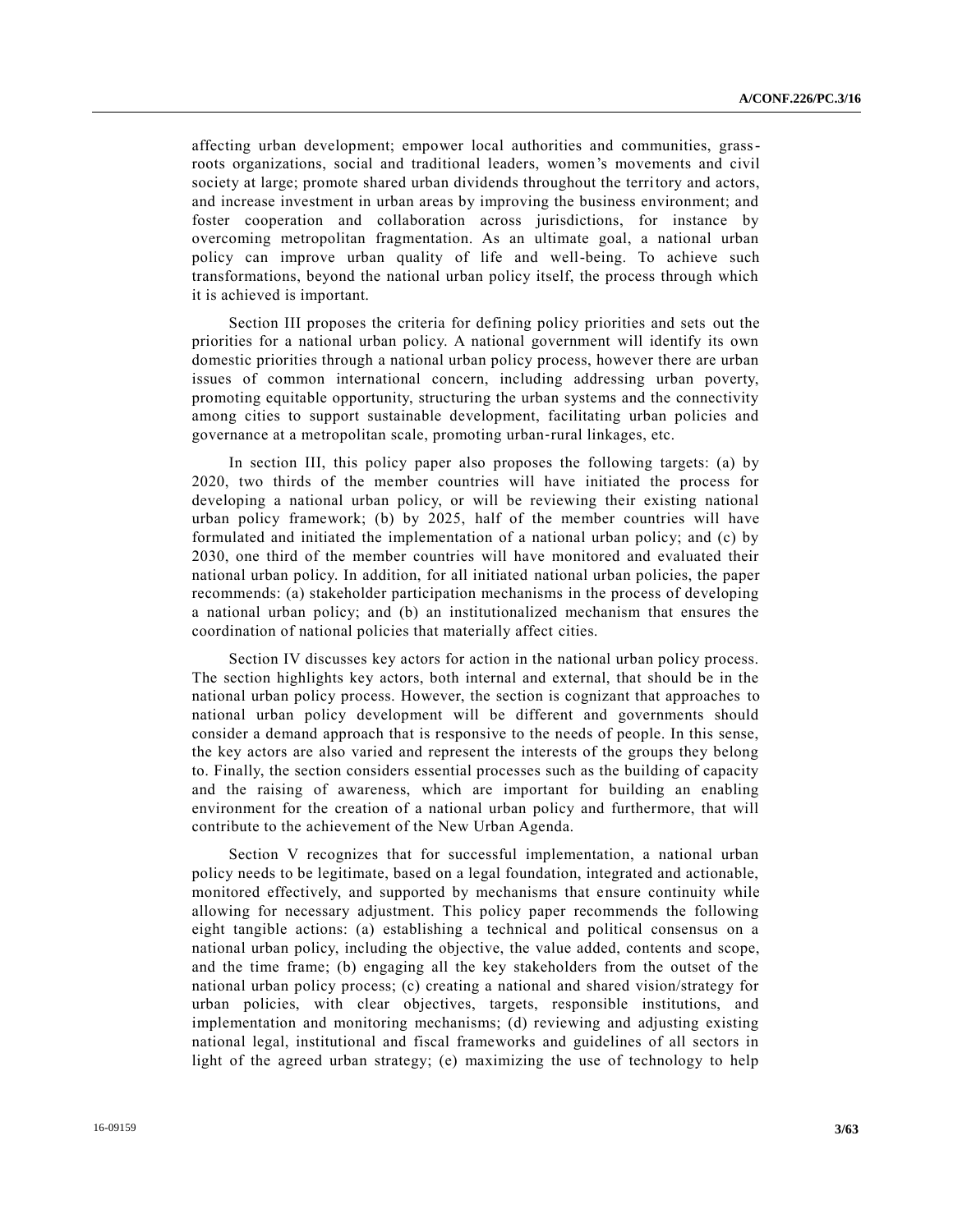evidence-based decision-making; (f) establishing a participatory mechanism to facilitate policy dialogues among national and subnational levels, as well as between State and non-State actors; (g) establishing a global mechanism — such as an intergovernmental panel — to stimulate policy-relevant research to support national urban policies and the implementation of the New Urban Agenda; and (h) building capacity (human, institutional, financial and technical) at all levels of government.

Section V also recommends that national urban policy frameworks need to be monitored and evaluated effectively. This paper suggests that outcome monitoring could be linked to the Sustainable Development Goals reporting system, as most national urban policy targets are likely to be related to Sustainable Development Goal targets. Successful conception and implementation of a national urban policy could be monitored and evaluated in the context of whether the policy answers nationally defined goals in the short, medium and long term, and whether the vision of the national urban policy is mainstreamed into departmental programmes and policies. When developing indicators for monitoring and evaluation, measurability through access to adequate data sources that allow comparison with a baseline scenario, as well as the use of participatory monitoring and evaluation techniques, should be considered.

To conclude, this paper presents key recommendations from the expert panel for inclusion in the zero draft of the New Urban Agenda. The recommendations on a national urban policy are to: build on international agreements; adopt flexible institutional forms; foster leadership to drive a national urban policy; promote inclusive and equitable engagement in the national urban policy process; address sustainability and resilience through long-term planning; ensure coordinated action; identify priority issues at all scales; strengthen policy capacity for policy design and implementation; adopt and implement an effective communication plan for the national urban policy; and strengthen the evidence base through improved data.

# **I. Vision and framework of the policy paper's contribution to the New Urban Agenda**

# **A. A national urban policy**

1. It is estimated that that the global urban population will have increased from less than 1 billion in 1950 to roughly 6 billion by 2050, and to around 9 billion by 2100, corresponding to close to 85 per cent of the projected total population. This growth requires a coordinated policy to manage and guide future urbaniza tion patterns. The geography of urbanization is also changing. In most European, Northern American and East Asian countries, urbanization is significantly established in existing city forms and infrastructure, with some countries even facing population decline and shrinking cities. In sharp contrast, developing and emerging countries have an unprecedented opportunity to ensure their rapid urbanization processes result in well‐functioning and environmentally sustainable cities.

2. A national urban policy is able to establish the connection between the dynamics of urbanization, demographic dynamics and the overall process of national development. It can help to harness the benefits of urbanization while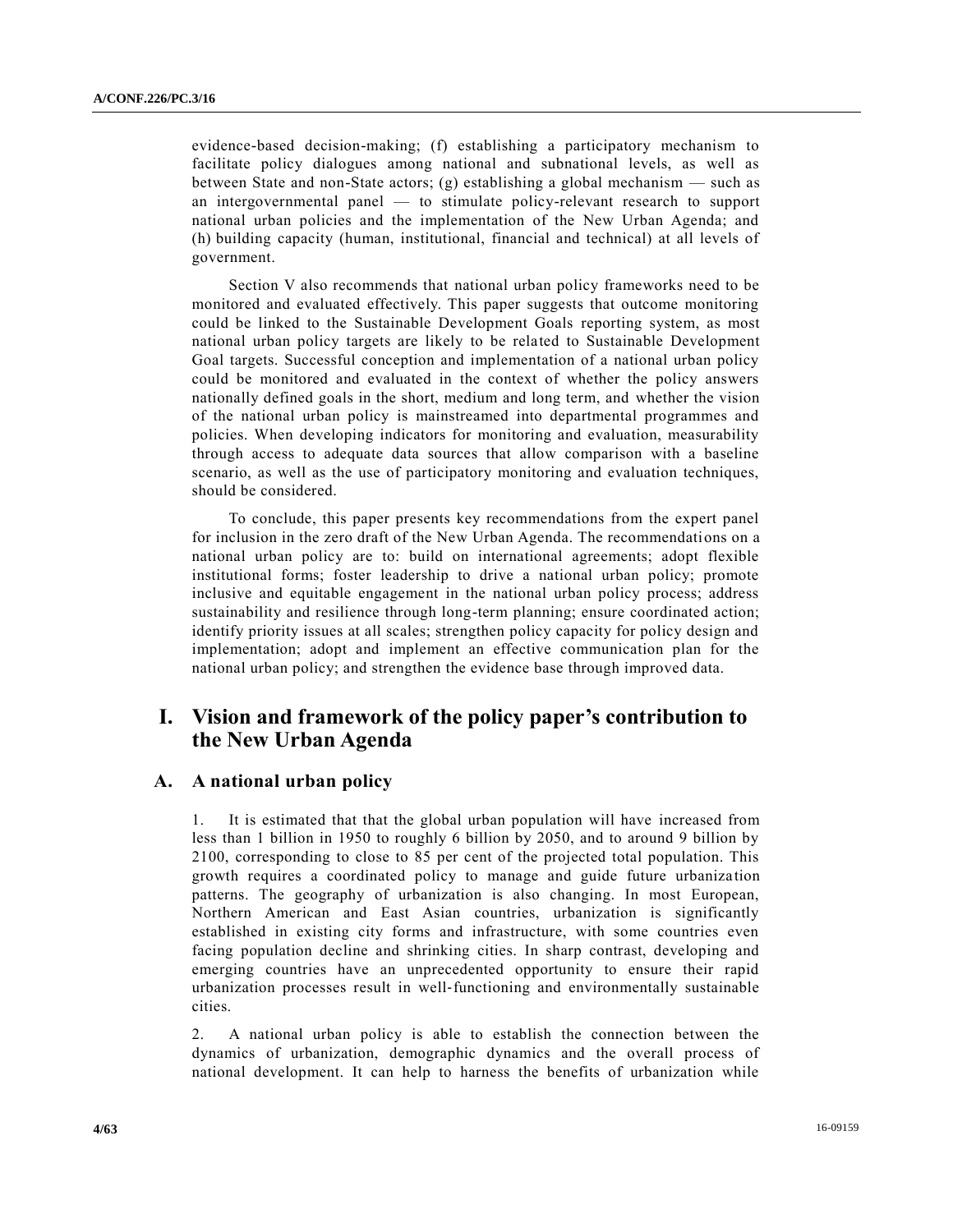responding to its challenges through the development of a much broader, crosscutting vision of an urban landscape. A national urban policy is intended to achieve better urban results by, firstly, helping to align sectorial policies that affect urban areas, and secondly, by developing an enabling institutional environment. Thus, a national urban policy complements rather than replaces local urban policies by embracing urbanization across physical space, by bridging urban, peri‐urban and rural areas, and by assisting governments to address challenges such as integr ation and climate change through national and local development policy frameworks.

# **B. How a national urban policy can contribute to global norms and frameworks and the implementation of a New Urban Agenda**

3. A national urban policy touches on and is relevant to many of the Sustainable Development Goals, particularly Goal 11 on cities, Goal 6 on sanitation and Goal 8 on economic development. In fact, most of the Goals have evident urban dimensions and cannot be achieved without addressing what happens in urban areas. Due to this widespread relevance, a national urban policy should constitute an important part of any serious attempt to implement the Sustainable Development Goals and should become a key instrument to measure the achievement of the Goals.

4. Cities must also be at the centre of actions to tackle climate change. With an increasing majority of populations living in cities, they will be the decisive place for reducing carbon emissions to sustainable levels. Cities will also bear the brunt of climate-related disaster risks. To rise to these challenges will require coordination and alignment mechanisms across different levels of government in designing, implementing, monitoring and evaluating climate policies at the city level. In this regard, a national urban policy can be a key instrument to coordinate national and local climate policies for the implementation of the Paris Agreement achieved at COP21.

5. Finally, a national urban policy has the power to shape urbanization and thereby to contribute to the development of productive and prosperous cities. Implementing the New Urban Agenda will not only require action from cities but also various forms of support from national (and in certain contexts regional) governments. This support will not be sufficiently effective without a strategic vision and a clear national policy framework. Consequently, a national urban policy should be recognized as a key lever towards the implementation of the New Urban Agenda.

## **C. Preparation of the policy paper on national urban policy**

6. This policy paper was prepared by experts selected through the Habitat III process and assigned to the Policy Unit 3 on National Urban Policies. Experts prepared and contributed through two Expert Group Meetings (Paris, France in November and Incheon, Korea, in December 2015), one write-shop (London, United Kingdom of Great Britain and Northern Ireland in February, 2016) and additional virtual meetings. The paper outlines key policy considerations for the design, implementation, monitoring and evaluation of a national urban policy. The paper is structured around the following four themes: (a) challenges; (b) priorities; (c) actors; and (d) implementation. Each of these four sections offers actions and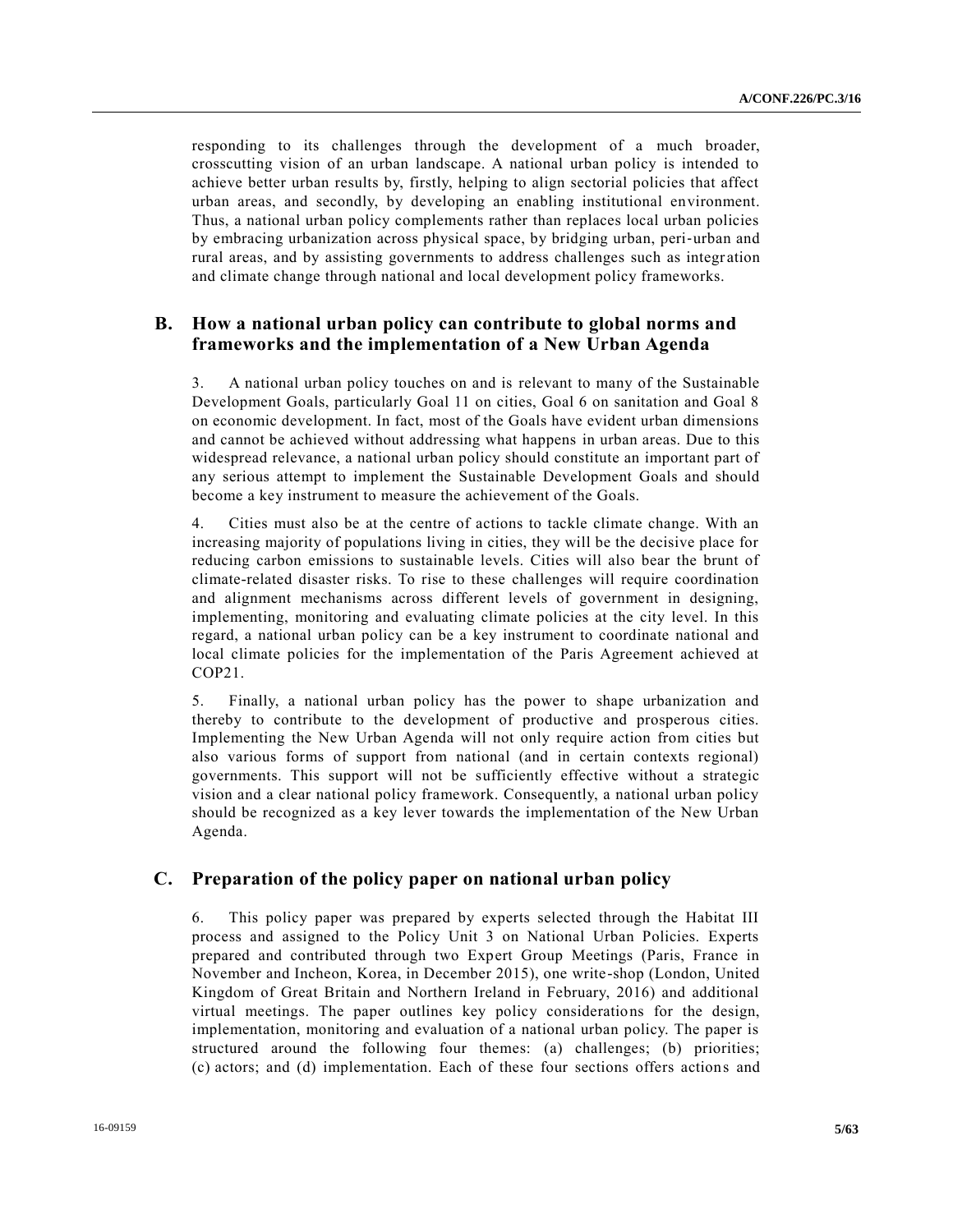activities to be considered. Following the guidance from the policy paper template presented by the Habitat III secretariat and the review of the 22 Habitat III issue papers, the findings and recommendations are based on insights and discussions among the experts of the Habitat III Policy Unit 3, key publications on national urban policy and country examples.

# **II. Policy challenges**

7. Global urbanization presents both challenges and opportunities for local and national leaders around the world. Whether it is rapid population increase or loss, (sub)urban sprawl, deindustrialization, climate change, social polarization, shrinking cities and/or other urban challenges, it is clear that cities in both developed and developing countries need plans to promote sustainability and resiliency. Key to sustainable urbanization is coordinating policies that guide and support cities to manage future urbanization patterns.

8. National urban policy must deal with and coordinate responses to complex urban and social challenges that are multifaceted in the causes and are resistant to resolution, including urban poverty, safety, environmental resources, etc. This in itself is a challenge for national urban policy.

9. The section will identify twelve key policy challenges that should be considered when designing, implementing, and monitoring and evaluating national urban policy: governance, inclusion, migration, land access, urban-rural linkages, public/civic space, local economic development, the housing and informal sector, infrastructure, resilience, land-use planning and urban design. The most impactful national urban policy complements rather than replaces local urban policies by embracing urbanization across physical space, by bridging urban, peri-urban and rural areas, and by assisting governments to address these challenges through national and local policy frameworks. Over the next 20 years, the critical role of national and subnational governments in promoting sustainable and resilient urbanization cannot be overstated.

# **A. Governance and a national urban policy**

10. In countries around the world, leaders are facing urban transformations. Both developed and developing countries have unprecedented opportunities to ensure urbanization processes result in well-functioning and environmentally sustainable cities. These opportunities will rise or fall according to how leaders address government processes, rules and regulations, and finance.

11. First and foremost among governance process challenges is whether there is legitimate governance and trusted leadership. Without public consent in leadership, decisions are often undermined. Citizens, and other leaders, frequently question or contest urban policies not grounded in these principles.

12. A corollary is sharing a common language and understanding. Faulty translations or interpretations skew or divert attention from critical policy options. Next is establishing the need for a national urban policy, defining the scope, articulating objectives, and building support in a transparent and inclusive manner. Sifting through competing interests can be time-consuming and at times frustrating;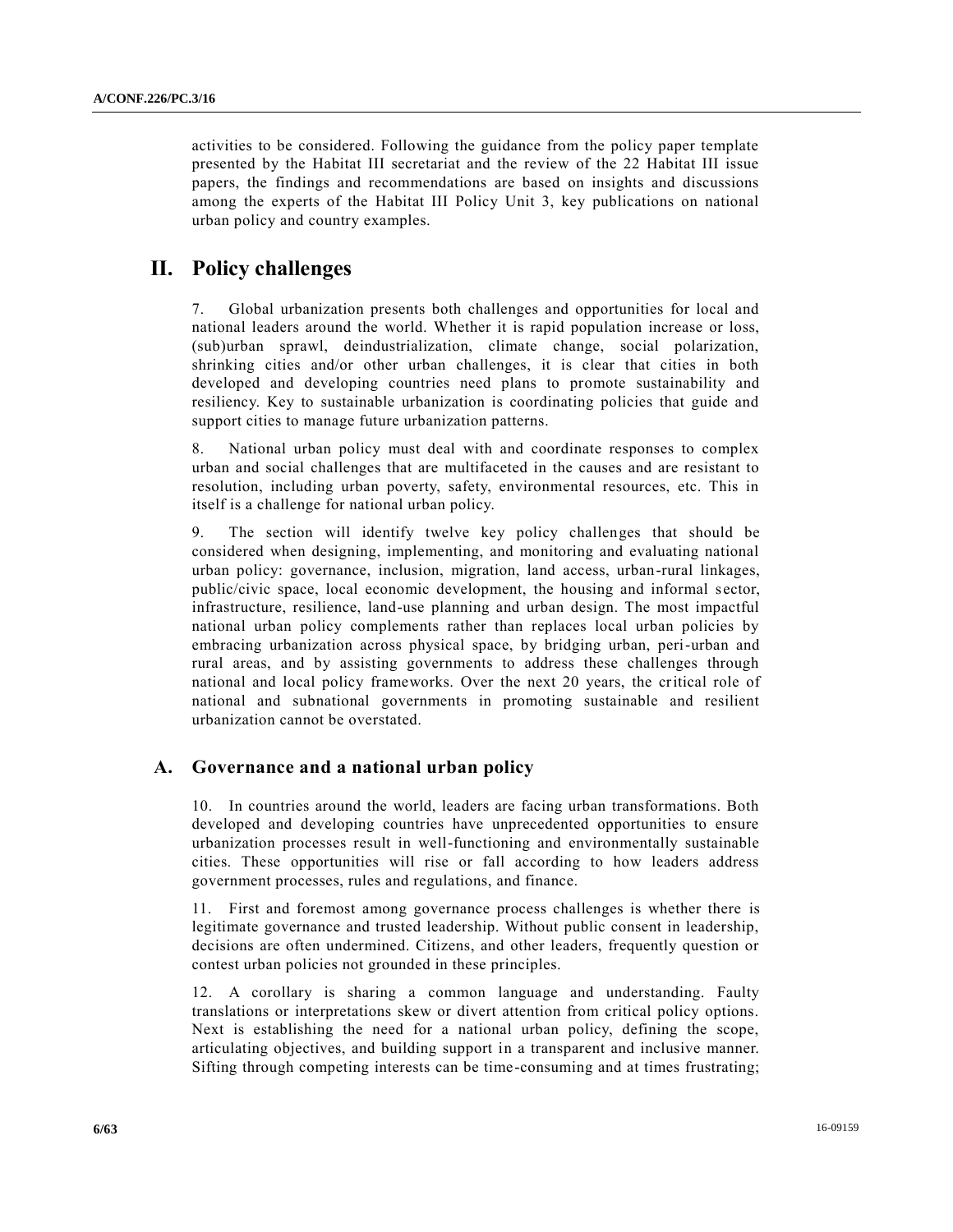however, without building a solid foundation, based on dialogue and partnership between different levels of government and other stakeholders, efficiency, equity and effectiveness suffer in the long run. In many parts of the world, urban policies are generally considered to be the responsibility of governments. Redefining the proactive role of national governments to strengthen dialogue and collaboration with local governments and other actors in promoting sustainable urbanization and revitalizing distressed cities is critical.

13. A national urban policy should embrace complexity and flexibility. The policy environment is complex, therefore policies that have weak political and administrative support or that lack coordination between top-down leadership and bottom-up initiatives, often fail due to insufficient trust and support. Fragmented decision-making also complicates urbanization, especially in larger metropolitan areas.

14. The presence or absence of legitimate and robust data at national and local levels, as well as the degree and quality of monitoring and evaluating this information, can either advance or hinder urbanization. The growing interest in smart cities and the subsequent available data, presents new opportunities for urban leaders. Tensions between technical and political processes raise the bar for leaders in ways not previously encountered. A twenty-first century national urban policy must recognize these challenges and respond in a deliberate manner.

15. Governance goes well beyond individual processes, with rules and regulations serving to effectuate key ideas and goals. Rules and regulations that seek to fashion and implement a national urban policy, but which are drafted in an opaque or closed process, can be problematic. Unequal or selective application of a national urban policy will also complicate the management of urbanization. An ineffective national urban policy arises when a government shows inadequate interest in developing a consultation process, with periodic reviews and updates of rules and regulations, as well as in coordinating plans, programmes and regulations horizontally and vertically.

16. Development monitoring is often not properly instituted in urban areas due to inadequate resources that include human resources as well as system resources. Moreover, many local governments and grass-roots institutions in urban and rural areas are not empowered to undertake this function.

17. Another component of governance is finance. A lack of adequate financial resources at the national and subnational levels hinders the potential for enhanced management of urbanization. How those resources are raised and allocated can also compromise the efficacy of urban policies. Inefficient, ineffective and inequitable systems of public finance on the local or national level confound the management of urbanization and the design, implementation, and monitoring and evaluation of a national urban policy.

## **B. Inclusive national urban policy**

18. Leaders are often confronted with the challenges of inclusion. A national urban policy that discourages processes that are open and accessible to communities is open to be challenged in the long run. In addition, leaders must consider ethnic, cultural, race, religious, class, gender orientation and other differences among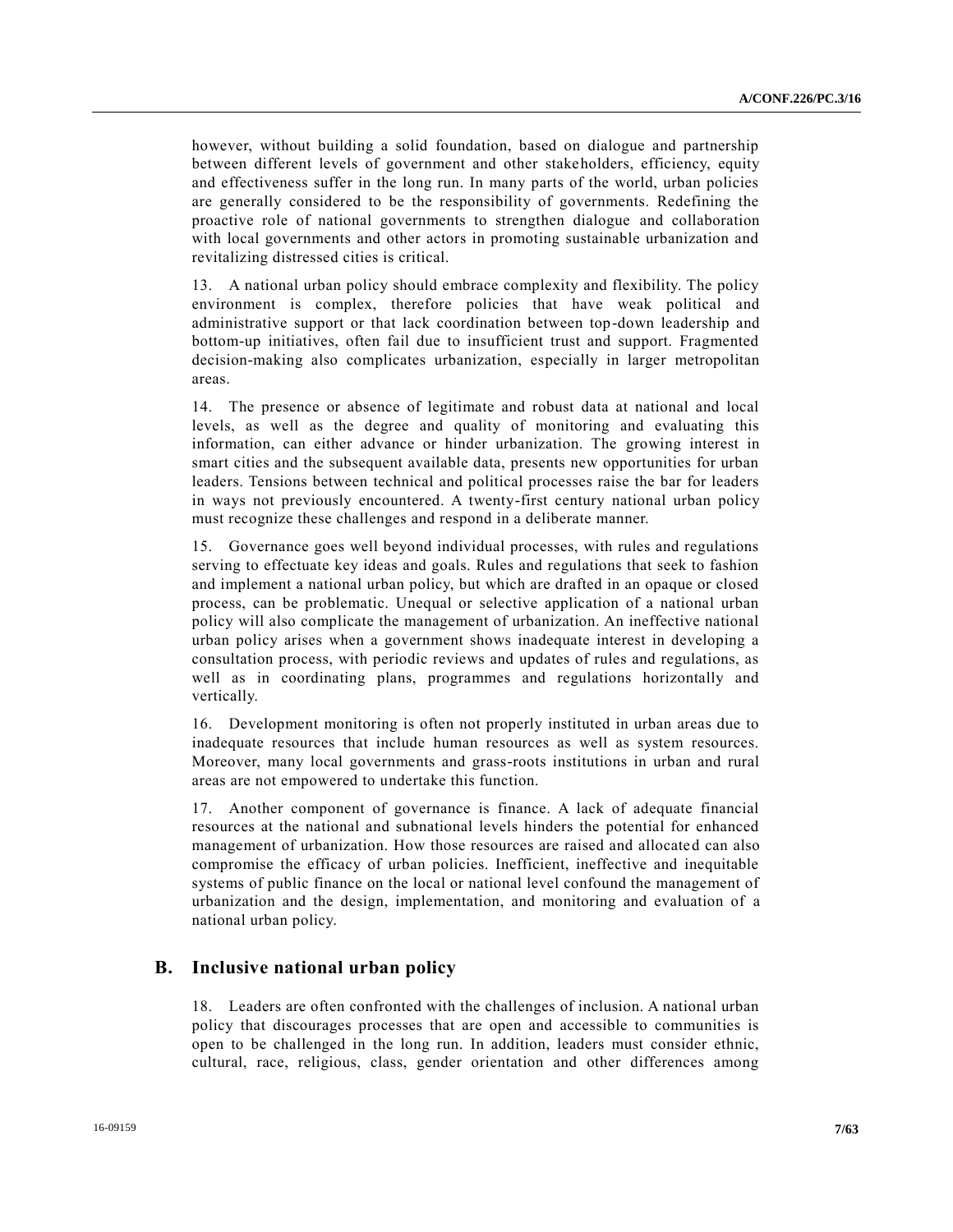people. Failure to identify and build a consensus on these issues has historically been an impairment to sustainable urbanization. A national urban policy has the opportunity to build and institutionalize participatory and inclusive policy processes.

## **C. Addressing migration in national urban policy**

19. Relatedly, migrations around the world add complication to urbanization policies. Cities and countries are increasingly being affected by internal or external conflicts and strife. Ignoring the impacts of migration can result in increased violence and other social harms, particularly against women and children. Creati ng opportunities for acceptance without losing existing culture is the challenge of the twenty-first century. Additional challenges of migration include the exclusion of migrants from basic services and policy decision-making processes. This has a negative impact both in the well-being of migrants and on sustainable socioeconomic development of urban areas. A national urban policy can coordinate with migration policies in order to include migrants in policy decisions and facilitate the protection of labour rights, including migrant workers, and implementing non-discriminatory laws and policies.

# **D. Ensuring land access and availability through a national urban policy**

20. In many cases, increasing urbanization and chaotic land governance has raised the cost and reduced the availability of land in cities, mainly for vulnerable groups. The absence of a transparent system of land regulation undermines democracy and erodes the possibility of realizing the right to housing. Without plans for ensuring sufficient available land for development and conservation, the costs of housing and of commercial and other development skyrocket, thwarting inclusive urbanization. Inadequate and inappropriate land regulations, ineffective plans and the absence of adequate policies and programmes create bottlenecks for generating fair and equitable land use in the city. Dysfunctional urban land markets stifle opportunity, make infrastructure investment complicated, distort service provision and create unsustainable urban settlements.

# **E. National urban policy and land use planning**

21. Land use (or spatial) planning is necessary for sustainable urban development. However, many developing countries do not give priority to this function. At times, this leads to informal land development and/or (sub)urban sprawl.

22. A national urban policy should emphasize the need for land-use planning and for empowering local governments to ensure efficient land-use management (ranging, that is, from general planning schemes and interim land-use plans to detailed neighbourhood plans). National infrastructure plans and policies must complement other urban policies. Comprehensive National Territorial Plans can provide an opportunity to promote quality urban environments.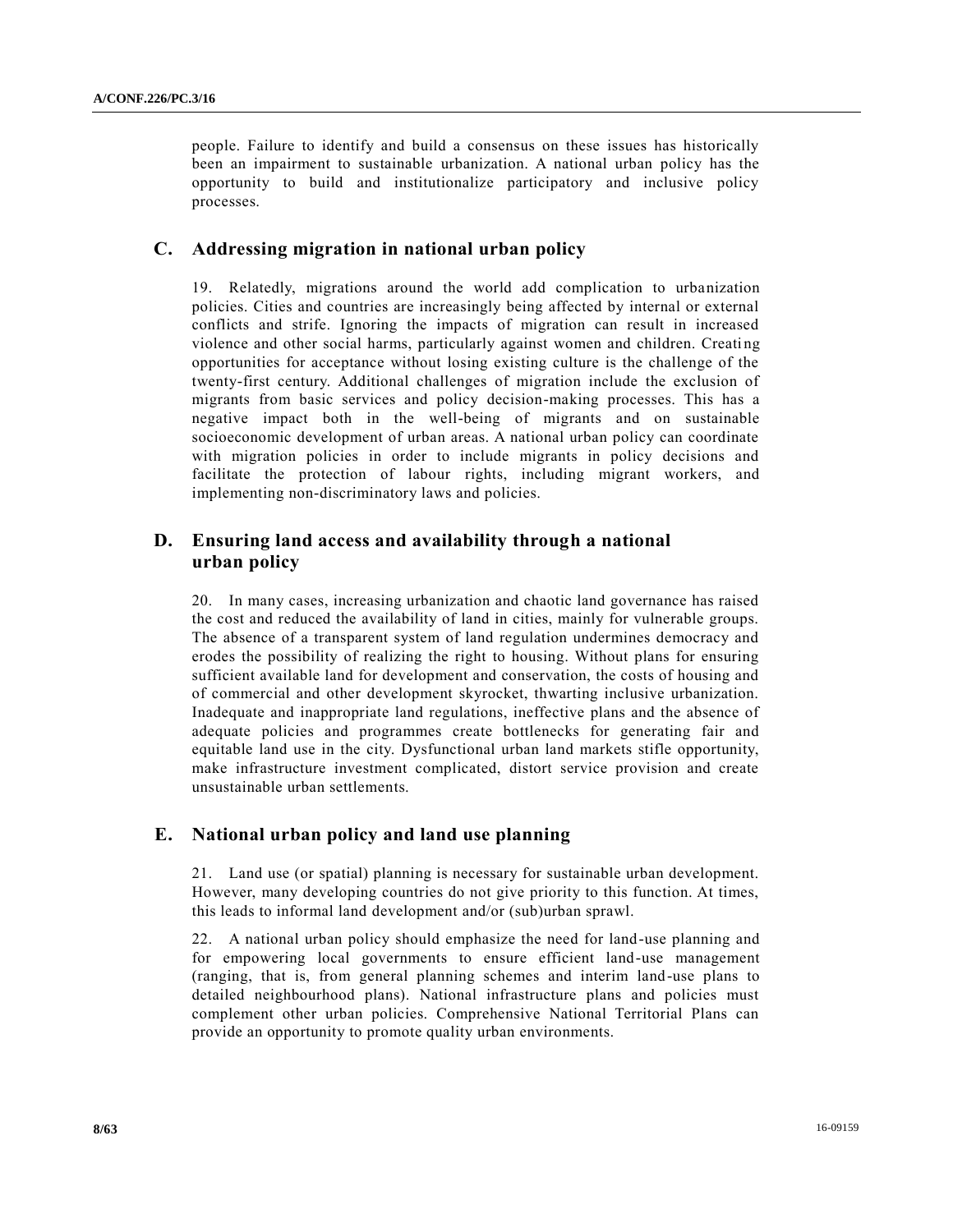# **F. A national urban policy that strengthens urban-rural linkages**

23. Increasing urbanization can and should provide an ideal opportunity to tackle peri-urban and rural areas and their challenges. Cities and urban areas do not exist in a vacuum. A national urban policy should take into account the interdependency among urban, peri-urban and rural areas. Rural areas must be recognized within functional urban areas (FUA), however the importance of linkages to rural goes beyond the FUA. Policies need to address this, especially with respect to development of infrastructure and management of ecosystem services (land and water, in particular). Furthermore, rapidly urbanizing countries need to understand whether and to what extent urbanization is driven by rural-push factors rather than urban pull as this has implications for the economic dynamics of agglomeration; inefficient agglomeration may result if people are driven to cities for security or for consumption opportunities rather than for productive opportunities. Rural development policies, though, are often distinct from national urban policies, and therefore need to be considered within them.

24. A national urban policy is not a sectorial policy and shall not be viewed to be in contradiction with "rural policy". Ignoring peri-urban and rural concerns can undermine public support for a national urban policy.

# **G. Ensuring quality public/civic space through a national urban policy**

25. Sustainable urbanization is grounded in the need for quality public/civic space. While local plans and programmes often foster the inclusion of public/civic space in developments and communities, a national urban policy can link these places and focus development to take advantage of the benefits of a high-quality environment. It is important that a national urban policy provides clear policy recommendations on the creation, protection and management of public space as a means to generate wealth, improve well-being and advance urban productivity. Provision of public/civic space can be complicated by inadequate supply, unclear ownership, insufficient availability or accessibility, inadequate location and poor quality of location or resources. A gender approach can be used in order to understand the needs of women and girls in public/civic spaces.

# **H. Local economic development and municipal finance: key for a successful national urban policy**

26. Urbanization is an investment. Clearly, well-planned urbanization is correlated with wealth and job creation, service provision and infrastructure development, and the economic benefits go beyond cities to contribute to aggregated growth at the regional and national level. Though planning for urbanization may appear to be a significant upfront cost, urbanizing can yield long-terms gains which recoup the cost, providing that the urbanization is well designed and is based on sound financial plans. Indeed, central to sustainable urbanization is the availability of human and financial capital. Often, an ineffective national urban policy has a weak connection between economic development policies and other urban policies, resulting in a silo approach to governance. However, an efficient, effective and equitable application of economic development policies across urban and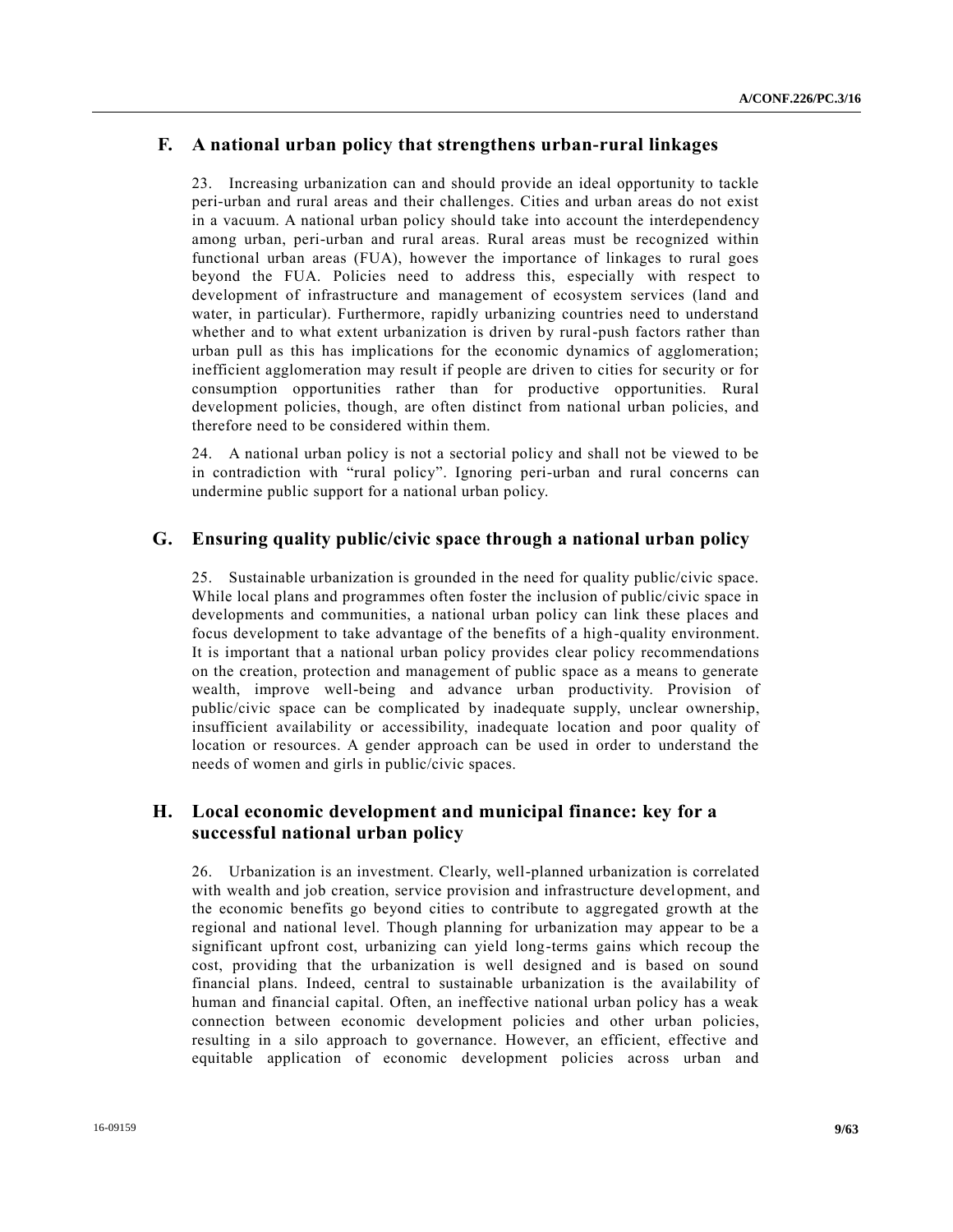metropolitan areas and throughout a nation can avoid the mistakes of "chasing ratables" and other actions that some cities and countries currently employ to secure a business by offering exorbitant tax incentives or other giveaways that benefit few people but cost the entire city or nation. Strategies used to promote local economic development should make an effort to support businesses led by e.g. women, the urban poor or young entrepreneurs, including in micro commerce or home production. Furthermore, the use of tools such as land-based financing and land value sharing can help in building a municipal finance base.

27. As evidenced in a number of countries around the world, urbanization itself does not guarantee good economic performance. Urbanization is a necessary albeit not sufficient — condition for economic development. Well planned urbanization, facilitated through strong urban planning and urban policy, can form a stronger link between urbanization and productive and prosperous cities.

# **I. Housing, informal sector and a national urban policy**

28. Housing is a theme that is both a challenge and an opportunity, as it represents a convergence of social and economic development, and environmental sustainability. Housing provision is a powerful instrument for the promotion of equitable cities and for addressing the world's growing inequality concerns. Housing policy needs to be coordinated with the provision of well-located and connected land, infrastructure and social services, and integrated to social and economic development opportunities. There are a broad range of housing alternatives/solutions that have been used at different scales and with different models, including rental housing, rental vouchers, progressive housing, improvements and expansion, cooperative housing, and large-scale developments. Equally important and complex is the social component related to housing and the need to tackle sensitive issues such as resettlement in a fair and sustainable way. For national urban policy, real challenge is to have a broad assessment of the state of housing and to identify the best policy and programmatic options relative to the availability of financial resources, expertise, political consensus and will.

29. Informality that includes settlements and informal economic activities poses one of the greatest challenges facing many cities and nations today. Social, economic and environmental factors are exacerbating the growing and expanding informality, and demand the attention of city and national leaders. Few cities or nations offer legal protection to those whose homes and livelihoods are informal. The capacity of governance systems to encompass informality in land rights is of special importance to promoting sustainable and inclusive urban settlements. When formulating a national urban policy, the complexities of dealing with upgrading and integration of informal settlements, addressing aspects such as land tenure, connectivity and mobility, implementing adequate infrastructure and house improvements must always be considered. Often, these settlements are ignored, or land development decisions devolve into demolition and dispersion of settlers, rather than recognizing, rehabilitating or redeveloping inadequate settlements.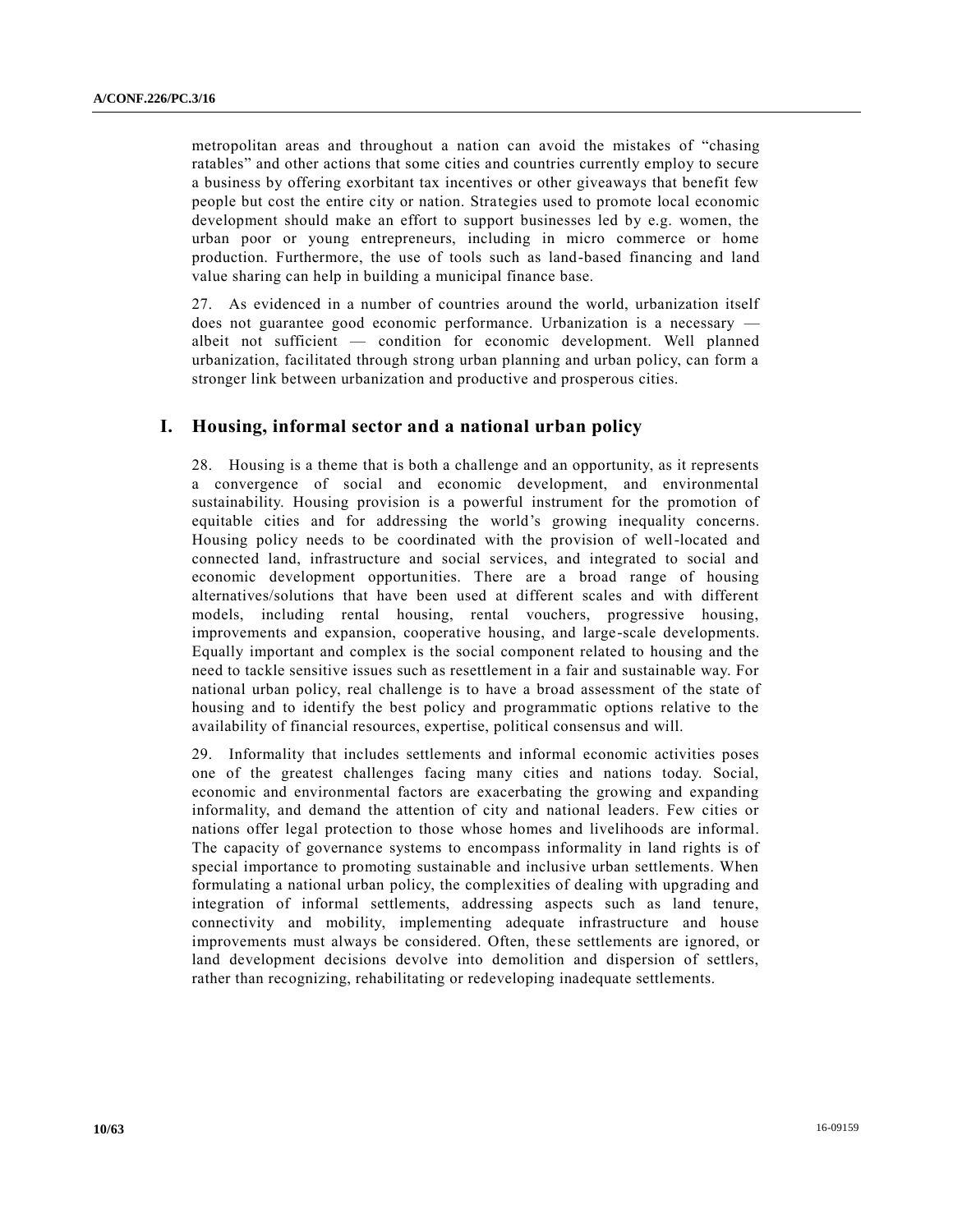# **J. Infrastructure and basic services provision through a national urban policy**

30. In many cases, the most effective national urban policy is grounded in infrastructure development and services. However, even the most innovative policies fail if the planning process is exclusive or opaque, or if the policies are no t linked to plans, programmes and regulations. An ineffective national urban policy is characterized by a lack of a strategic application of infrastructure to drive growth and an absence of periodic monitoring and evaluation of systems. A national urban policy that fails to consider and address long-term operations and maintenance can result in inefficient and ineffective management of infrastructure.

31. A national urban policy should promote an integrated approach for the provision of a variety of infrastructure systems. It should also support cities' undertakings in that regard, including for transportation and mobility, housing, energy, water and wastewater, natural systems, agriculture, public buildings, communications and technology. While each of these systems could pose complex and, at times, confounding challenges, they provide the arteries of life for many people, both women and men, and fuel the city and its metropolitan region. Drafting, adopting, implementing and monitoring national and regional infrastructure plans, when wellcoordinated with a city's plans, can advance economic, environmental and social goals. Providing the institutional setting for proper infrastructure plans and policies at national and local levels is an essential role of a national government.

# **K. A national urban policy and adaptation, resilience and incorporating the green agenda**

32. The regular occurrence of extreme climate events that result in disasters with often drastic impacts on people's possessions and urban infrastructure, and sometimes people's lives, is testimony to the need to integrate resilience measures in any national urban policy. Resilience measures aim to anticipate or address natural or human-made disasters. Many national urban policies fail to address the potential for disasters, let alone considering how to prevent, mitigate and/or adapt to them. Recent disasters around the world remind us of the critical nature of resilience planning for cities and their regions. The lack of available resources continues to undermine effective planning and management of cities. Conducting urban vulnerability assessments and making residents aware of their environment must be part of a national urban policy. These assessments must recognize the social capital inherent in the city and region (including rural areas), and cover social, economic, physical and environmental factors.

33. The link between urbanization and climate change is evident but far from simple. While urban environments are more efficient and can reduce energy use as well as carbon emissions, if they are not well planned they can also contribute to increasing pollution and other negative effects.

# **L. Urban planning and design for a national urban policy**

34. In many cities around the world, there is insufficient public understanding of the critical role physical design plays and its impact on the lives of women and men.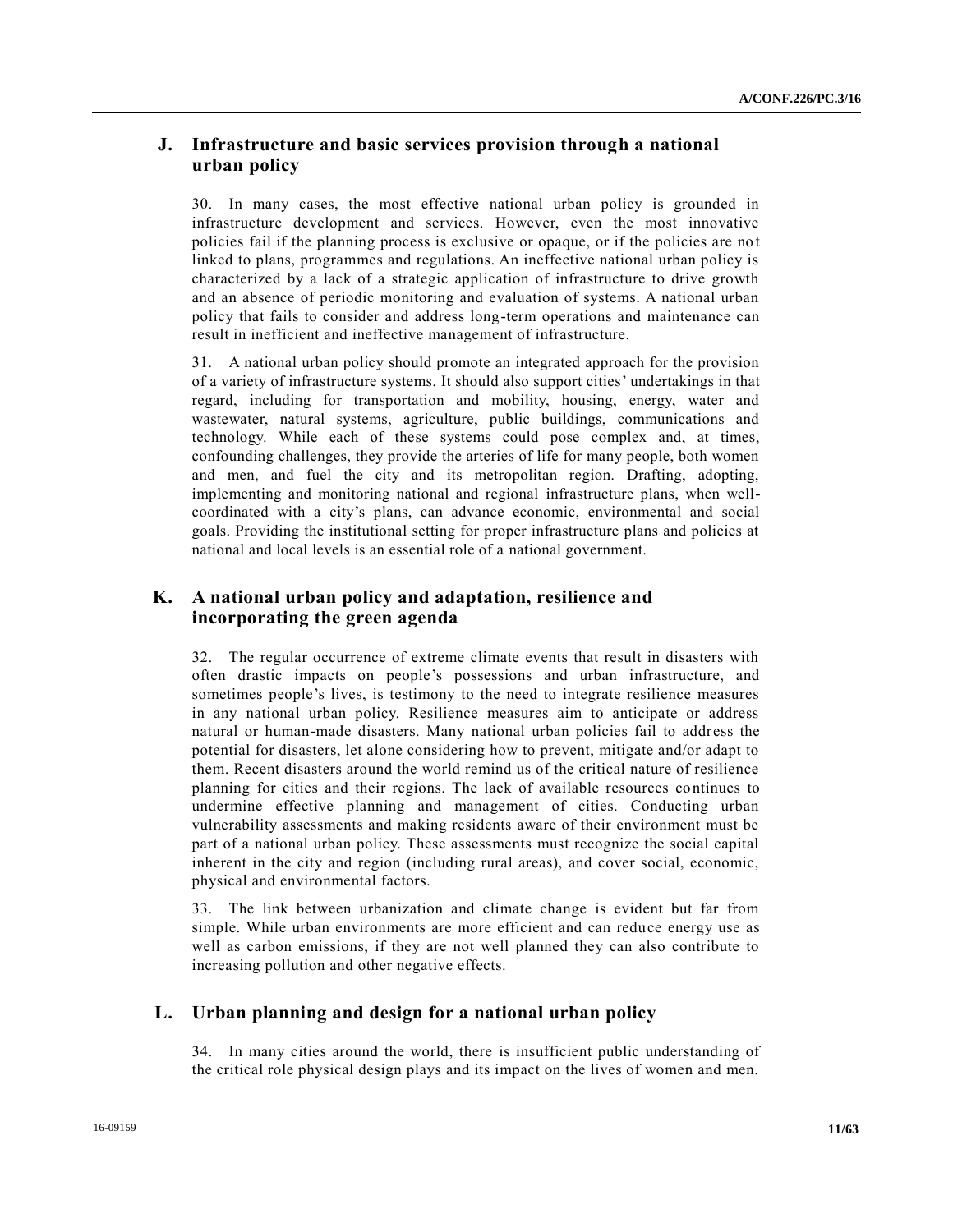While many people can cite examples of places they love to live in or visit, few know how these places came to be, let alone how to build new streets, neighbourhoods or cities that lead to a better quality of life.

35. Urban design is often a casualty of short-term considerations, where the immediate return on investment takes precedence over long-term opportunities. Indeed, few cities and nations employ urban design professionals, let alone include these considerations in local or national policies or plans. Often this is due to the lack of adequate resources and of available professionals at city level.

36. With little information available on positive examples, there is a need for case studies and other date that can inform national urban policies to produce plans, regulations and programmes that ultimately result in cities where people want to live, work and raise a family. The New Urban Agenda should promote national urban policy and place a high priority on quality urban design in order to improve the productivity of metropolitan areas, secondary cities and small towns and settlements. Urban design must attend to the demands and needs of all the people who live in urban areas, including indigenous groups, domestic and international migrants, disabled people, women, children and the elderly.

37. National and local leadership is key to addressing urbanization and promoting a national urban policy that stands the test of time. Leadership that recognizes the value and importance of urban design, as well as the other 11 key issues listed above, will go far towards ensuring that cities around the world are sustainable, resilient and desirable. A national urban policy that considers these challenges, creates an enabling legal and institutional environment, and incorporates a vision, a framework, as well as actions and metrics to measure success are critical to the future of people and the planet. The next section will consider policy options for national urban policy and the process of prioritization of those options.

# **III. Prioritizing policy options: transformative actions for the New Urban Agenda**

38. Although nation states have signed up to high-level development agreements (the Universal Declaration of Human Rights, the Paris Agreement, the Sendai Framework, 2030 Agenda for Sustainable Development) that have a direct bearing on the rights of people, the response of national and local governments to urbanization, local circumstances and political priorities will vary greatly. Strategic choices have to be made about priorities and sequencing during the national urban policy process, as there will undoubtedly be a range of issues to be managed (money, people, infrastructure, biodiversity, ecosystems, urban form/design, internal and external connectivity, essential services (water, transport, health), etc.). This section will outline policy options for national urban policy and also discuss the process of prioritization of these options, finally outlining key recommendations that, it is suggested, should be taken into account when prioritizing policy options.

# **A. Process of prioritization**

39. Prioritization of urban policy and practice is an essential and important process affecting local, national and regional governments and the interactions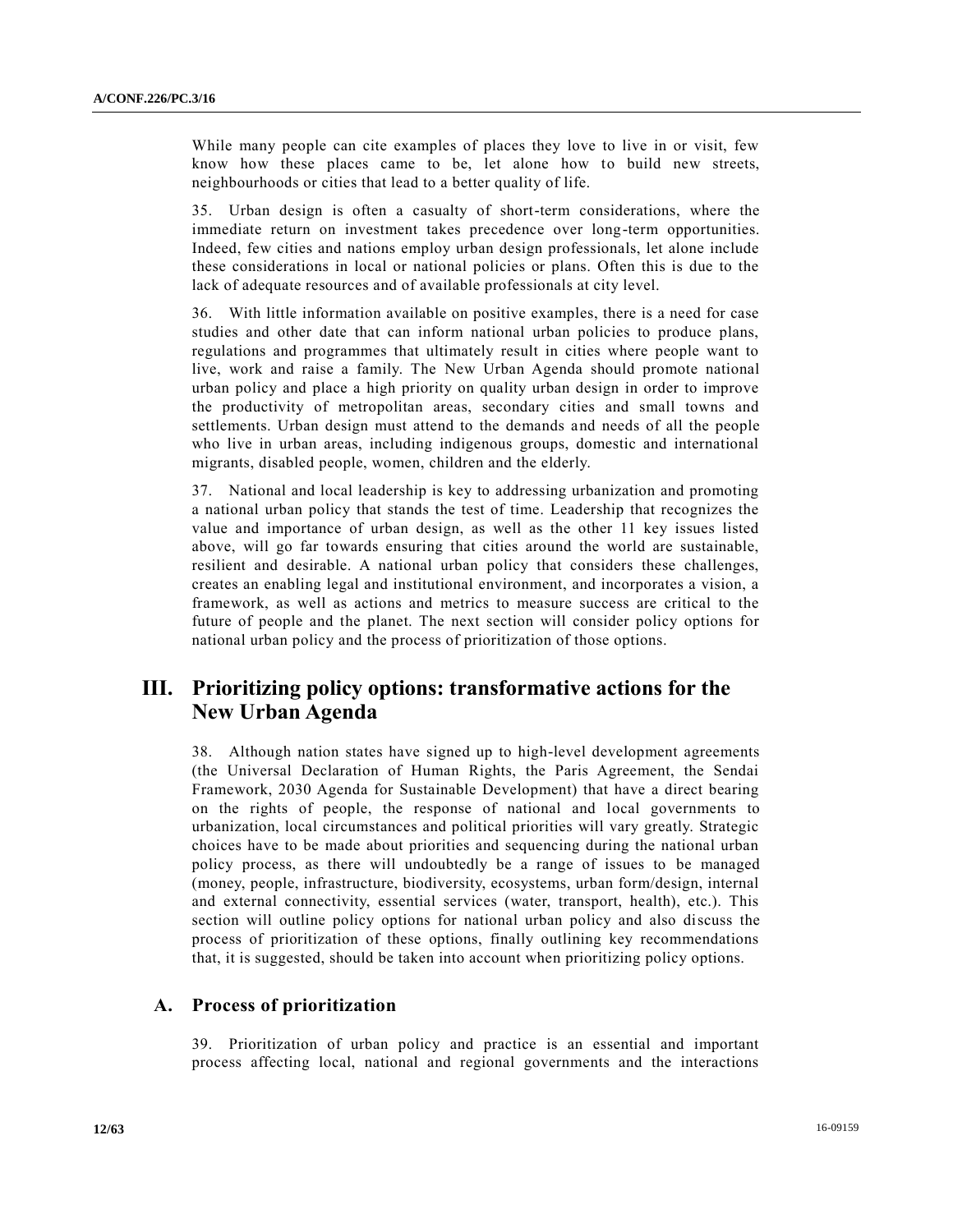between them and non-government parties, including the private sector and civil society. national urban policy must deal with principles and processes but should result in publicly endorsed transformations in legal frameworks, norms and standards, capacity, size and shape of civil service, budget, etc. (see box 1). The extent of that transformation may depend on whether the country has a national urban policy in place already, or not. Through a review of Habitat III issue papers and a consideration of the challenges for national urban policy, this policy paper identifies the following criteria for defining policy priorities:

(a) The process for defining urban policy priorities needs to be underpinned by a strong communications strategy (prefaced by the careful mapping of stakeholders and identification of interests and potential roles and responsibilities to introduce the process and including an invitation for all to be involved). An inclusive dialogue aiming to establish a consensus, involving all the key actors, is critical for successful definition of priorities and implementation and legitimacy of the national urban policy; if all parties are to be fully engaged in the definition of priorities and the implementation and monitoring and evaluation of the national urban policy, they need them to be involved from the start and need to have full access to data and other relevant information;

(b) Priority‐setting must be based on an adequate and effective assessment of the status quo — the evidence base (stocktaking) is critical; this implies a strong technocratic/expert component to accompany a broadly inclusive process. The evidence base, though, must encompass non‐statistical evidence as well as "hard" data, lest the priorities be distorted by ease of measurement or availability of data. Within a wider research programme, a continuous monitoring process is desirable to improve the national evidence base to support improved policy decision–making;

(c) Realistic capacity (financial, professional, human, and institutional) must be considered when developing policy priorities. Priorities can be in the short, medium, and long term and should be affordable, politically feasible and efficient/effective. Political feasibility is the key to implementing any proposal for change. An exhaustive list of desirable objectives, with no hierarchical ordering or link to urgency/feasibility, should be seen as a wish list, not a set of priorities;

(d) A national urban policy should be based on a governance model that allows for the needs, demands, suggestions and active participation by key stakeholders (also important for implementation), improving the levels of transparency, equity and accountability. The determining of policy priorities should also be based on the same governance principles;

(e) Building capacity and knowledge sharing are essential in order to develop priorities based on realistic expectations, and therefore priorities that are implementable. Opportunities in the form of partnerships with academic institutions, private sectors, NGOs, civil society organizations, etc. can enhance knowledge sharing and promote capacity-building;

(f) Policy priorities must consider the overall impacts of the national urban policy, such as the people affected, environmental, economic, and social impacts, etc. All policy priorities must be based on a firm foundation of understanding of the context. Particular attention could be paid to: the level of government with an urban mandate, reviews of existing legislation, policy instruments, levels of institutionalization, stakeholders, etc.;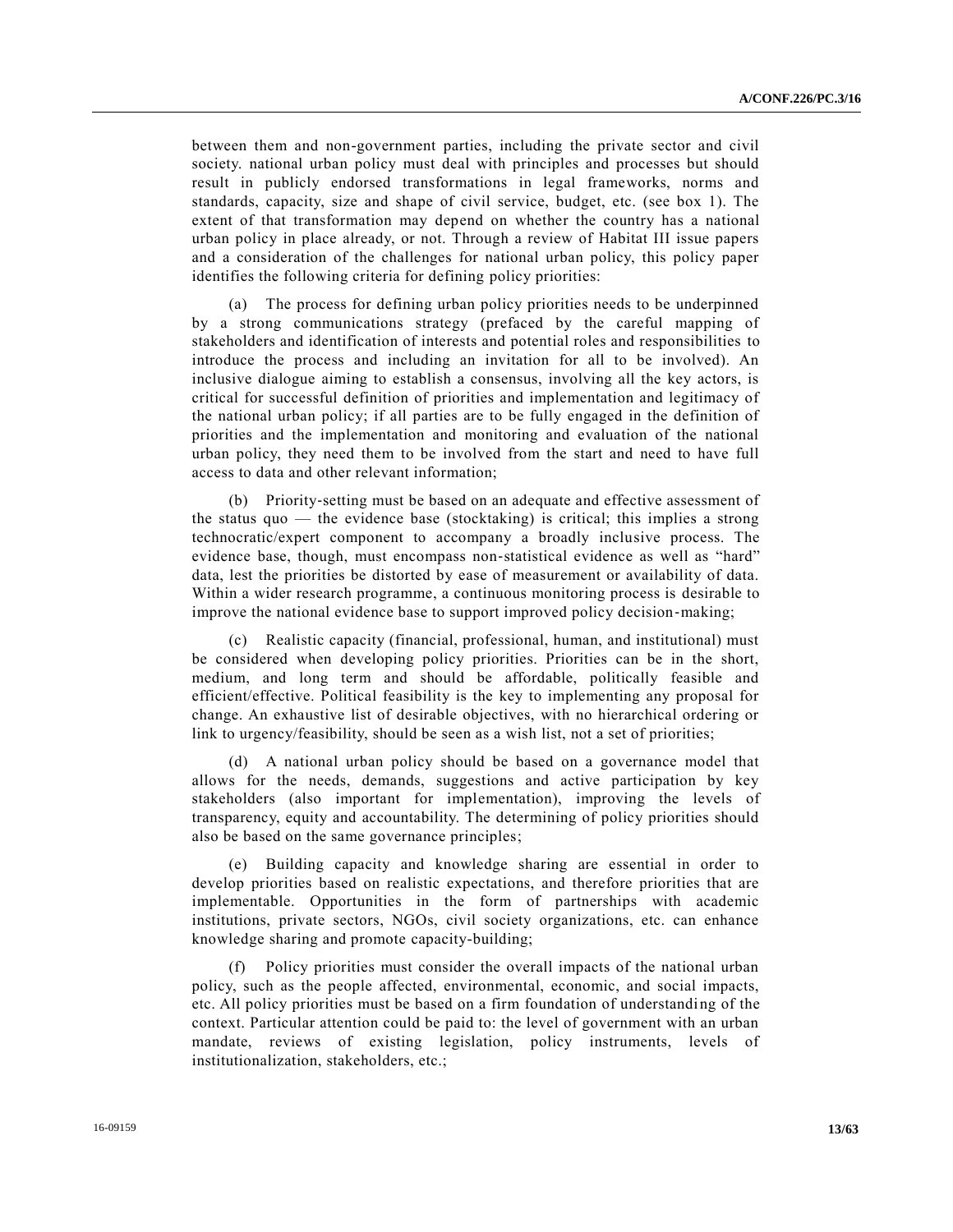(g) Opportunities for intensified peer-to-peer exchange and knowledge sharing between countries will be necessary to enrich a national urban policy and can offer comparative perspectives and ensure integration of urban systems that cross boundaries. For example, every town and city has to manage land and finances more effectively, equitably and sustainably, making land and money a concern and priority for all countries. Proper financial management, land-use planning and highquality urban design can contribute to achieving this; as shared concerns, these may be ideal entry points for peer-to-peer learning around national urban policy making.

#### **Box 1**

#### **Key transformations expected through successful national urban policy**

Successful national urban policy can enable the following key transformations:

(a) Increasing the coherence of national and local policies affecting and relevant to urban development (territorial/spatial impact of national sectoral policies). Selected relevant national and local policies are: economic policies (which impact the economic impact (e.g. job creation) that urbanization can bring), land, public service, safety and security, housing, certain infrastructure, climate, natural resources/environment, mobility, and social policies. Increasing coherence at the policy level can improve administrative effectiveness and resource flows at the metropolitan level;

(b) Empowering local authorities by building capacity, rebalancing fiscal systems and giving legal and political mandate;

(c) Empowering communities, grass-roots organization, social and traditional leaders and civil society at large by providing them tools for monitoring and evaluating policies and increasing participatory mechanisms in budgeting and/or policymaking processes;

(d) Improving investment in cities by improving the business environment;

(e) Fostering cooperation and collaboration across jurisdictions by overcoming metropolitan fragmentation and discouraging "race‐to the‐ bottom" competitions (e.g. regulatory competition, harmful competition that prevents local governments from collecting sufficient revenue);

(f) Improving quality of life and well-being (poverty, accessibility, environmental quality, etc.). While the components of this improvement will vary according to challenges and contexts, improved quality of life is the ultimate aim.

## **B. Key priorities**

40. Nations need to own the process of national urban policy making and implementation, drawing on and strengthening their own resources. A national government, with inputs from subnational governments and other stakeholders, will identify its own domestic priorities through a national urban policy process, however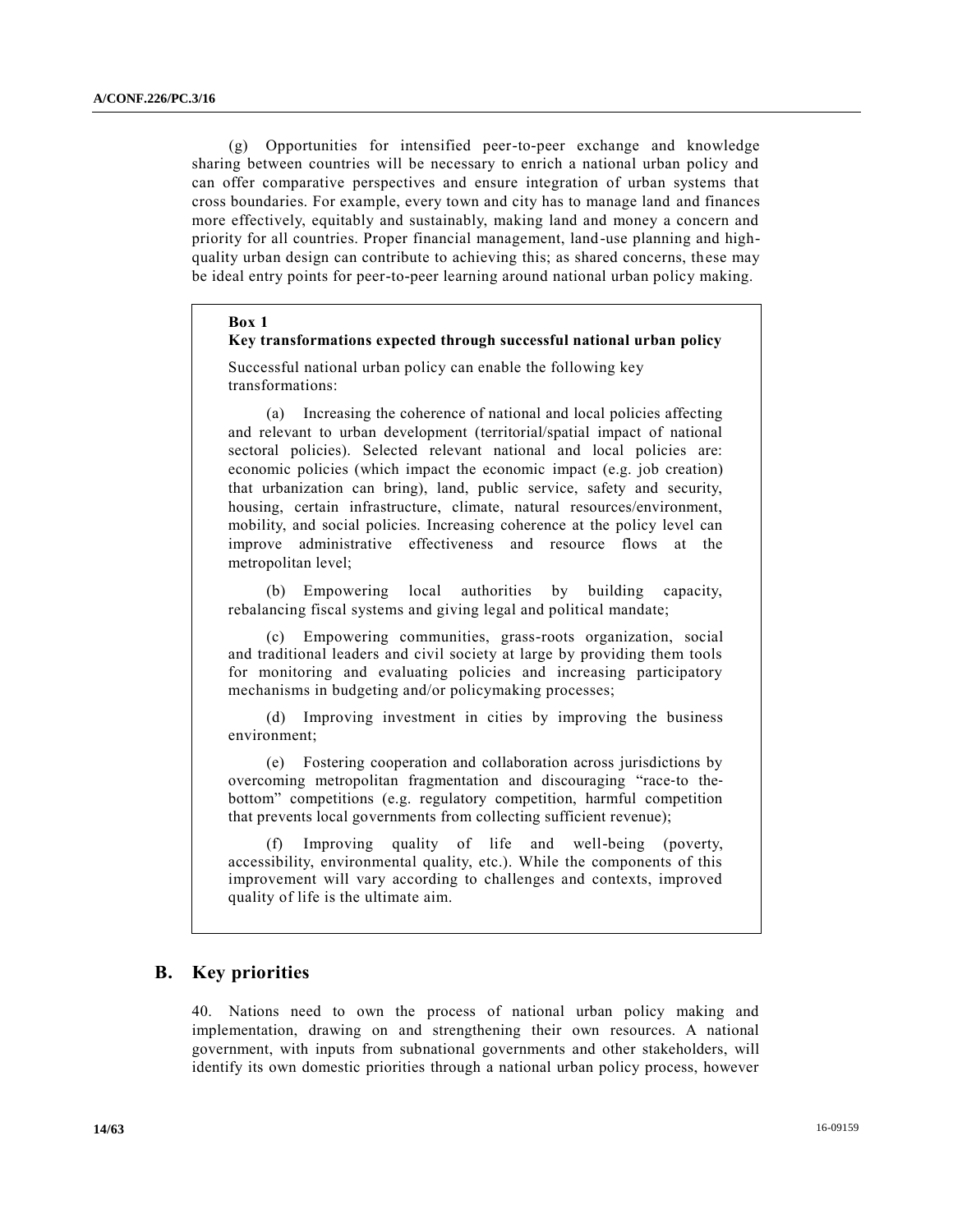there are urban issues of common international concern: the most obvious example is climate change, where what happens in an individual city has ramifications across the world. Equally important issues that make cities pathways of global environmental change, and which therefore have national, regional, and global impacts that should be considered by local, national, and global urban policy makers, include the following:

(a) Reducing urban poverty and promoting equitable opportunity in cities. Addressing issues of inclusion, segregation, informal settlements, urban land management reform, gender equality and housing should be at the centre of a national urban policy. In order to tackle such multifaceted and cross cutting urban challenges, strong national support is needed in these thematic areas;

(b) Urban safety and security in cities with particular reference to urban governance, local economic development and impacts on vulnerable populations, such as women, children, youth and the elderly;

(c) Structuring the urban systems (from large to medium to small cities) and the connectivity among cities to support sustainable development of the country. The structure of the urban system matters for growth. Because cities do not exist in isolation, sustainable connectivity at all scales (including with rural areas) is increasingly important to the performance of national urban systems. For example, national decisions about major infrastructure networks can have a tremendous impact on cities' competitiveness and growth potential;

(d) Facilitating urban policies and governance at a metropolitan scale. Inter-municipal co-ordination typically requires support from higher levels of government. There has been increasing attention in recent years to the benefits of governing cities as functional economies rather than administrative units. Higher levels of government can have a role in facilitating the cross-jurisdictional cooperation that is needed to improve the outcomes in complex metropolitan areas;

(e) Promoting urban‐rural linkages;

(f) Adequate financing of the national urban policy process, particularly the implementation. Managing and modernizing existing funding instruments and adopting new instruments for supra‐municipal funding;

- (g) Migration and remittances;
- (h) Protected public space and cultural/heritage;
- (i) Transparency and reducing corruption;
- (j) Gender equality;
- (k) Promoting inclusive economic growth;
- (l) Health and well-being;

(m) Robust and comparable urban scale data (qualitative and quantitative, formal and informal);

(n) Urban planning, design, infrastructure and building materials;

Promoting a territorial and differentiated approach by considering key urban and territorial principles, such as those in the International Guidelines for Urban and Territorial Planning. A differentiated approach is needed based on population, needs and social infrastructure. Particularly, empowering local governments through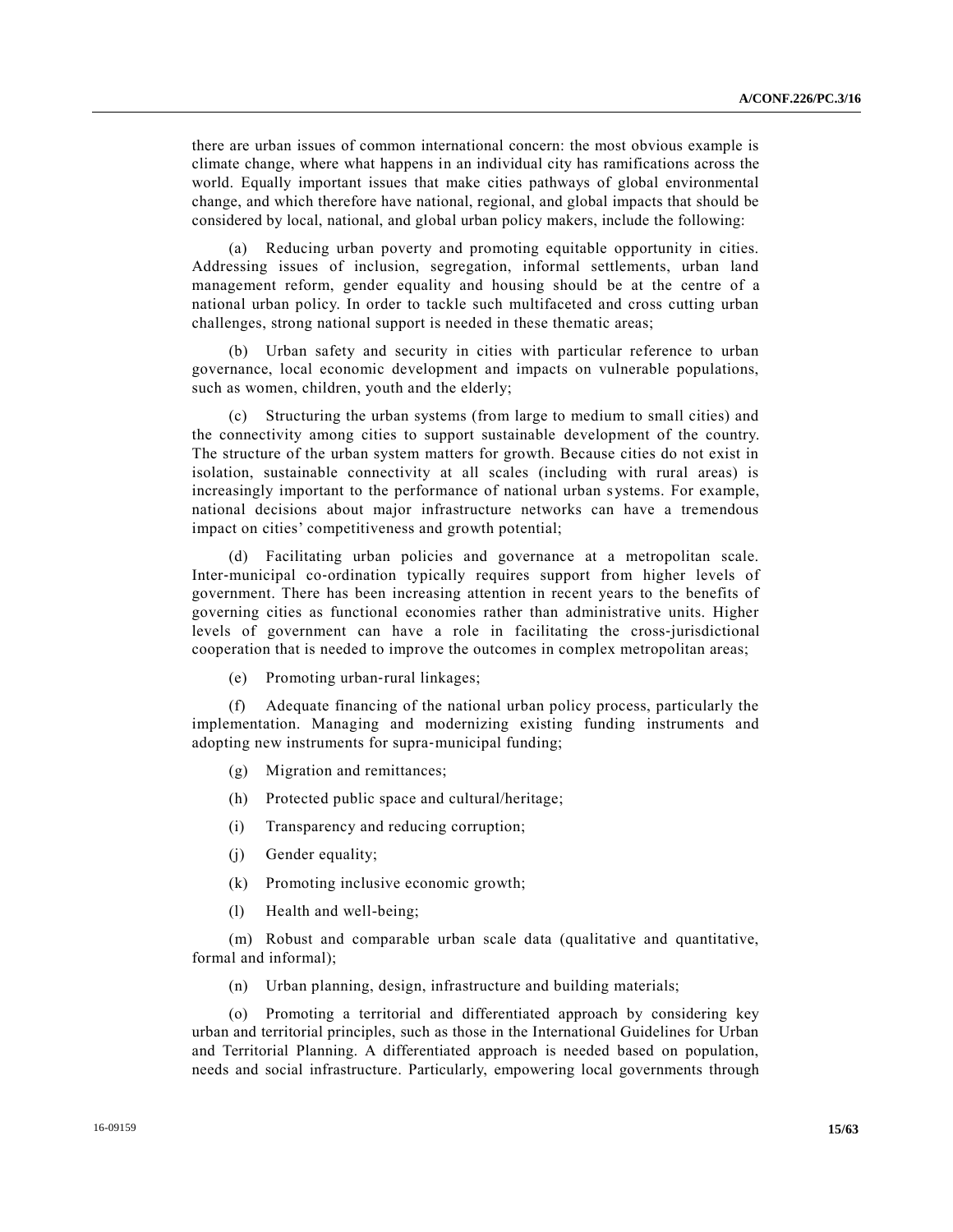planning and territorial differentiation of responsibilities and competences based on the administrative capacity and effectiveness, and/or the population‐size of cities;

(p) Supporting cities' actions for environmental sustainability, particularly controlling air pollution and climate mitigation or adaptation;

(q) Urban resilience — preparing for disaster risks including adaptation to climate change;

(r) Relevant legal and regulatory frameworks;

(s) Cross sector/cross actor engagement: every country will have to prioritize vertical and horizontal collaboration and harmonization. Formal institutions should be established that recognize the need for institutionalized mechanisms of collaboration (such as councils, commissions, working groups, intergovernmental panels, etc.). The institutional arrangements should promote flexible and inclusive practices which will not privilege formal over informal constituencies, government over non-government parties, national over local, etc.

41. In addition, the following qualifiers for a national urban policy proposed under the Goal 11 will help setting key priorities:

- (a) responds to population dynamics;
- (b) ensures balanced territorial development;
- (c) prepares for infrastructure and services development;
- (d) promotes urban land-use efficiency;
- (e) enhances resilience to climate change;
- (f) protects public space and;
- (g) develops effective urban governance systems;
- (h) promotes effective municipal finances systems;
- (i) supports partnership and cooperation between urban actors;
- (j) safeguards inclusiveness and participation in the process and outcomes.

## **C. Indicators on national urban policy**

42. This expert panel reinforces the Sustainable Development Goal indicator recommendation for Target 11.a (support positive economic, social and environmental links between urban, peri-urban and rural areas by strengthening national and regional development planning). The proposed indicator highlights t he importance of a national urban policy process as a means of implementing the New Urban Agenda. Furthermore, the use of the national urban policy as an indicator reinforces the role of cities in sustainable development and is a critical contribution to achieving the 2030 Agenda goals.

43. This expert group also proposes the following targets: (a) by 2020, two -thirds of the member countries will have initiated the process for developing a national urban policy, or will be reviewing their existing national urban policy framework; (b) by 2025, half of the member countries will have formulated and initiated the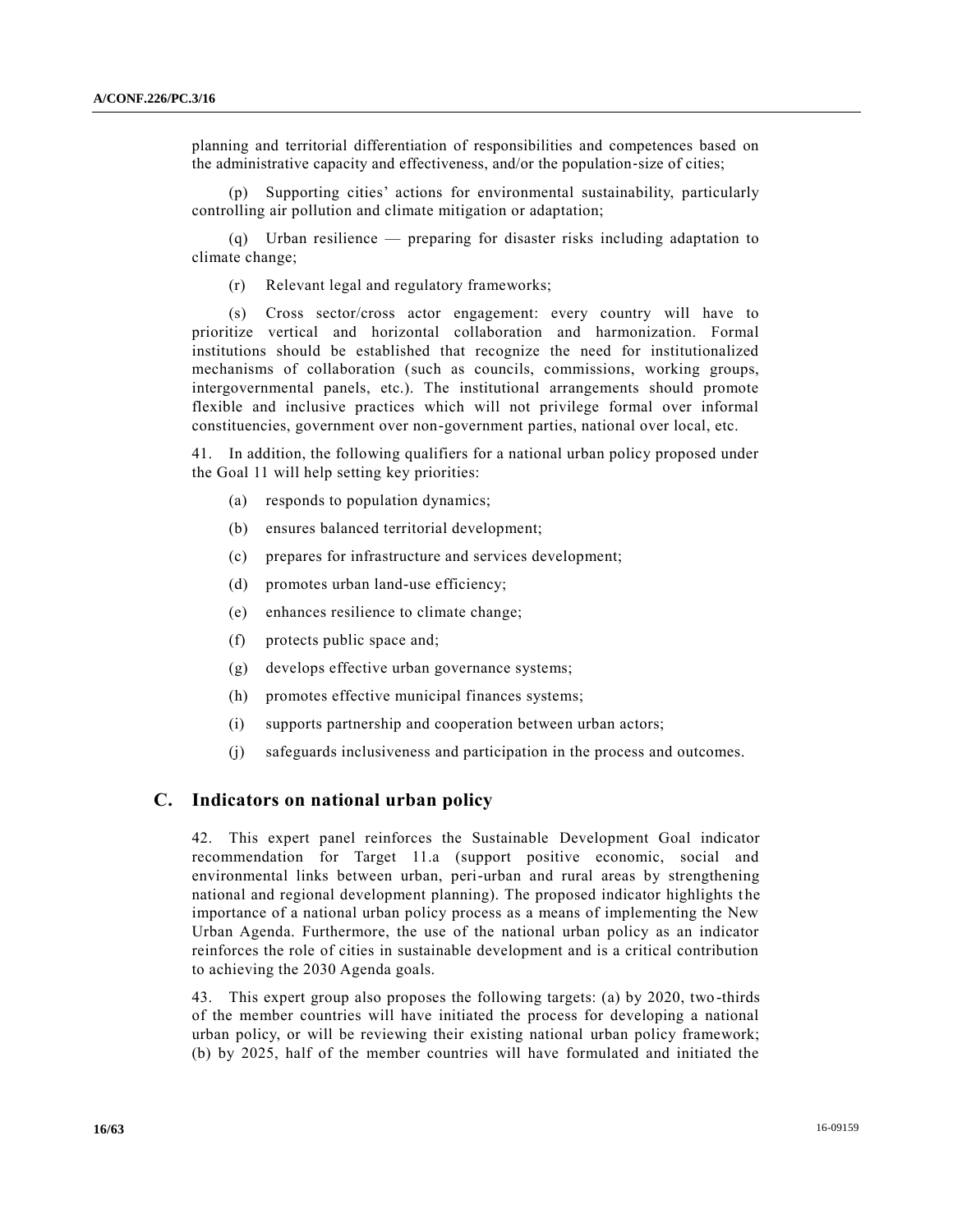implementation of a national urban policy; and (c) by 2030, one -third of the member countries will have monitored and evaluated their national urban p olicy.

## **D. Key recommendations for the zero draft of the New Urban Agenda**

44. The recommendations in box 2 highlight key considerations that can be taken into account when undertaking the process of prioritization of the wide range of policy options that can be considered within a national urban policy. These recommendations from the Expert Group, which are also located in the conclusions of this report, consolidate the pre-conditions for the development and implementation of a successful national urban policy and articulate how such a process might contribute to the implementation of the New Urban Agenda and the wider post-2030 sustainable development agenda.

#### **Box 2**

## **Key recommendations for the zero draft of the New Urban Agenda**:

International Agreements: national urban policy has proved to be valuable for implementing the Habitat Agenda and should be further mainstreamed as a critical instrument to implement the New Urban Agenda. The normative base of a national urban policy should additionally reflect existing international agreements including:

- a. Universal Declaration of Human Rights
- b. Paris Agreement
- c. Sendai Framework
- d. 2030 Agenda for Sustainable Development

2. Institutional form: the institutional form of a national urban policy must create channels of participation and take into account the need to affect high-level change, including: legal reform, allocation of fiscal resources, generation of information on the overall urban system (including formal and informal), and integrated long-term urban planning and design that extends beyond the political cycle. Quality of legal frameworks signifies the ability to produce the regulatory reforms required by policy makers. Effective legislation must have a clear purpose, introduce consistent and well-thought-out rules and enforcement mechanisms, and unambiguous rules and obligations. Finally, it must allow for systematic monitoring and evaluation of the results of legislation. Implementing an evidence-based national urban policy process requires investment in civil service, research, university curricula, and educational opportunities.

3. Leadership: there needs to be both formal and informal political leadership from within government and/or from other stakeholders to ensure the legitimacy of the national urban policy process and effectiveness of implementation.

4. Inclusive and equitable: national urban policies need to be inclusive and enable stakeholders to effectively engage in the process, making sure all voices are heard. The outcomes and impact need to promote equality, reach the most vulnerable, those at risk, and the urban poor.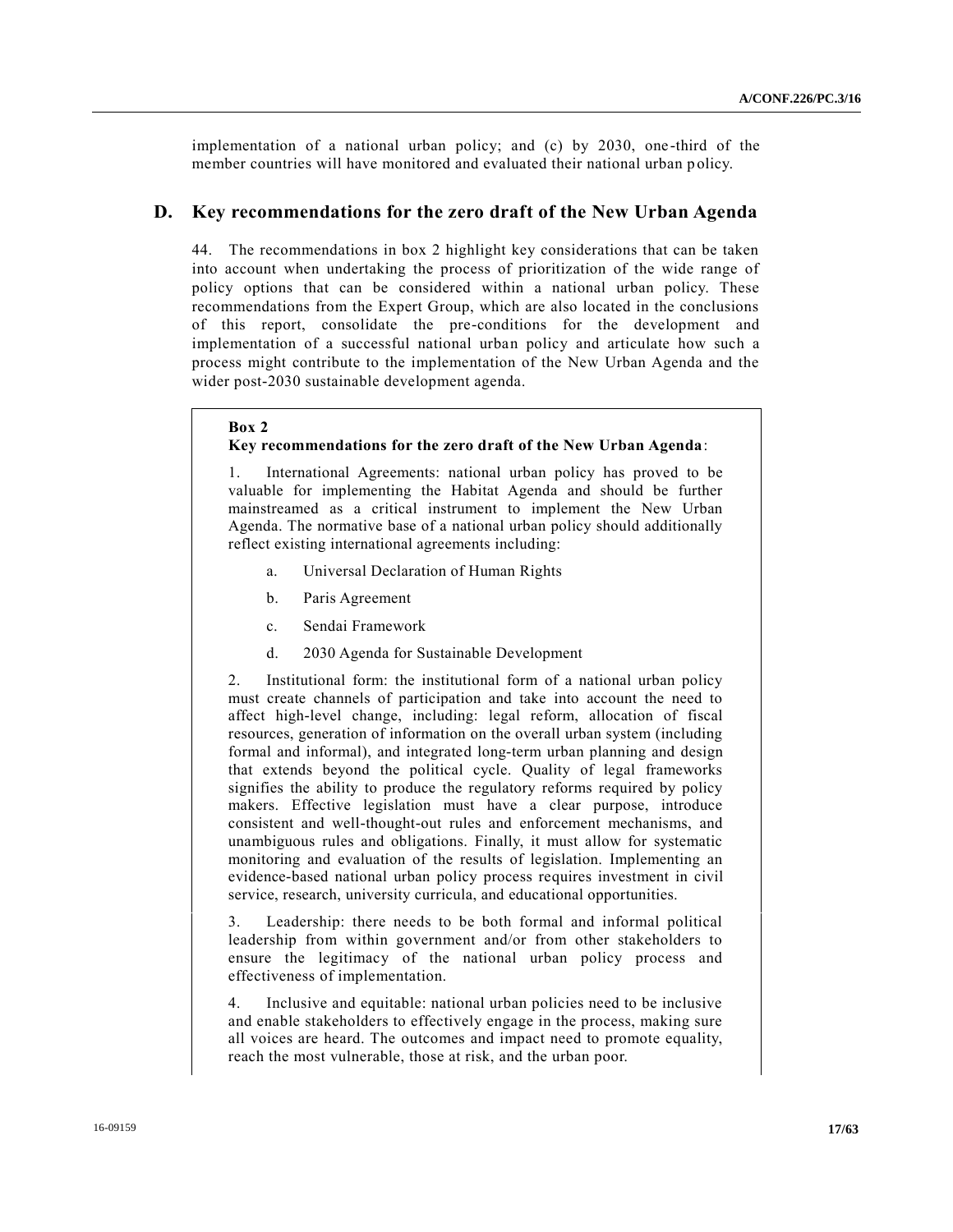5. Sustainability and resilience: a national urban policy has to address social, economic and ecological dynamics and the interplay between them in the territorial context.

6. Priority issues: a national urban policy should be people-centred and needs to complement and not replicate strong sectorial strategies in areas such as infrastructure, water, energy, health, education, housing or social and economic inclusion policies. Ideally, a national urban policy will address the territorial, fiscal and institutional relationships across sectors. A national urban policy should safeguard the interests and rights of both current and future generations as well as be mindful of the natural ecosystem impacts of policy choices. A national urban policy provides the information platform or process to mediate long term versus shortterm priorities across territorial scales, allowing difficult decisions to be debated and communicated with the public.

7. Coordination: a national urban policy should emphasize and facilitate institutionalized and informal coordination and collaboration among different actors, sectors and functions across all scales and systems of cities. Coordination should consider national territorial concerns, including the urban-rural continuum, and metropolitan, regional and supranational urbanization dynamics and issues.

8. Capacity: to be effective, a national urban policy process requires preparation, an institutional host, budget, training and opportunities for in-country and transnational peer-to-peer learning within and across governments and other stakeholders. Effective internal monitoring and evaluation should be built into the process.

9. Communication: the national urban policy process should employ a multimedia communications strategy that is comprehensive and transparent, and is targeted to inform all civil servants, residents, media and other stakeholders both within and outside national boundaries. A communication strategy for a national urban policy should also be used to promote broad awareness on the integrated nature of urban development.

10. Data: a national urban policy should be grounded in the most current and comprehensive qualitative and quantitative data. The process of developing a national urban policy can be used to improve data collection systems and also develop new and additional data to improve disaggregation (e.g. gender and age), coverage (sector and geography) and the interoperability of data. Specific attention must be given to enumerating and making visible all aspects of urban informality. Data collected for a national urban policy needs to engage with global and local systems of data and should be open access.

45. Building on section III, which considers the process of prioritizing policy options and the identification of policy options for a national urban policy, the next section will consider the key actors in the national urban policy process and the development of an enabling environment for national urban policy.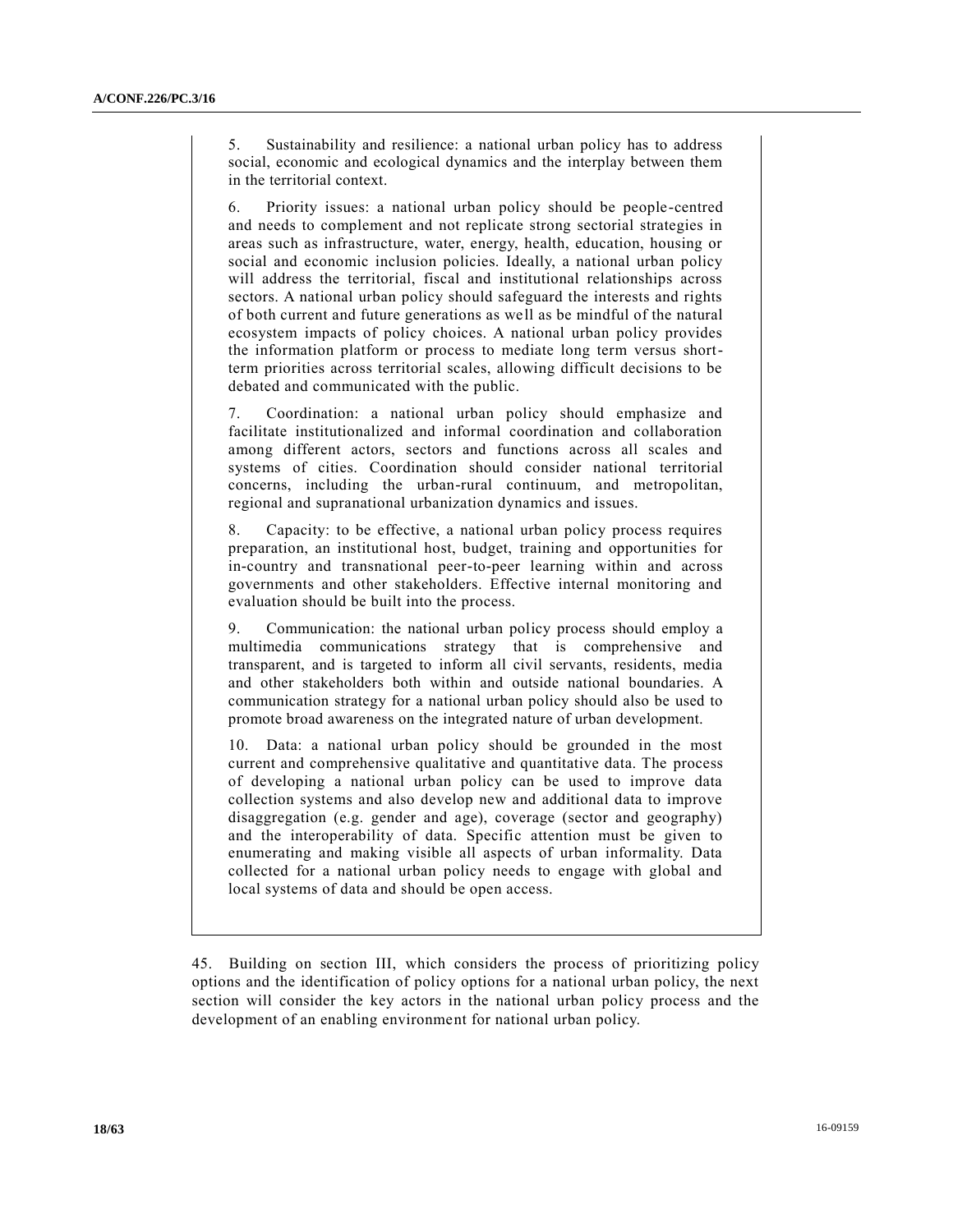# **IV. Key actors for action: enabling institutions**

46. This section will highlight key actors in the national urban policy process. It will also consider essential processes such as the building capacity and the raising of awareness, which are important for building an enabling environment for the creation of national urban policy and furthermore, that will contribute to the achievement of the New Urban Agenda.

## **A. Strategic aspects**

47. A national urban policy is a long-term and evolving process aimed at the structuring of a broader framework integrated by holistic systems that will create an enabling environment for the establishment, institutionalization and improvement of a country's urban sector and agenda.

48. The national urban policy design must take into account the diversities of approaches, because countries have particularities, even differences, within regions. In this regard, responses to a national urban policy will be different and governments should consider a demand approach that is responsive to the needs of people. In this sense, the key actors are also varied and represent the interests of the groups they belong to.

49. The key stakeholders for a national urban policy are diverse and can play different roles throughout an evolving process in order to (a) design and frame policy; (b) promote cultural and social change; (c) set up the framework of thought and ideas; (d) win new rights within the different dimensions of rights in the city; (e) own and endorse; (f) implement; (g) build capacity; and (h) monitor and evaluate.

50. This process is, within itself, a catalyser of actors and actions through smallscale incremental progress (changes) that can be speeded up and/or amplified by eventual interventions/actions, either top down through the political will of national governments, or bottom up and leveraged by empowered local governments that, in the majority of countries, are leaders in the management of the challenge of urbanization. Movements that are people/society driven and organized are able to promote effective political and social changes, such as the recognition of rights, and the institution of new policies, programmes or participation channels.

51. Critical to this process is the need to develop an adequate institutional, multilevel and multi-stakeholders' framework that fosters dialogue and collaboration in order to ensure the involvement of different levels of government and stakeholders in creating ownership and engagement in the different phases of a national urban policy. National governments should recognize subnational governments as key partners for the development and implementation of a national urban policy, and should empower them by ensuring adequate resources and capacities. Such a process will certainly correspond to the development of political will, thinking and action from several players with contradictory interests. Its effectiveness, reach and impact will largely depend on the way these interests are socially settled, and the capacity of these same actors for seeding and institutionalizing innovation and change, expanding awareness and transforming the culture/mind-set.

52. The cultural aspect is essential to sustaining development; it will be the background to the process, dictating its effectiveness and sustainability. Cultural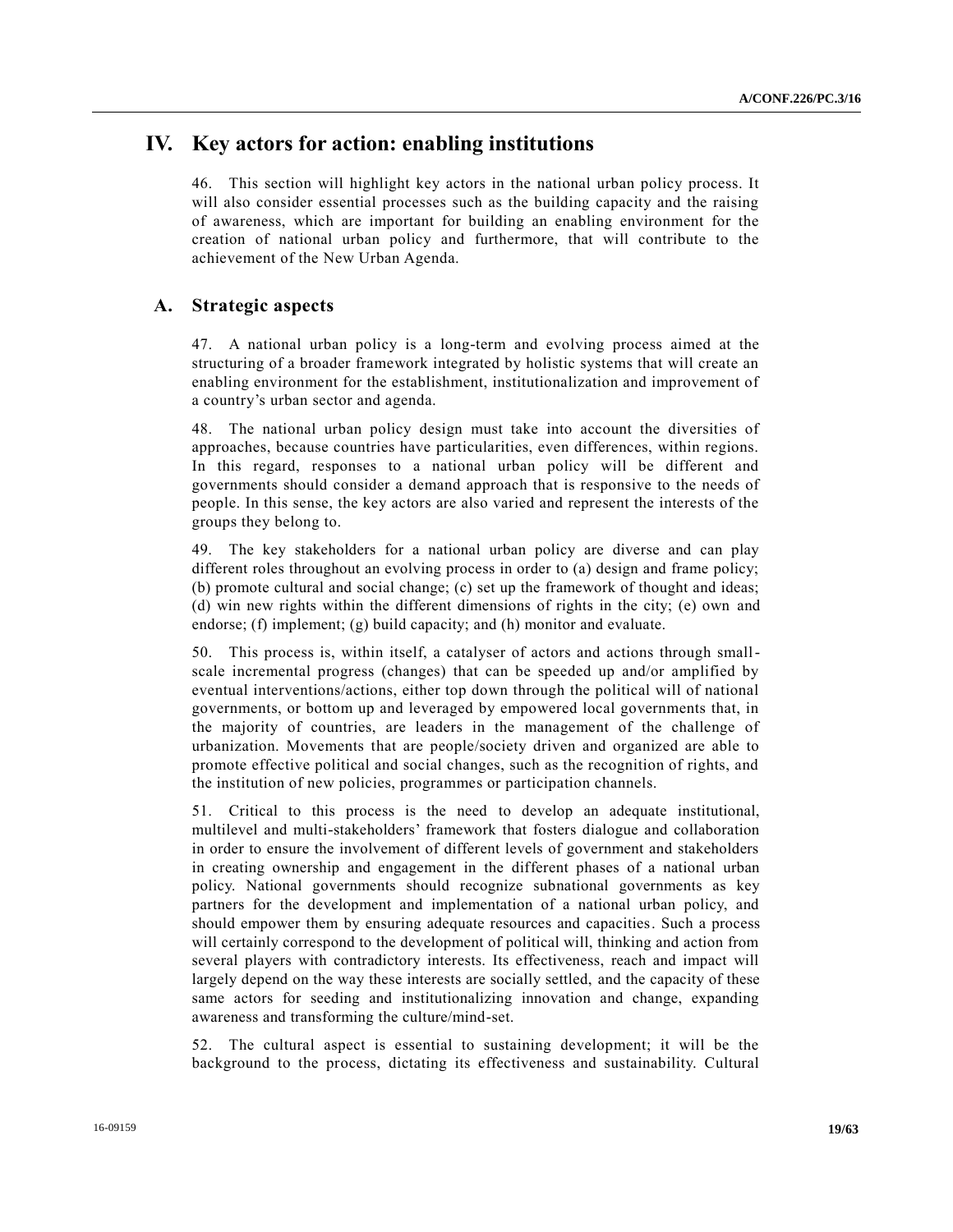and social changes can be triggered from both within and outside, as complementary forces driven by a range of advocates whose constituencies will vary considerably from country to country.

53. Acceptance of the fact that a national urban policy is driven by a multiplicity of arrangements and can take an infinite number of shapes is fundamental to ensuring applicability in various country contexts at the global scale. This means that advocates, thinkers and players who will form the driving force of a national urban policy process will come from different constituencies and are able to act at any point in time with the objective of setting and/or improving the framework within which a national urban policy is embedded.

54. As cities and urban environments increasingly take centre stage for human, social and economic development — putting, at the same time, instrumental pressure on natural ecosystems — it is essential that local authorities are at the fore in raising collective awareness regarding the ecological footprint of cities on their hinterland, and gradually bringing more actors and players into the process of defining the priorities of the national urban policy and related means of implementation.

55. It is critical/essential to have in mind the variety of these stakeholders — hence the need for promoting ownership and reach, taking into account the capacities for contribution and the requirement that all the voices that must be heard.

56. As the critical mass of thinking evolves towards the real and strategic need for a national urban policy, the set of systems will gradually take shape as key stakeholders and their (and others') respective roles become more and more clear.

57. Achieving the formulation and implementation of a national urban policy presupposes that systems have been set up to address conflicts of interest among the various stakeholders, to foster dialogue processes and consensus building, and to mobilize the collective consciousness on the need and urgency for managing urbanization in order to take full advantage of its positive impacts.

# **B. Actors, sides and levels of action**

58. In broader terms, one can identify a set of key actors/players, possible roles and levels of engagement and participation during the process, design, implementation, monitoring and evaluation of the national urban policy. Despite the risks of over-simplification, and taking into account the interscale links engendered in the globalization process, key stakeholders can be classified in two groups:

(a) A set of key internal stakeholders:

(i) Community: the overall, broader society (public opinion/media); broader/large-scale social movements and organized civil society (such as homeless movements, public transport activists, non-government organizations (NGOs), women's organizations, etc.) at national, regional or city levels; community leaders. In the design process of the national urban policy, it is important to ensure participation of civil society groups that represent diverse interests and groups, so that the construction process will be collective and with a demand-based approach. A national urban policy has to respond to diverse interests of society, gender, children, elderly, ethnic groups, etc.;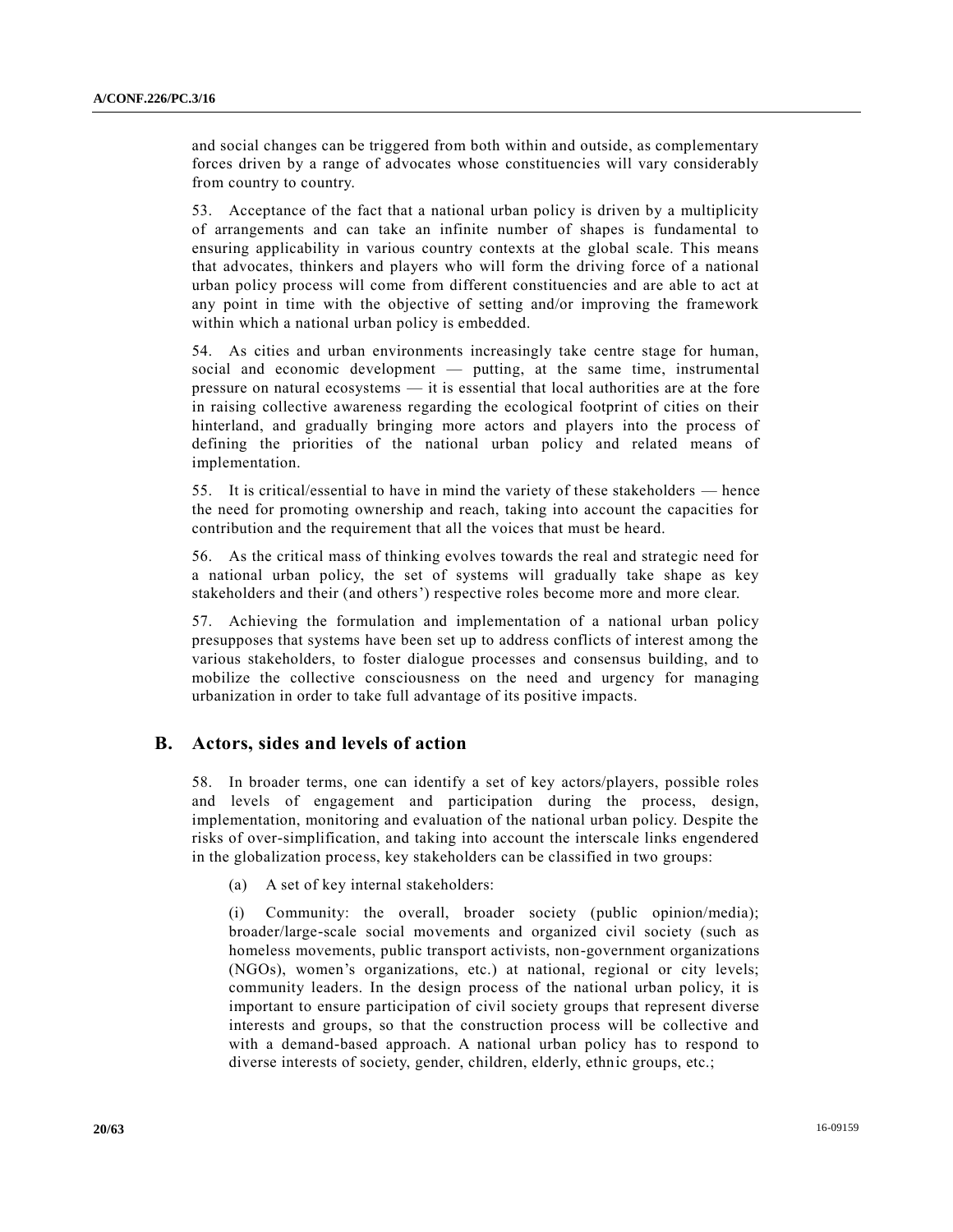(ii) Governments: national, regional, state/province, metropolitan areas, city (different departments/sectoral policies). Even if, as noted above, local authorities will be key partners for the definition and implementation of a national urban policy, the work required during all stages goes beyond the administrative boundaries of local authorities. In that regard, during implementation, joint work must be promoted between the nation and territorial entities, and among territorial entities, through actions such as: improving territorial organization, identifying and structuring regional strategic projects, strengthening forms of municipal association and cooperation, and promoting knowledge transfer among territorial entities;

(iii) Academia: universities, research centres, think tanks, research and training institutions. The participation of the academic sector is important not only in design, but also potentially in the monitoring and evaluation of a national urban policy. Universities, research centres and think tanks are often instrumental in gathering evidence, facts and data that inform the definition of a national urban policy and contribute to assessing its impact on the territories and the different layers of society. University volunteering programmes could make a great contribution with innovative projects and sustainability interventions;

(iv) Legislators and judiciary: these actors play an important role in the implementation of the national urban policy because they will pass the laws and regulations enacting the provisions of the policy and promote legal changes needed to achieve policy objectives. Also, they represent the political forces of the country and may be key drivers and enablers of change from executive and legislative bodies, which will ultimately endorse and strengthen related legal frameworks, thus improving understanding of guidelines, strategies and targets appointed by a national urban policy in order to establish among various constituencies the foundations for decision making and consolidation of jurisprudence;

(v) Funding agencies and the private sector: these actors can contribute resources needed to implement the policy. However, it is important that the public sector guides and articulates their participation in the national urban policy, to ensure the achievement of the objectives for which the policy was designed. The social responsibility of the private sector presents a major opportunity to improve the city or municipal capability, guided by the protection of public goods and interests. Social and environmental corporate responsibility is crucial;

(b) External stakeholders will include:

(i) International organizations, development agencies, the United Nations system. All of these are key in the definition and implementation of the global agendas requiring worldwide mobilization and international financing flows;

(ii) International trends/ other countries that are role models;

(iii) International local and regional government organizations, universities and think tanks with international/global reach;

(iv) International civil society: international/global scale NGOs and social movements;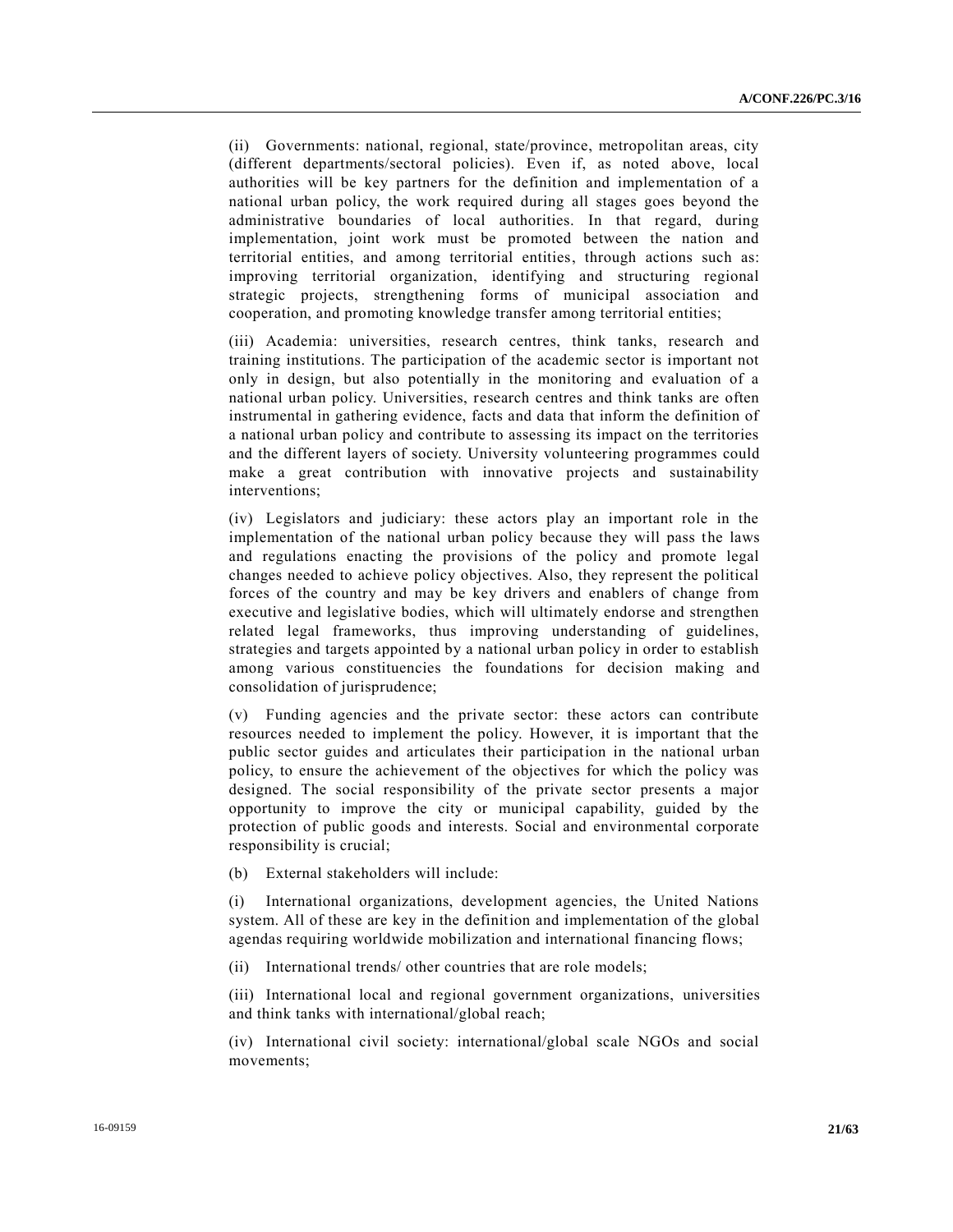(v) International and regional political constituencies;

(vi) The international banking system and financial markets: they are instrumental in mobilizing the huge amount of capital investments and urban and real estate developments that the implementation of a national urban policy implies.

59. An effective and sustainable transformation in societies is eminently political. The construction of a national urban policy that is focused on improving the overall well-being, integration and equity of the rights to the city, in spite of segregation and inequalities, will emerge from political will that has to be built and rebuilt over time, among all actors involved at different levels, depending on each specific geographical and evolutionary context. While action derives from implementation capacity that may well be heterogeneous across players/stakeholders, a national urban policy equally has to be built and rebuilt reflecting state of culture/mind, thorough the evolutionary policy process.

60. Major turnarounds may emerge from high-level political settings, driven by the national government, or bottom up from local governments and social mobilization, such as the popular proposition of a new law or even the election of political parties/personalities that would advocate for the urban agenda, or from a combination of both forces. International players might influence the political course of action and strengthen local capacity with technical assistance and funding. But fundamentally, without ownership and endorsement by internal stakeholders, a national urban policy will not be sustained and/or be effective.

61. External incidents, political mobilization and top down/bottom-up initiatives can be triggers for and also speed and scale up national urban policy processes at specific points in time. Nevertheless, incremental evolution is essential for the maturation and institutionalization of a national urban policy in the long run, as well as for strengthening the key stakeholders that will be the pillars for its continuation.

62. Internal actors will have to participate in the national urban policy process to concretely (a) design policies that are properly implemented through (b) empowered local governments and programmes that are adequately (c) funded and structured, backed by a robust (d) legislative framework, well assimilated by the (e) judiciary, endorsed by public opinion, organized civil society and community leaders, using available and new knowledge availed by (f) academia and the dissemination of research to the public with the assistance of (g) the media, making use of all available resources that might be provided by the people/communities, private and public sectors.

63. In order to assume these roles, capacity has to be in place or built throughout the process, enriching and strengthening different constituencies and stakeholders for assuming co-shared responsibility for the continuity of the national urban policy development. Evolution will come from ensuing cycles of thinking, advocacy, design and action by all stakeholders in a very heterogeneous manner, but ultimately the society as a whole will have to take ownership of the process for de facto political change.

64. In order to assure that the process of building awareness and social appropriation of the principles of the New Urban Agenda at the end consolidates as a national urban policy, it is necessary to gradually translate these principles into political and institutional decisions framed by administrative acts that are issued by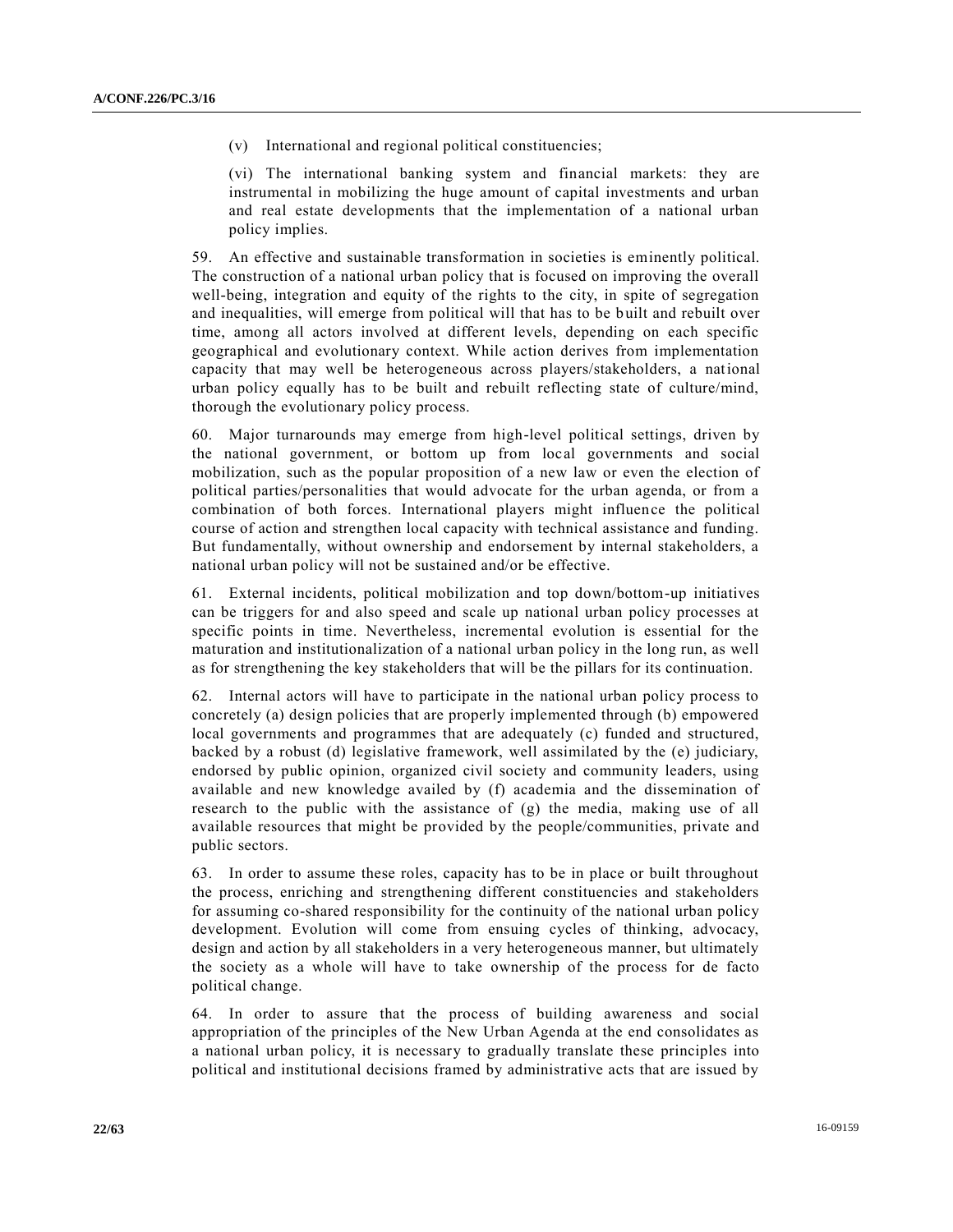government agencies at all levels (national, provincial, interstate, metropolitan and local) and democratic strata (judicial, legislative and executive, in democratic states). Otherwise, these principles remain rhetorical only. This will put at risk the sustainable management of urbanization and will condemn vast social sectors to exclusion and informality; rhetorical principles will not lead to the institutionalization of the new "rules of the game" for all actors (internal and external stakeholders) involved in urbanization.

65. State capacity to implement public policy is shaped by a complex combination of technical-bureaucratic and political capacity (each is itself necessary but not a sufficient condition); it is not homogeneous and may vary between sectors and areas. The construction of combined capacities takes place on the long term, while its destruction can occur with short-term contingency measures. State capacity is closely linked to the worldview or ideological paradigm within which a government is located, as well as the legitimacy and accumulation of power available to a government in order to be able to leverage changes to the status quo; legitimacy and power lie precisely in the ability to interpret the majority's needs and the cultural processes that embody society.

## **C. How to create enabling environments, set the stage for action and understand the principles and stages of a national urban policy?**

66. Enabling environments for the development of a national urban policy entails factors such as proper attribution of roles, mandates, channels of participation, the need for improving communication and transparency, and making all voices clearly heard and incorporated.

67. A sustainable and legitimate process of developing a national urban policy should be based on the following principles to guide key stakeholders and institutions:

- (a) Legitimacy;
- (b) Ethical/co-shared responsibility;

(c) Collaboration/cooperation/partnership approach, among different levels of governments and public administrations, and with different non-state actors (civil society organization, private sector, academia, etc.);

(d) Transparency/shared information;

(e) Building and strengthening local government and public agencies' capacities towards institutional development;

(f) Just and efficient allocation of attributions and resources between different levels of government to support sustainable urban policies;

(g) Different and complementary levels of engagement/participation, in order to ensure a cascade effect, where even the most vulnerable and distant voices are heard (down to community level);

(h) A process that allows for reviews from time to time as new challenges arise.

68. The stage for action will be set even prior to the political foundations of a national urban policy, as it is a process that will be triggered by a potential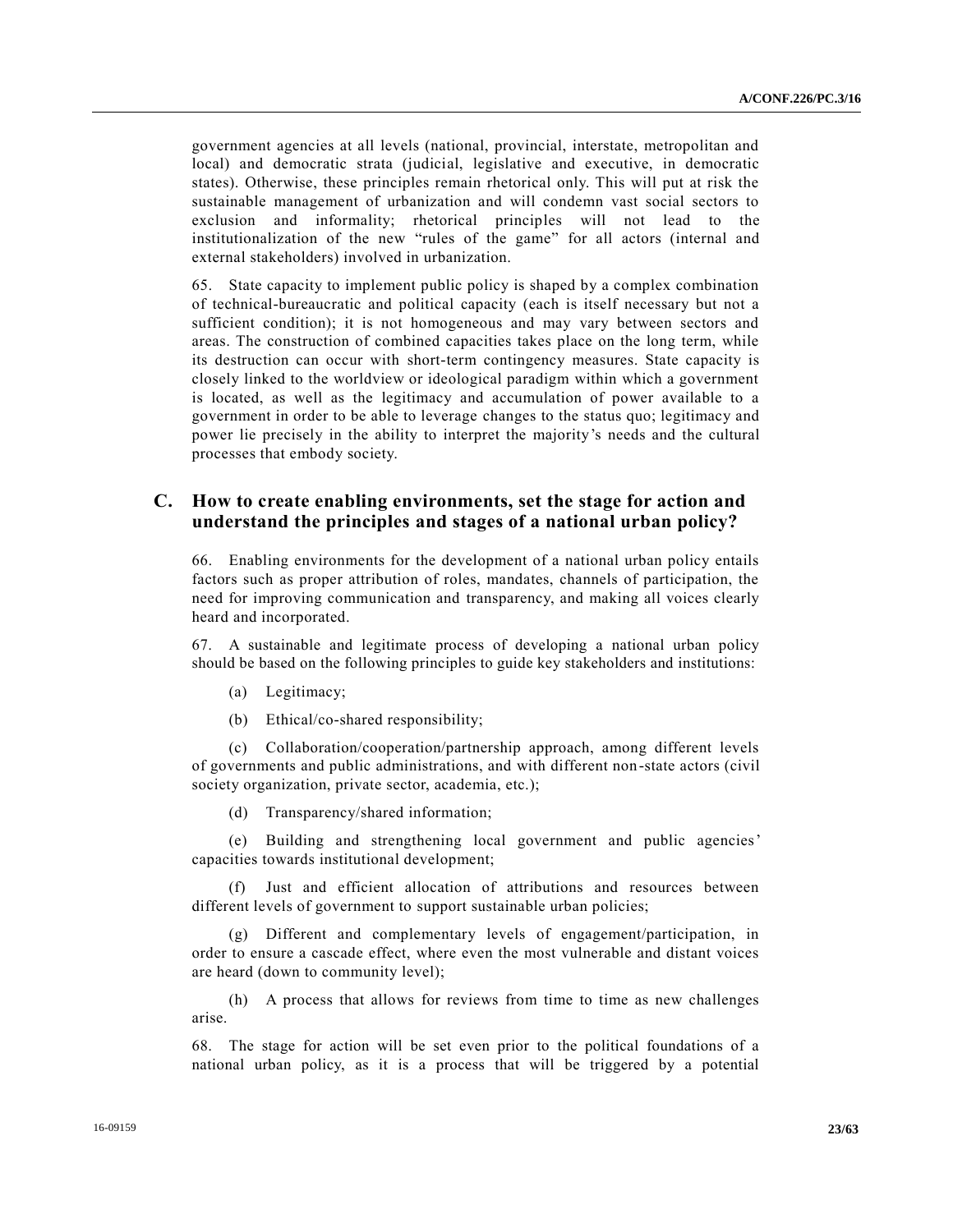arrangement of actors and actions, as stated earlier, and evolve throughout stages that are interconnected with the development of awareness, conscience and political will. As opportunities arise, they will launch new stages and create new arrangements of actors that will conform to the next phases of the process. These next phases can include a policy paper, a new legal framework, improved decentralization processes, new executive agencies or governance structures, multi-year plans, and/or localizing sectorial policies for better coordination on the ground. There is no ideal sequence to be followed, but rather opportunities will be presented by the overall environment, such as a new government, a social mobilization, changes in the constitution, investment packages/fiscal space, macroeconomic environment, etc. In all cases, a specific set of stakeholders will act as main drivers, and will have the task of promoting broader engagement and dissemination, as a new law is to be approved.

69. The national urban policy process will lead to the institutionalization of participation and channels of participation; this may strengthen the role of key stakeholders but may also deter the emergence of new actors. Therefore a degree of flexibility to incorporate new agents of change will be desirable, which can only happen in flexible environments. In other words, while strong institutions will set the basis for the sustainability of the national urban policy, innovation and reinvention will likely come from new thinking and eventually from new stakeholders (from community to national). The design, implementation, and monitoring of national urban policy, discussed in the next section, are important points within the policy process where the inclusion of both existing stakeholders and of new actors is essential.

# **V. Policy design, implementation and monitoring**

70. High-quality design of a national urban policy, along with its legal, institutional and financial frameworks, is essential to ensure its implementability. Understanding the national urban policy as a continuous process is necessary in order to appreciate that all elements of policy development must be considered throughout. This section will discuss key actions that focus on process-oriented activities and recommendations for a national urban policy rather than the content of the policy itself.

71. Through considering the design of policy and its implementation and monitoring, this section firstly explores how to operationalize a national urban policy, which can be effective in achieving its defined goal and objectives. Secondly, the section highlights how to develop and implement a national urban policy that is legitimate, integrated and actionable, and can be monitored effectively. Finally, recommendations are made to facilitate a policy process and generate mechanisms that help to ensure long-term continuity while allowing for necessary adjustment.

# **A. Policy design**

## **Understanding the context**

72. The design and implementation of a national urban policy shall be cognizant of the context within which it is being developed. The diversity of circumstances within which the national urban policy process can be undertaken means that the design and implementation strategy for the policy shall be driven by the context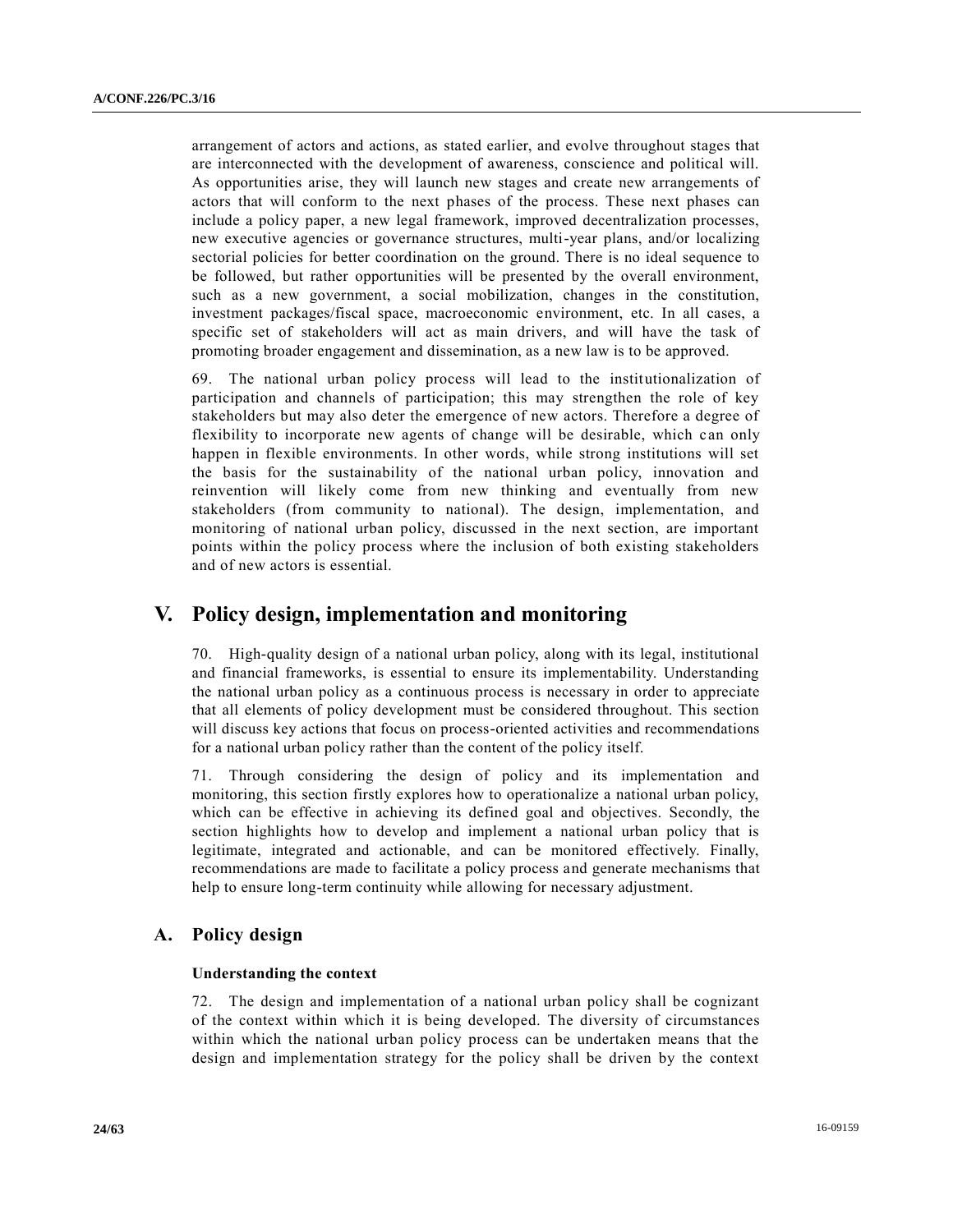(cultural, historical, political, environmental, social, economic etc.). While designing the policy, and in order to fully appreciate and understand this necessary context, consideration can be given to the following:

Building support for and considering the vision/purpose of a national urban policy: Prior to the design of a policy, a proposal for its vision/purpose and objectives, including the value-added, contents and scope, and timeframe, should be developed. The process of defining this purpose or vision and objectives should take into account the country's national/local context and involve a diversity of stakeholders. The process of assessing the feasibility of a national urban policy, prior to the design of the policy, can work to begin creating a consensus regarding the need for policy, based on the vision/purpose and objectives identified for the national urban policy.

73. Mapping of existing legal and institutional frameworks: The mapping existing laws, regulations and institutions relevant to physical and economic planning allows for an initial rapid review of the urban legal and institutional framework. This review will ultimately provide the ability to identify areas of improvements of all the different pieces of legislation and institutions and also to identify and revie w the administrative boundaries of these pieces of legislation and institutions.

74. Understanding the political economy and institutional settings: All relevant ministries, local governments and stakeholders should take part in the design of a national urban policy to ensure inclusion of a wide range of relevant policies and a general feeling of ownership. To have a clear understanding of various interests and the institutional settings within which the policy will exist, it is recommended that a political economic and governance assessment around the policy process, that includes mapping and analysis of institutions and power relationships, be undertaken. This analysis can include the administrative procedures, decisionmaking processes, resource allocation and institutional settings. The ultimate goal of the analysis is to understanding the existing instruments, capacity needs, power relationships, and decision points in different urban thematic areas.

75. Empowering stakeholders: One of the aims of a national urban policy should be to empower local governments and other stakeholders in order to fully engage them in the development of an urban vision and coordinating framework in a particular country context. To avoid having stakeholders that act solely as implementation partners, local governments and other key stakeholders should be engaged in the national urban policy process from the beginning. Furthermore, to ensure a process that is participatory and inclusive, undertaking a stakeholder mapping and analysis is recommended, to identify more vulnerable stakeholders that may need extra engagement to participate fully.

#### **Designing for implementation**

76. Good policy design is key to the implementability. The implementation of a national urban policy must be considered throughout the design; inadequate consideration of this can result in gaps that can adversely affect the overall effectiveness of the policy. To successfully design a policy that is both relevant and implementable there are four points to consider:

(a) Ownership of policy by local governments and other stakeholders: to successfully implement a national urban policy, the ownership and buy-in of local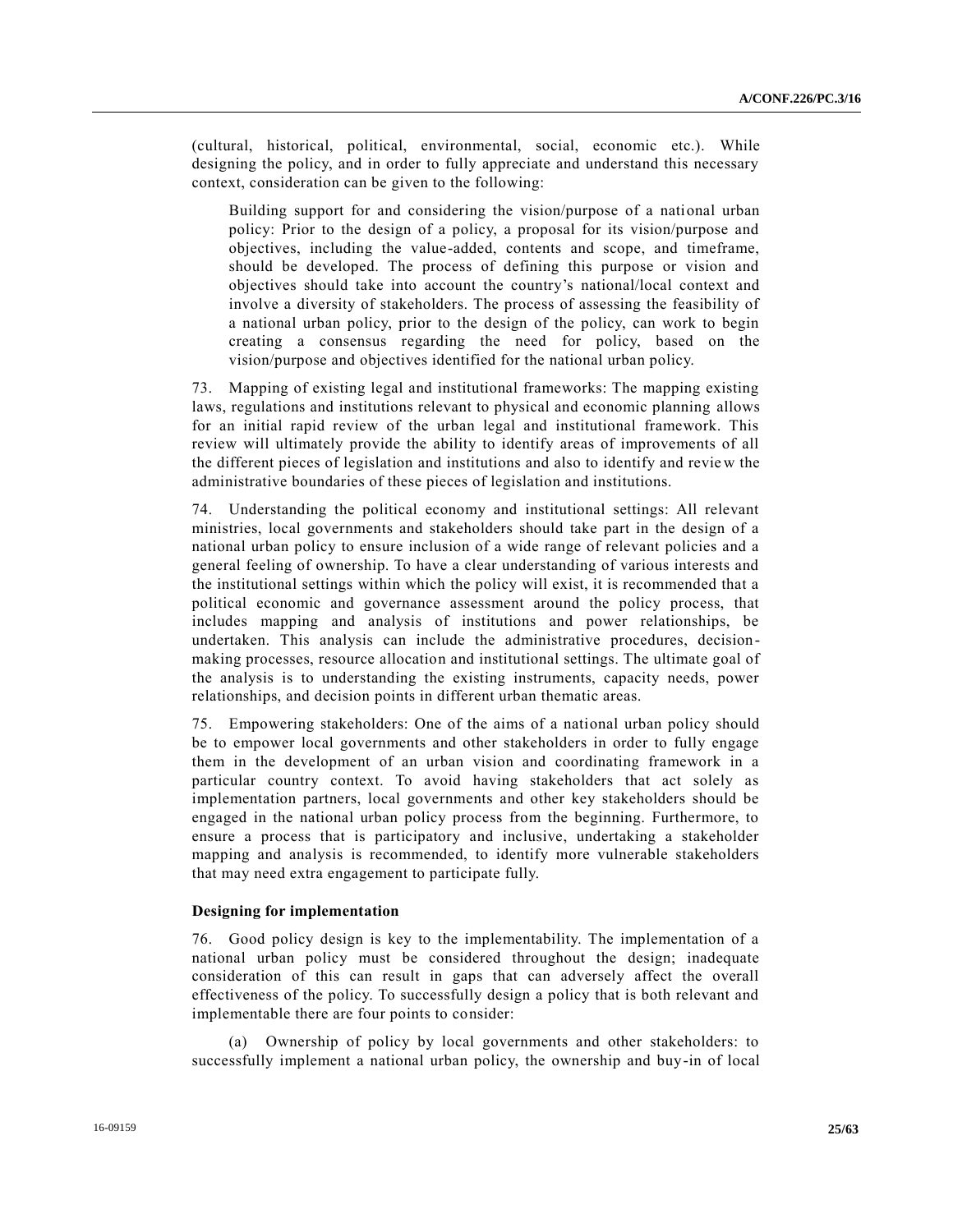governments and other stakeholders is necessary. Establishing a participatory mechanism to facilitate policy dialogues among national and subnational governments, state and non-state actors on national urban policy, is important for ensuring effective participation of all actors;

(b) Assessment and building of capacity: During the designing of the policy, it is necessary to consider the capacity of implementing partners, particularly the capacities of subnational governments. Prior to implementation it is essential both to assess human, institutional, financial and technical capacities and to build capacity at all levels of government and for all implementing partners for formulating, implementing, and monitoring and evaluating the policy. Capacity building could also be considered for the private sector;

(c) Reviewing and/or adjusting existing national legal, institutional and fiscal frameworks and policies/guidelines of all sectors to ensure the integration and implementation of the national urban policy. National (and, in some federal systems, state/provincial) legislation can define the responsibilities, powers and, crucially, the revenue sources of subnational governments. Accordingly, attention must be paid to the appropriate legislative framework for subnational governments and also to decentralization policies, and to the share of financial resources between different levels of government, so as to create collaborative frameworks for engagement between national and subnational governments. Furthermore, integration and cohesiveness with other sectorial strategies, frameworks, policies, etc., must be considered. To have full support for a national urban policy, conflict with other sectors must be avoided;

(d) Monitoring and Evaluation: A mechanism to revise the national urban policy periodically should be included in the drafting of the policy. The process for monitoring and evaluating should be transparent and go beyond national and subnational governments to involve all relevant non-state actors, such as non-governmental organizations, citizens and the business sector.

# **B. Means of implementation**

## **Promoting systems change**

77. The process of designing and implementing a national urban policy should keep in mind that the value of the policy lies in both the process and the product. Throughout the design of the policy, therefore, certain mechanisms, such as participation and capacity development, can be institutionalized in order to foster more sustainable long-term change, as opposed to isolated policy interventions.

## **Implementing a national urban policy: iterative policy design and continuous policy review**

78. Regular tracking of the implementation of a national urban policy in the form of a continuous policy review is recommended to foster an iterative policy design. Implementing a complex policy therefore can happen in stages. While a forwardthinking policy will have defined long-term goals, lessons learned from interim monitoring can be used to reflect on strengths and weaknesses of the policy to date and adjustments made accordingly.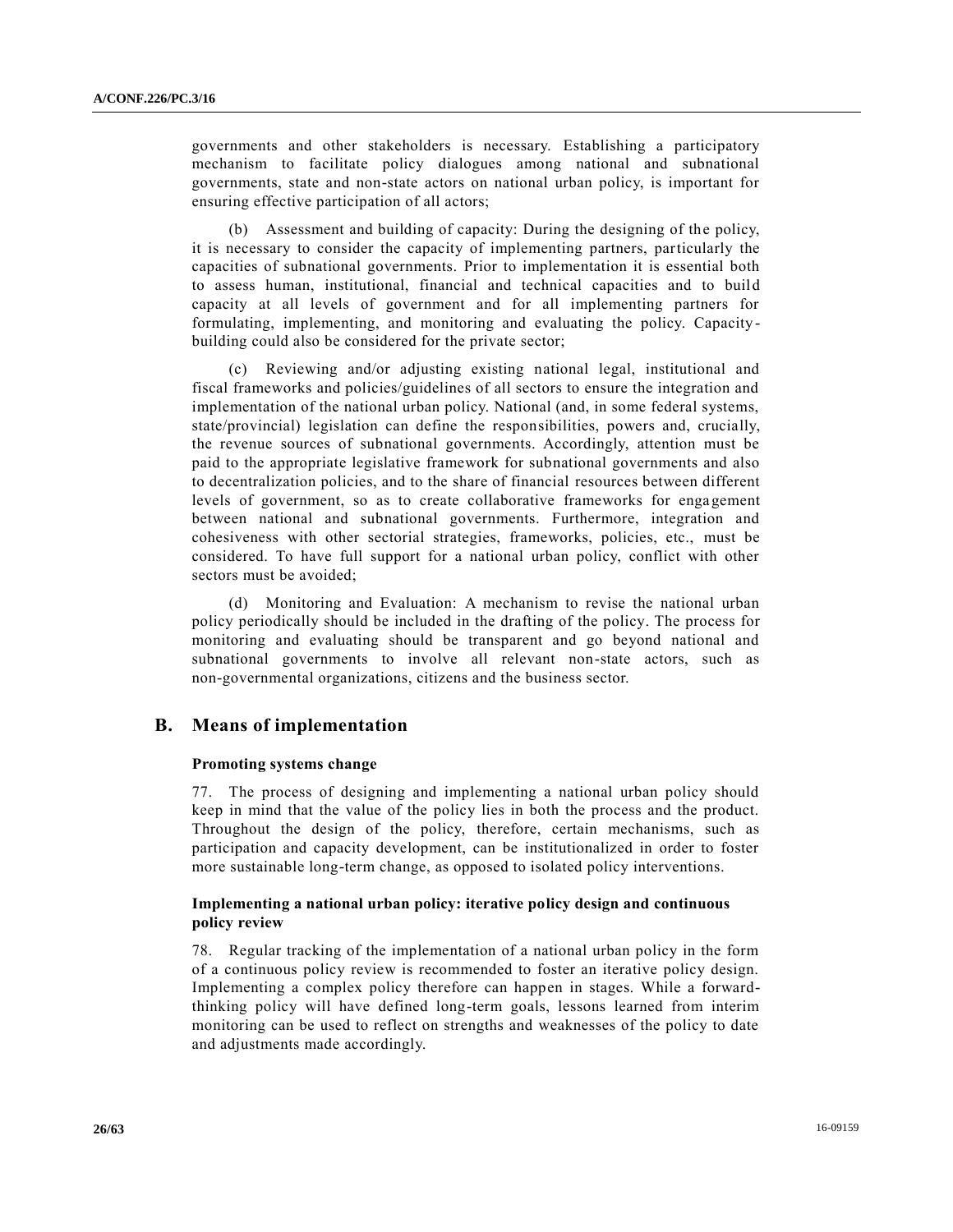## **Possible financing options**

79. When considering possibilities for the funding of a national urban policy, alternative financing options are available for consideration. However, an effective policy will require clear ownership by national governments, which can be indicated through financial commitment. Despite this, it is suggested that there are alternative sources that can supplement financial commitments made by national governments.

80. In order to encourage ownership of a national urban policy at other levels of government, sharing of burdens and benefits between levels of government could be a viable option. Prior to considering this, and in order for subnational governments to have the financial capacity to support the policy, it is essential to consider the extent to which the devolution of financial capacity is required in order to facilitate financial support for the policy from subnational governments.

81. To facilitate the participation of subnational governments in the development of a policy, innovative financing mechanisms, such as land value capture and sharing, subsidies and broadening local tax bases and strengthening tax collection, can be considered to enhance municipal financing.

82. Accessing and expanding private investment and finances can be an option for successfully co-financing a national urban policy. There is the opportunity to finance the urban policies through multiple funding sources, both through improved Public Private Partnerships (PPPs) and accessing private capital.

83. When building funding options for a national urban policy and if resources are limited, the policy could start with developing some principles, coordination and consultation measures to leverage awareness about the policy. In this case, interventions for the policy should be concentrated on targeted projects which will generate short-term results and build support for funding that can offer opportunities to undertake projects with medium- and long-term outcomes. In this way, the national urban policy can be implemented in the short term with available funding, but still plan for the long term.

## **C. Monitoring instruments**

84. Monitoring a national urban policy will certainly be based on the initial definition of indicators to measure successful conception and implementation. Indicators will vary depending on the priorities reflecting the specific contexts of a country. For example, indicators for a national urban policy can include the following qualifiers:

- (a) responds to population dynamics;
- (b) ensures balanced territorial development;
- (c) prepares for infrastructure and services development;
- (d) promotes urban land-use efficiency;
- (e) enhances resilience to climate change;
- (f) protects public space;
- (g) develops effective urban governance systems;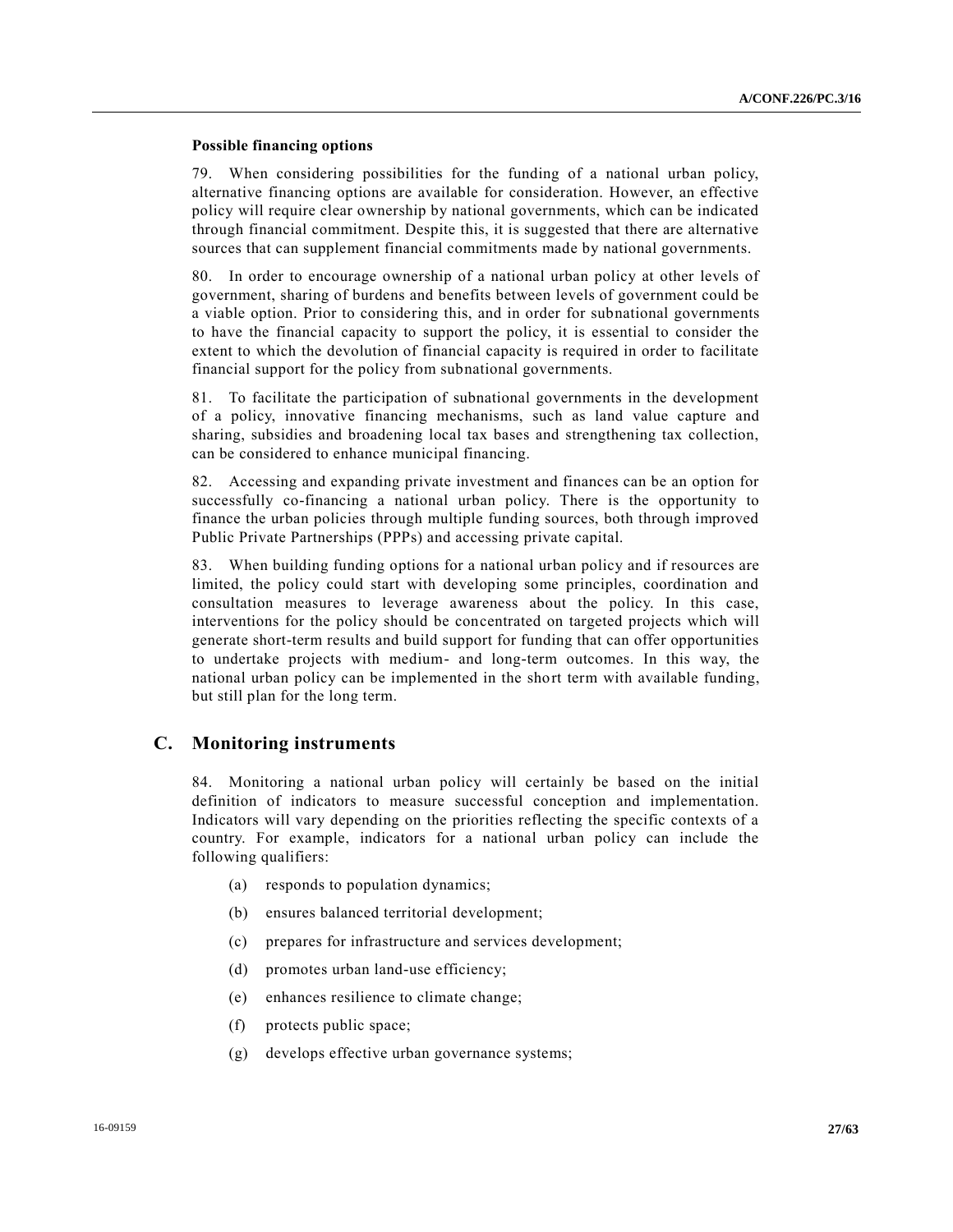- (h) promotes effective municipal finances systems;
- (i) supports partnership and cooperation between urban actors;
- (j) safeguards inclusiveness and participation in the process and outcomes.

85. The criteria for defining a successful national urban policy will inevitably vary by country. However, it is suggested that a successful policy will, at a minimum, respond to nationally defined urban goals (for addressing issues and harnessing the benefit of urbanization) in the short, medium and long term. Furthermore, in order to ensure the sustainability of policy initiatives, having the vision of the national urban policy mainstreamed into departmental programmes and policies, but also delineated in subnational development plans, could be seen as an indication of success. When considering policy monitoring, there are a number of pertinent recommendations:

(a) Integrate process and outcome evaluation: a national urban policy often sets in motion a multiplicity of policy related processes, and it could be useful to measure both the process and specific policy outcomes. Doing so may facilitate the embedding of programmes that mainstream policy priorities. While outcome evaluation has the ability to consider to what extent the policy achieved its defined goals, an evaluation of process can potentially allow insight into what elements of the process undertaken led to successes or failures;

(b) Anchoring a national urban policy with reliable data and information: both the design and implementation of the national urban policy must be based on policy-relevant research and urban/territorial-relevant data. Lack of either reliable baseline data or reliable interim data can prove a complicating or even inhibiting factor for undertaking both the monitoring and the evaluation of a National Urban policy, as well as its design and implementation. A lack of reliable urban/territorial data (such as cadastre maps) is a constraint that affects the development of relevant urban policy in many countries, and therefore it would be necessary to support collaboration between national statistics offices, government and civil society organizations for the production and use of localized data. The collection of localized urban/territorial data can be through methods such as the self-enumeration of people and activities, including informal settlements and slum areas. The establishment of global mechanisms, such as an international and independent panel, is highly recommended to stimulate policy-relevant research and produce reliable data on urban issues to support the development of a national urban policy and more broadly, the implementation of the New Urban Agenda;

(c) Participatory monitoring/stakeholders: in order to facilitate an open and participatory policy monitoring process, the use of participatory monitoring and evaluation techniques is recommended to ensure that the process is open to all stakeholders;

(d) Linking national urban policy monitoring with global monitoring efforts: there is an opportunity for outcome monitoring to be closely linked to a Sustainable Development Goals reporting system. As demonstrated in the section below, many aspects of a national urban policy are clearly related to Sustainable Development Goal targets and indicators (including their qualifiers).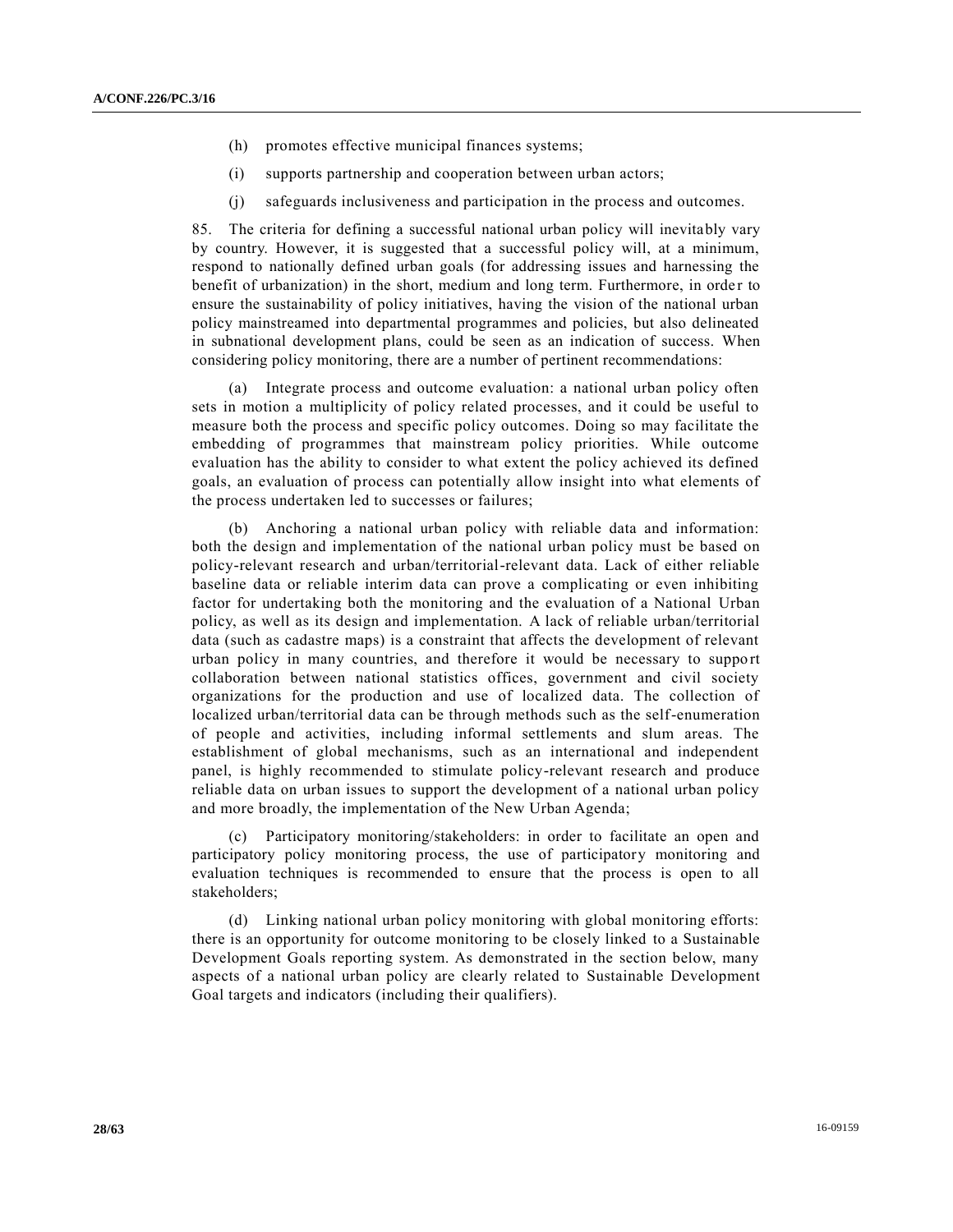# **D. Linkages with the 2030 Agenda**

86. As highlighted above, a national urban policy is a powerful tool for government to plan for and direct the many facets of urbanization, and for it to be a net contributor to achieving the Sustainable Development Goals. Accordingly, a policy has the ability to influence and impact many target areas of the Sustainable Development Goals. As an overarching and process, the national urban policy will be able to anchor and influence many dimensions of sustainable development, such as air pollution control and regulation. The table below contains examples of the Sustainable Development Goals and targets for which there are direct links with national urban policy outcomes and for which the outcomes of a policy can be used to define indicators.

| Goals                                                                                  | Targets                                                                                                                                                                   |
|----------------------------------------------------------------------------------------|---------------------------------------------------------------------------------------------------------------------------------------------------------------------------|
| Goal 1: poverty eradication                                                            | Targets 1.4 and 1.5: land tenure security<br>and resilience                                                                                                               |
| Goal 2: food security, nutrition and<br>agriculture                                    | Targets 2.3 and 2.a: land tenure security<br>and urban-rural linkages                                                                                                     |
| Goal $3$ : health                                                                      | Target 3.9 pollution, 3.6 road fatalities, 3.8<br>access to universal health coverage, 3.9<br>hazardous chemicals and air, water and soil<br>pollution and contamination. |
| Goal 5: gender                                                                         | Target 5.2: safety and 5.a ownership and<br>control over land                                                                                                             |
| Goal 6: water                                                                          | Targets 6.1 and 6.2: access to drinking<br>water and sanitation                                                                                                           |
| Goal 7: energy                                                                         | Targets 7.1, 7.2 and 7.3: access to<br>renewable energy and energy efficiency                                                                                             |
| Goal 8: economic growth and<br>employment                                              | Targets 8.3, 8.5 and 8.6: job creation,<br>decent work and youth unemployment                                                                                             |
| Goal 9: infrastructure and<br>industrialization                                        | Targets 9.1, 9.4 and 9.a: access to and<br>upgrading and financing infrastructure                                                                                         |
| Goal 10: reduce inequality                                                             | Target 10.4 discriminatory laws                                                                                                                                           |
| Goal 11: inclusive, safe, resilient and<br>sustainable cities and human<br>settlements | Targets from 11.1-11.7 and 11.a-11c.                                                                                                                                      |
| Goal 12: sustainable consumption and<br>production                                     | Target 12.5: waste management                                                                                                                                             |

**Examples of Sustainable Development Goals and targets with links to national urban policy**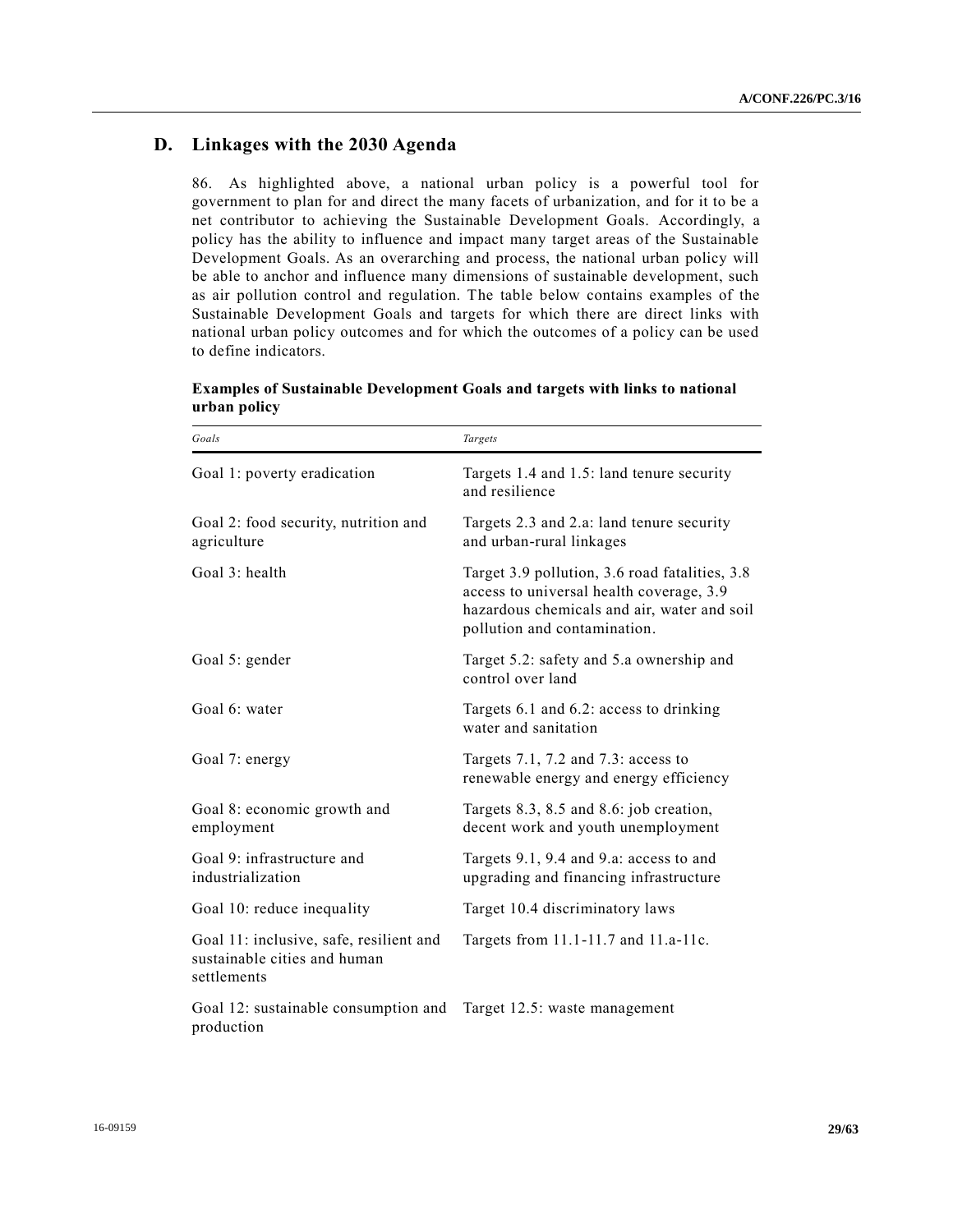| Goals                                                                                 | Targets                                                                                                                                                                                                              |
|---------------------------------------------------------------------------------------|----------------------------------------------------------------------------------------------------------------------------------------------------------------------------------------------------------------------|
| Goal 13: climate change                                                               | Target 13.1: resilience and adaptive<br>capacity; 13.b capacity for effective climate<br>change-related planning and management                                                                                      |
| Goal 14: oceans                                                                       | 14.1 marine pollution and 14.5 preserve<br>coastal areas                                                                                                                                                             |
| Goal 15: on terrestrial ecosystems                                                    | Target 15.9 By 2020, integrate ecosystem<br>and biodiversity values into national and<br>local planning, development processes,                                                                                      |
| Goal 16: Peaceful societies and<br>inclusive institutions                             | Targets 16.7 and 16.a: governmental<br>subsidiarity and institutional capacity-<br>building, 17.b non-discriminatory laws and<br>policies for sustainable development                                                |
| Goal 17: on means of implementation<br>and partnership for sustainable<br>development | Targets 17.14 Policy coherence for<br>sustainable development; 17.17 Effective<br>public, public-private and civil society<br>partnerships, building on the experience<br>and resourcing strategies of partnerships. |

87. The Paris agreement at the United Nations Climate Change Conference (COP21) has brought to the fore the need to combat climate change and strive towards a sustainable and resilient future. With important mandates regarding urban areas coming from both the Sustainable Development Goals and COP21, the importance of a national urban policy as a tool for government and as an indicator for positive urban development should continue to be recognized.

88. This section has highlighted key issues related to the design, implementation and monitoring of a national urban policy. The next section will highlight the key recommendations from the Expert Panel for the New Urban Agenda.

# **VI. Conclusion**

89. The expert panel recommends that every country undertake the process of developing a national urban policy. These policies will take varied institutional forms, but harnessing urbanization for all through a policy process will need to take account of the following 10 recommendations:

(a) **International agreements**: national urban policy has proved to be valuable for implementing the Habitat Agenda and should be further mainstreamed as a critical instrument to implement the New Urban Agenda. The normative base of a national urban policy should additionally reflect existing international agreements, including:

- (a) Universal Declaration of Human Rights;
- (b) Paris Agreement;
- (c) Sendai Framework;
- (d) 2030 Agenda for Sustainable Development;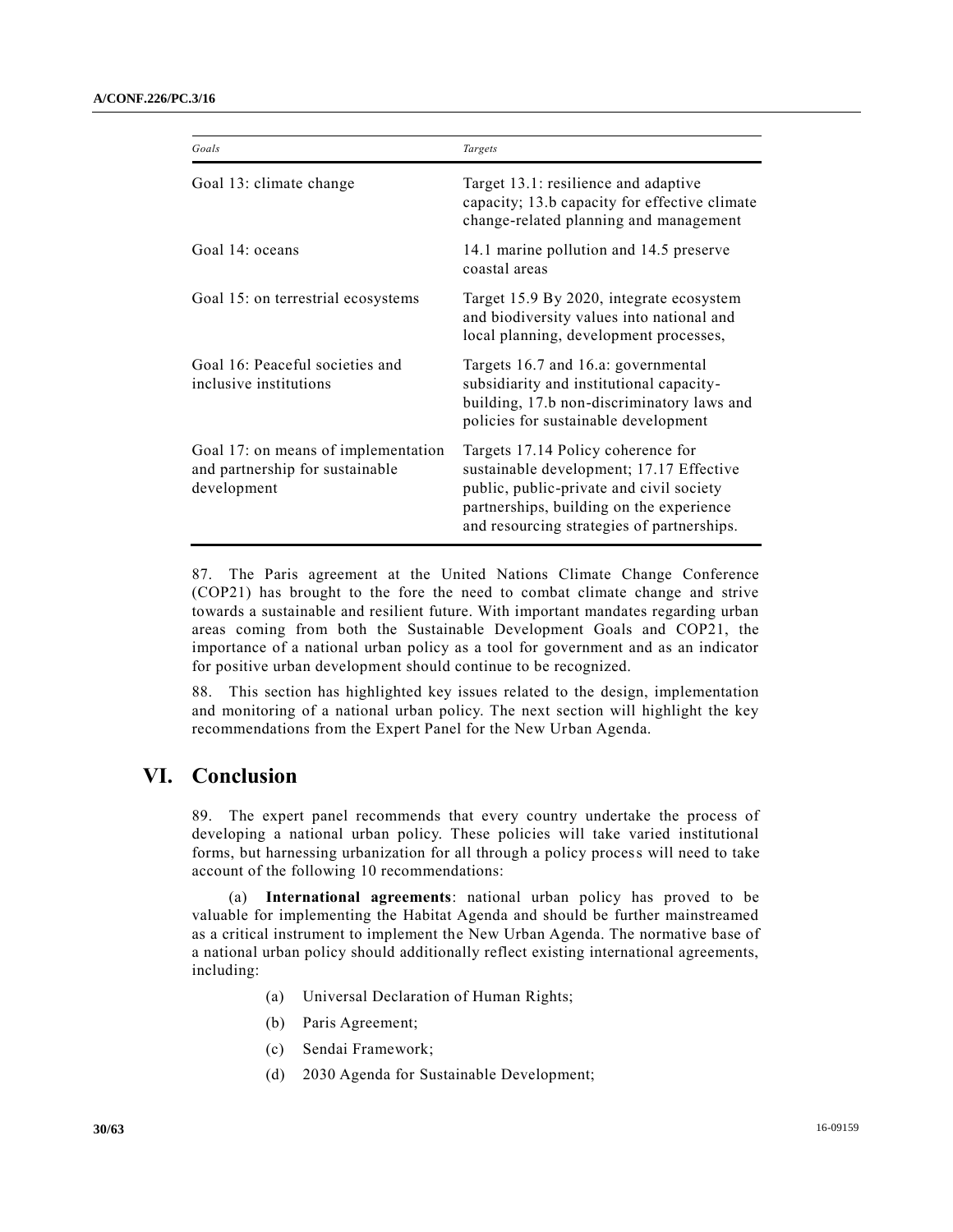(b) **Institutional form**: national urban policy is not necessarily solely a government process, however the institutional form of a national urban policy must create channels of participation and take into account the need to affect high-level change, including: legal reform, allocation of fiscal resources, generation of information on the overall urban system (including formal and informal), and integrated long-term urban planning and design that extends beyond the political cycle. Quality of legal frameworks signifies the ability to produce the regulatory reforms required by policy makers. Effective legislation must have a clear purpose, introduce consistent and well-thought-out rules and enforcement mechanisms, and unambiguous rules and obligations. Finally, it must allow for systematic monitoring and evaluation of the results of legislation. Implementing an evidence -based national urban policy process requires investment in civil service, research, university curricula, and educational opportunities;

(c) **Leadership**: there needs to both formal and informal political leadership from within government and/or from other stakeholders to ensure the legitimacy of the national urban policy process and effectiveness of implementation;

(d) **Inclusive and equitable**: a national urban policy needs to be inclusive and enable stakeholders to effectively engage in the process, making sure all voices are heard. The outcomes and impact need to promote equality, reach the most vulnerable, those most at risk, and the urban poor;

(e) **Sustainability and resilience**: a national urban policy has to address social, economic and ecological dynamics and the interplay between them in the territorial context;

(f) **Priority issues**: A national urban policy should be people-centred and needs to complement and not replicate strong sectorial strategies in areas such as infrastructure, water, energy, health, education, housing, social and economic inclusion policies. Ideally, a national urban policy will address the territorial, fiscal and institutional relationships across sectors. The policy should safeguard the interests and rights of both current and future generations and should be mindful of the natural ecosystem impacts of policy choices. A national urban policy provides the information platform or process to mediate long term versus short-term priorities across territorial scales, allowing difficult decisions to be debated a nd communicated with the public;

(g) **Coordination**: a national urban policy should emphasize and facilitate institutionalized and informal coordination and collaboration among different actors, sectors and functions across all scales and systems of cities. Coordination should consider national territorial concerns, including the urban-rural continuum; metropolitan, regional, and supranational urbanization dynamics and issues;

(h) **Capacity**: to be effective, a national urban policy process requires preparation, an institutional host, budget, training and opportunities for in -country and transnational peer-to-peer learning within and across governments and other stakeholders. Effective internal monitoring and evaluation should be built into the process;

**Communication**: the national urban policy process should employ a multimedia communications strategy that is comprehensive and transparent as well as targeted to inform all civil servants, residents, media and other stakeholders both within and outside national boundaries. A communication strategy for a national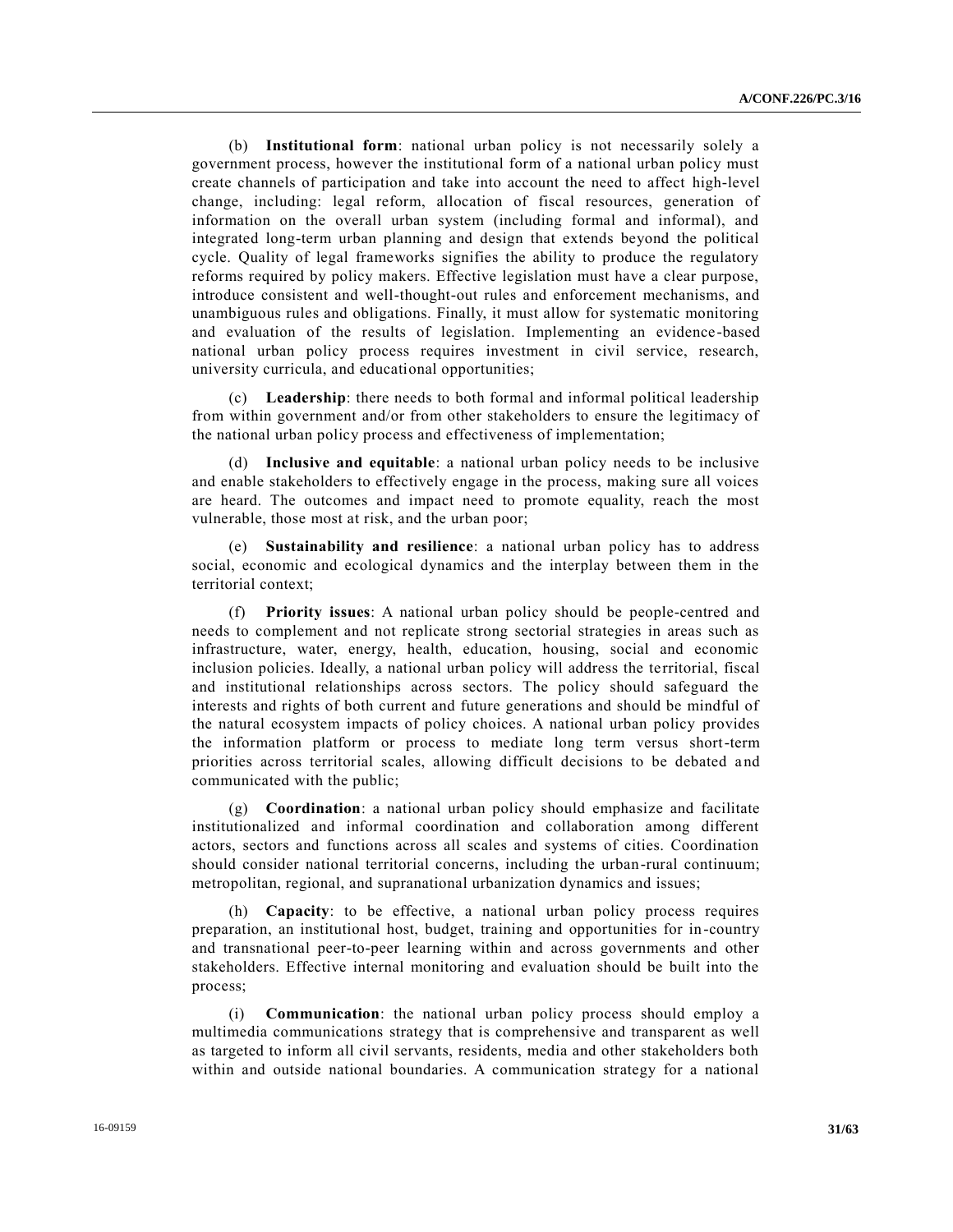urban policy should also be used to promote broad awareness on the integrated nature of urban development;

(j) **Data**: a national urban policy should be grounded in the most current and comprehensive qualitative and quantitative data. The process of developing a national urban policy can be used to improve data collection systems and to develop new and additional data to improve disaggregation (e.g. gender and age), coverage (sector and geography) and the interoperability of data. Specific attention must be given to enumerating and making visible all aspects of urban informality. Data collected for a national urban policy needs to engage with global and local systems of data and should be open access.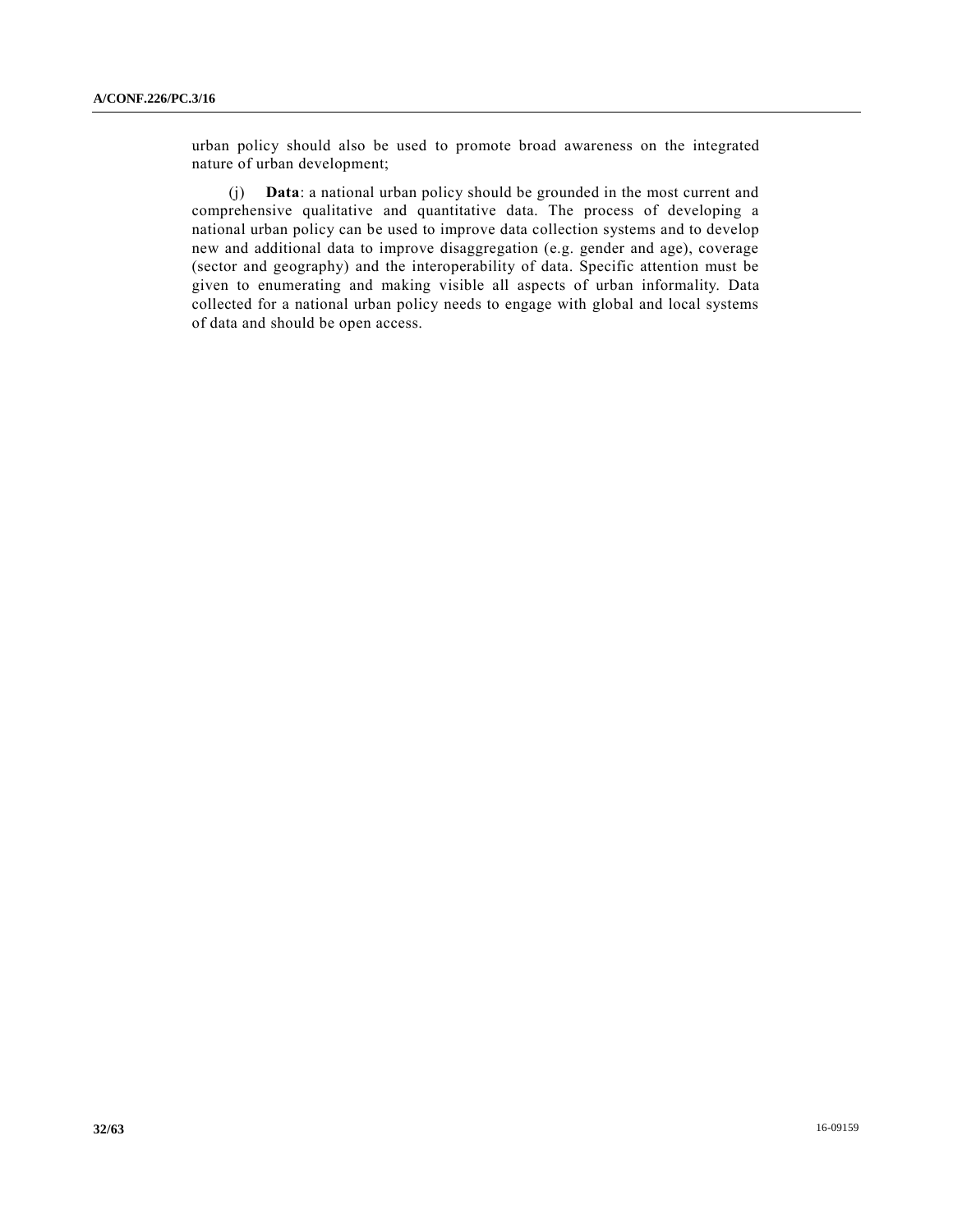# **Annex**

[Original: English/Spanish]

# **Responses to Member State and stakeholder comments on Policy Unit 3 policy framework**

1. The experts and co-leads of Policy Unit 3 would like to thank the member states and stakeholders that submitted comments on the Policy Unit 3 policy framework document. The comments were very insightful, extremely valuable and certainly have added much value to the policy paper. In order to endeavour to synthesize and incorporate the comments within the policy paper, members of Policy Unit 3 reviewed and responded to the comments. Responses can be found in the tables below.

## **Colombia**

| -<br>Comments <sup>-</sup><br>. | comments<br><i>Renonse</i><br>$\iota$ |
|---------------------------------|---------------------------------------|
|                                 |                                       |

General comments

- The Government of Colombia thanks the policy unit and the experts who contributed to the preparation of the policy paper, although it acknowledges that the paper is a work in progress
- We recommend dialogue and coordination between policy units, since the topics and subtopics addressed are also reflected in other policy papers
- We suggest that the final versions of all policy papers follow strictly the same format, with information presented in a uniform manner, which will make them easier to read and analyse
- We suggest that the key structural elements or building blocks that could be part of the future zero draft of the New Urban Agenda be summarized briefly at the end of each policy paper

Specific comments on the content of the policy paper

- The document is framed appropriately, as it sets out the thematic and conceptual boundaries of the National Urban Policy and of what will be addressed throughout the document
- The review and comments to the structural elements in issue papers are useful and illustrative of the scope of work of the policy paper
- Thank you for your comments. While concerns regarding the coordination between policy units may be beyond our scope as it is related to the Habitat III process, we will forward this recommendation to the Habitat III secretariat and/or to the other policy units
- Thank you for the suggestion to highlight structural elements to be part of the zero draft, please see the concluding remarks and key recommendations section where we have endeavoured to do so

• The Policy Unit has been charged by the Habitat III secretariat to review the processes of urbanization, and we anticipate and advocate for growth in cities also have acknowledged that there are different dynamics of growth, such as shrinking cities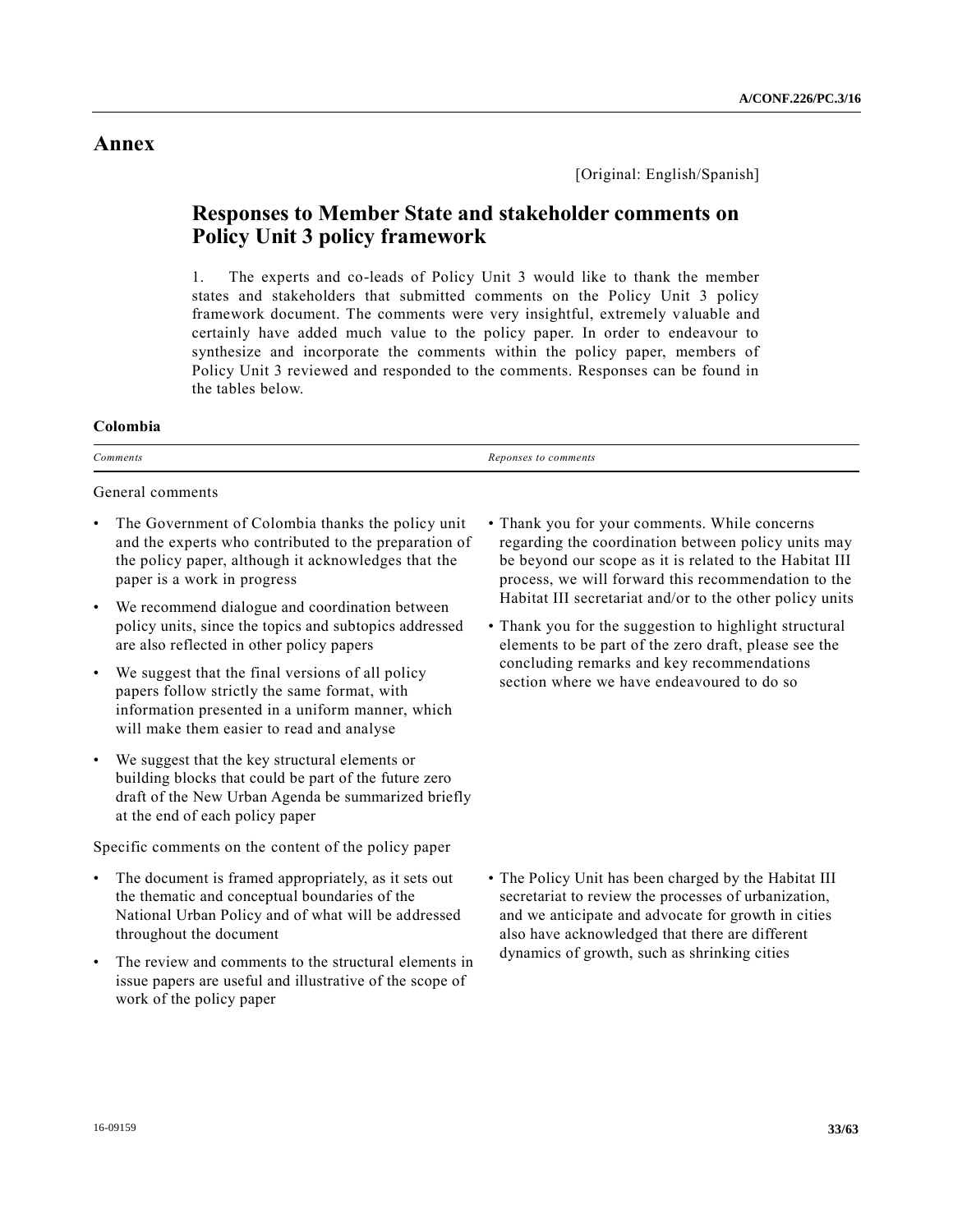| Comments                                                                                                                                                                                                                                                                                                                                                                                                                                                                                                                                                                                                   | Reponses to comments                                                                                                                                                                                                                                                                                                                                                                                                                                                                                                                                                                                                                                                                                                                                                                                                     |
|------------------------------------------------------------------------------------------------------------------------------------------------------------------------------------------------------------------------------------------------------------------------------------------------------------------------------------------------------------------------------------------------------------------------------------------------------------------------------------------------------------------------------------------------------------------------------------------------------------|--------------------------------------------------------------------------------------------------------------------------------------------------------------------------------------------------------------------------------------------------------------------------------------------------------------------------------------------------------------------------------------------------------------------------------------------------------------------------------------------------------------------------------------------------------------------------------------------------------------------------------------------------------------------------------------------------------------------------------------------------------------------------------------------------------------------------|
| The paper starts from the premise that the growth of<br>urban populations and cities is a fact, and does not<br>question at any time whether this process should<br>continue to be promoted or not. There may be<br>countries that decide to limit urban population growth<br>and promote rural population rather instead. In<br>addition, owing to the country's green growth strategy,<br>which is in line with the 2030 Agenda and the<br>Sustainable Development Goals, it is necessary to<br>consider the urban-rural linkage as a central element<br>in the formulation of the National Urban Policy | • While it is true the global trend of urbanization is<br>not questioned, we emphasize that we consider that<br>urbanization provides people with excellent<br>opportunities for development (economic,<br>environmental, and social). Furthermore, we will<br>also endeavour to emphasize the existence of an<br>urban/rural continuum in the paper. It is<br>acknowledged that we must improve and emphasis<br>this concept in the final draft of the paper. Please see<br>paras. 34 and 52 and key recommendation 7, which<br>highlighted the need for coordination and<br>collaboration which includes rural areas.<br>Additionally, please see para. 43 which highlights<br>the need for national urban policy to tackle the<br>challenges of adaptation and resilience and<br>acknowledges the role of rural areas |

Identification of challenges

- The challenges identified in the policy paper are timely and were formulated in a manner that makes them easy to understand. They are specific in a balanced manner, respecting and providing for diversity and differences in contexts and capacities among States
- The Colombian cities system policy is taken as an example of national urban policy
- It makes a significant contribution to territorial governance and interaction with the national order is not felt as a challenge in and of itself, but as a relationship which must be tailored to the needs in each context. In this connection, it is crucial to balance the bottom-up approach with the top-down approach in the development of national urban policies
- We suggest that the balance needed between environmental, economic and social issues for sustainable development be identified as a challenge and a relevant element of national urban policies. While each country and territory has objectives and its unique context, urban planning beyond the physical understanding of space requires a balance between these aspects, and hence orientation within the parameters of flexibility and predictability

• We fully agree with this comment and have endeavoured to more solidly make this connection within the policy paper. Please see paras. 42, 43, 50 and 90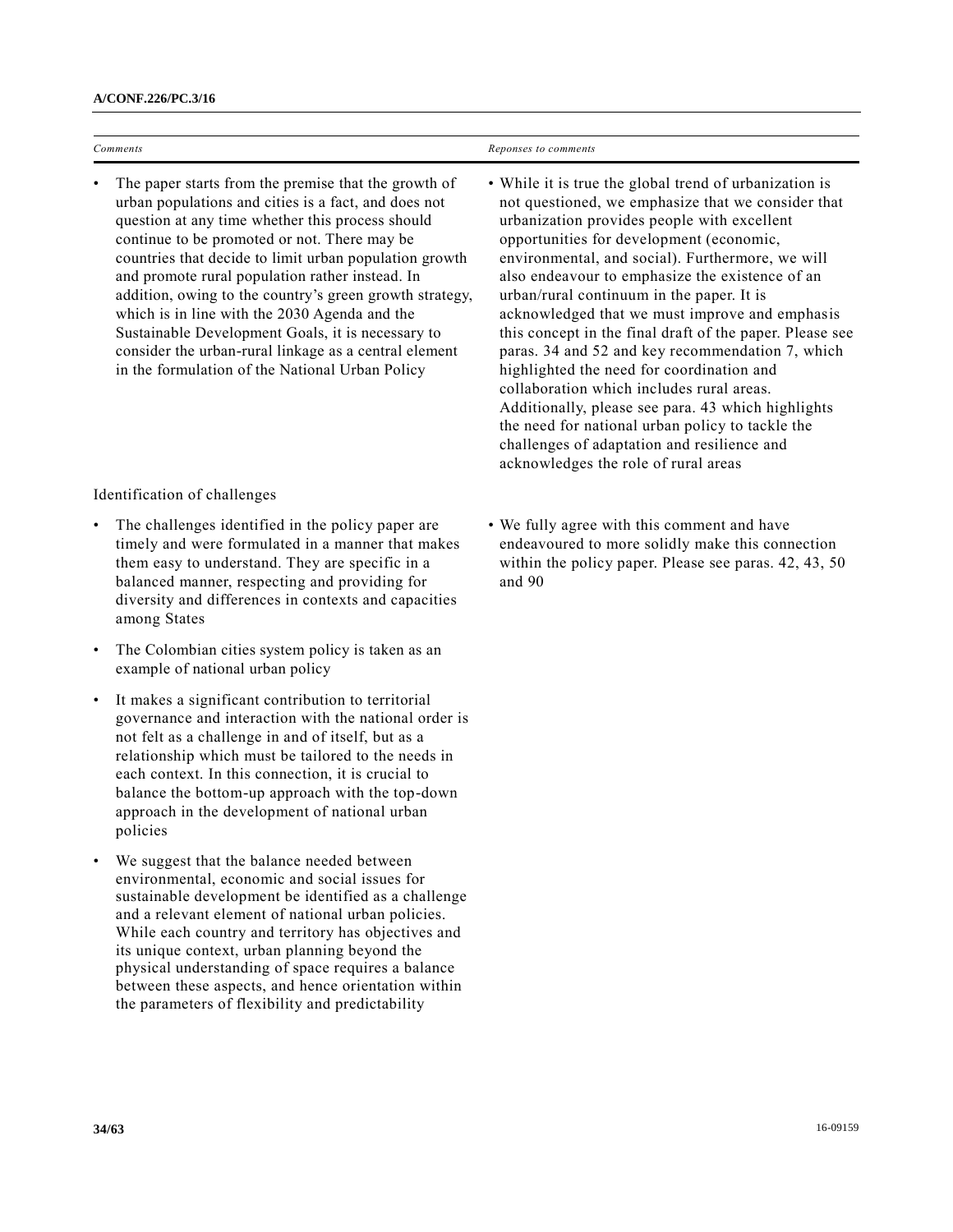|           | Comments                                                                                                                                                                                                                                                                                                                                                                                                                                                                                                                                                                                   | Reponses to comments                                                                                                                                                                                                                                                                                                                                                          |
|-----------|--------------------------------------------------------------------------------------------------------------------------------------------------------------------------------------------------------------------------------------------------------------------------------------------------------------------------------------------------------------------------------------------------------------------------------------------------------------------------------------------------------------------------------------------------------------------------------------------|-------------------------------------------------------------------------------------------------------------------------------------------------------------------------------------------------------------------------------------------------------------------------------------------------------------------------------------------------------------------------------|
|           | In this context, the identification of several goals and<br>objectives of the 2030 Agenda that are relevant to<br>the formulation of a National Urban Policy in section<br>D.1 is very positive. Highlight explicitly how each<br>of the interrelationships identified in the list could<br>strengthen the document and help show concrete<br>examples of the integrated nature of the 2030<br>Agenda                                                                                                                                                                                      | • Please see section on 2030 Agenda, para. 97 and the<br>concluding remarks and key recommendations,<br>which aim to articulate how a national urban policy<br>process might contribute to the implementation of<br>the New Urban Agenda                                                                                                                                      |
|           | We welcome the identification in section D.2 of a list<br>of indicators that could be considered. We suggest<br>that the issue of the linkages between urban and rural<br>areas and the urban-rural continuum be taken into<br>account, not only for the indicator on territorial<br>organization, but also for those pertaining to the<br>environment, infrastructure and services,<br>connectivity, and quality of life. The success of a<br>National Urban Policy in all these areas depends on<br>an adequate consideration of urban-rural linkages                                    | • We have endeavoured to address these points. Please<br>see the list in para. 5, which highlights quality of life<br>being an ultimate goal of national urban policy, see<br>the section on key priorities for national urban policy,<br>para. 52, which include urban-rural linkages,<br>infrastructure, and connectivity and see the list of key<br>qualifiers in para. 53 |
|           | Identification of priorities                                                                                                                                                                                                                                                                                                                                                                                                                                                                                                                                                               |                                                                                                                                                                                                                                                                                                                                                                               |
|           | In identifying the challenges, the document makes a<br>relevant contribution by simultaneously defining the<br>priorities that should be taken into account in the<br>National Urban Policy                                                                                                                                                                                                                                                                                                                                                                                                | • We fully agree with the recommendations and the<br>importance of balancing the economic, social, and<br>environmental aspects when considering policy<br>priorities. Every policy should be considered                                                                                                                                                                      |
| $\bullet$ | The section of the document that aims to provide<br>criteria for the definition of each policy priority is<br>considered a very valuable and useful effort to inform<br>the definition of national policies that are reflective of<br>national and regional goals and contexts                                                                                                                                                                                                                                                                                                             | through these three lenses. See section III for a<br>further discussion on the process of prioritization of<br>policy options in national urban policy                                                                                                                                                                                                                        |
| $\bullet$ | We recommend including among the criteria for<br>defining each policy priority the identification of<br>needs and the balancing of the economic, social and<br>environmental aspects. This is consistent with the<br>policy paper's view of the transformative power of<br>urban policies, and the ability of these policies to<br>contribute to the implementation of the 2030 Agenda                                                                                                                                                                                                     |                                                                                                                                                                                                                                                                                                                                                                               |
| $\bullet$ | The list of changes identified in the section B.1 is also<br>particularly useful as a vision that a National Urban<br>Policy should have. The changes must include the<br>need for an approach that takes into account urban-<br>rural relations. Collaboration between should be<br>strengthened not only between governments<br>metropolitan areas but also among governments in<br>rural municipalities, which is particularly significant<br>for the respective cities; improvement of the quality of<br>life of city dwellers depends directly on sustainable<br>urban-rural linkages | • We have endeavoured to emphasis more the<br>urban/rural continuum                                                                                                                                                                                                                                                                                                           |
|           |                                                                                                                                                                                                                                                                                                                                                                                                                                                                                                                                                                                            |                                                                                                                                                                                                                                                                                                                                                                               |
|           | 16-09159                                                                                                                                                                                                                                                                                                                                                                                                                                                                                                                                                                                   | 35/63                                                                                                                                                                                                                                                                                                                                                                         |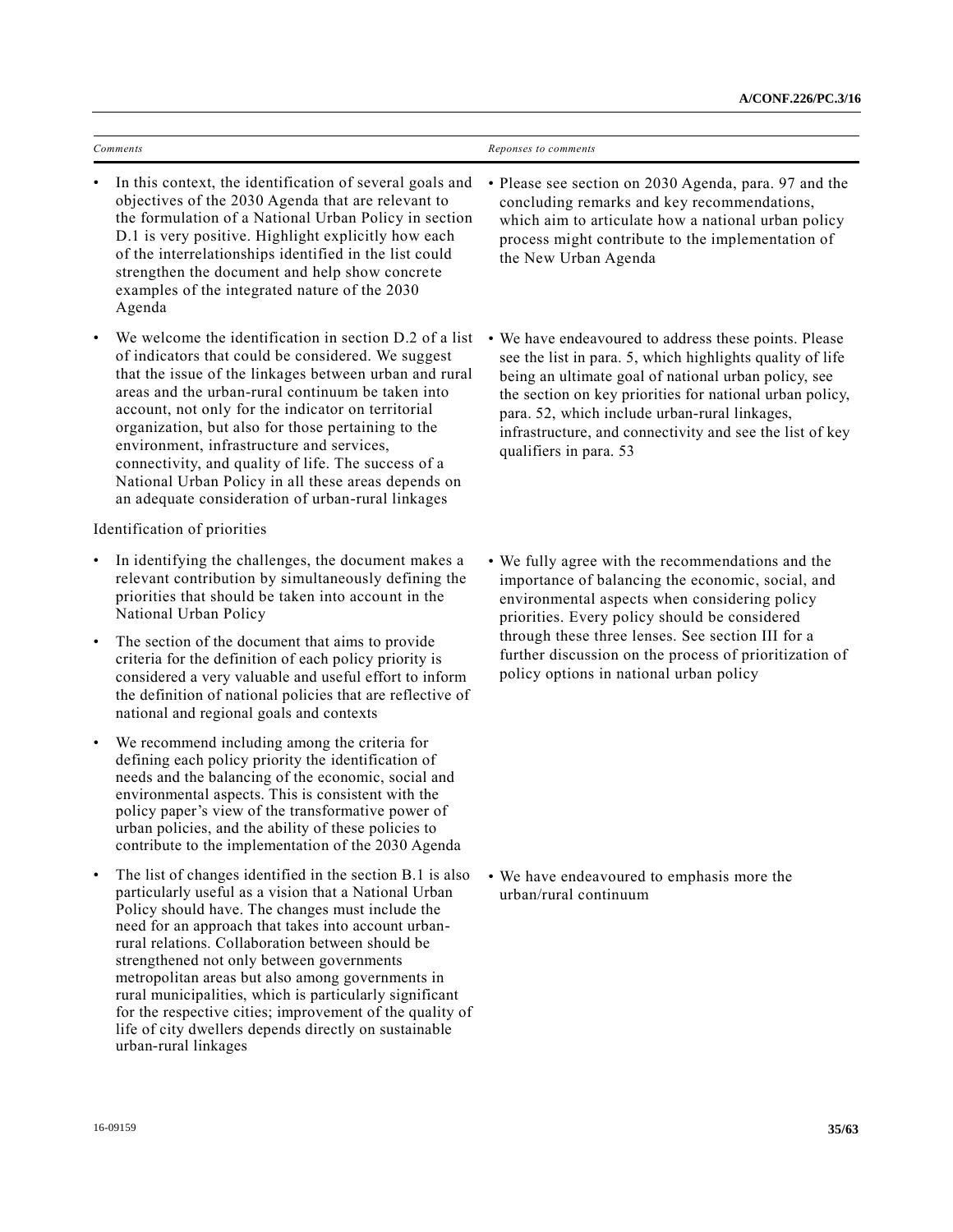Habitat Agenda

| Comments                                                                                                             | Reponses to comments                                                                               |
|----------------------------------------------------------------------------------------------------------------------|----------------------------------------------------------------------------------------------------|
| The list of priorities identified in the policy paper<br>$\bullet$<br>(section B.2) is properly circumscribed and is | • We have endeavoured to strengthen the ideas of<br>collaboration between, national, metropolitan. |

• One of the national priorities for the Habitat III Conference relates to priorities 3, 4 and 5. In this respect, we believe that it is essential to recognize and strengthen urban-rural relations, recognize rural areas and the urban-rural continuum as elements key to addressing the urbanization of countries and the dynamics of agglomeration

substantive, and contributes to the definition of the

- In addition, it is crucial to also take into account urban-rural relations in relation to priority 1 on connectivity. It is necessary that cities are connected with each other and also with rural areas, on which they depend for the supply of environmental services and agricultural commodities, among other things
- Also with regard to the priorities, we wish to point out that the environmental sustainability of the actions of cities includes responsibility for the measures taken by cities in addressing the environmental impacts created in rural areas, on which they depend also for their own sustainability. The most obvious example is the production of potable water, its use in the city and the disposal of wastewater
- The suggested list of goals (in section  $(d)$ ) could be better located under "implementation", since it is designed to encourage countries to initiate the process of developing a national urban policy, and continue to formulate and monitor such policy according to their national priorities and capacities

## Implementation

The recommendations for action contained in this section are substantive contributions to the definition of the Habitat III Agenda definition and are designed to encourage States that have not yet begun the process of developing a national urban policy to do so, and for those that are in the process of design, implementation and monitoring to develop specific guidelines for consideration during that process

# collaboration between, national, metropolitan, small/intermediate towns, cities, and rural. Please see paras. 23, 52, 63 and 85 and key recommendation 7 for further discussion on the strengthening of collaboration through a national urban policy

• We have endeavoured to strengthen the ideas of connectivity in terms of transport, communication, social, economic flow, etc. between, national, metropolitan, small/intermediate towns, cities, and rural areas. Please see paras. 6, 34, 35 and 52 and key recommendation 7

• The comment that the formulation and monitoring of national urban policy should be done based on the priorities and capacities of the country, is well noted. Please see para. 50 which highlights that the process of prioritization should be based on realistic capacity, among others. Please see section V, paras. 91 and 92 for suggestions regarding how to design and implement a national urban policy which can be adapted considering the context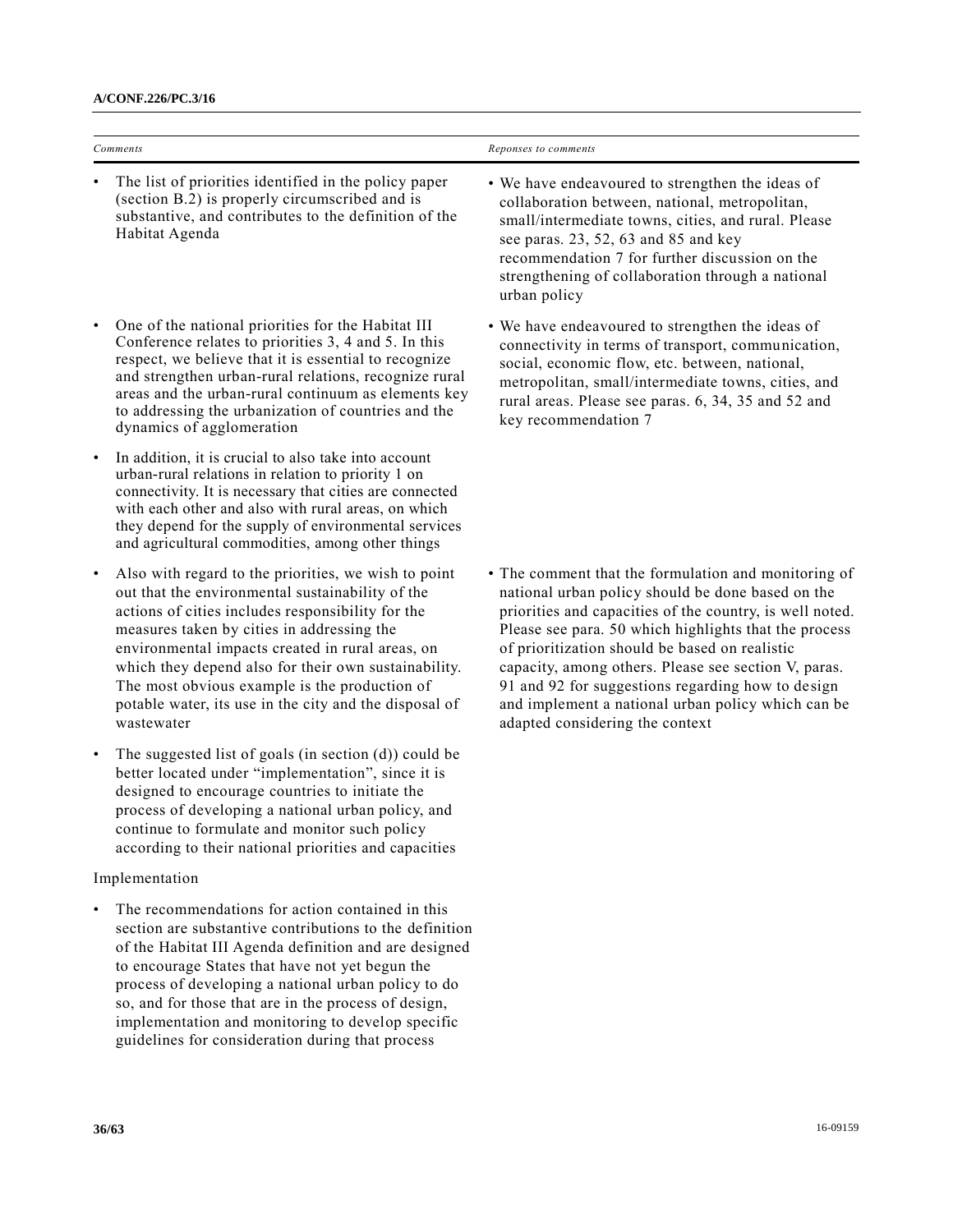| <b>Comments</b>                                                                                                                                                                                                                                                                                                                                                                                                                           | Reponses to comments                                                                                                                                                                                                                                                                                                                                                                                                        |
|-------------------------------------------------------------------------------------------------------------------------------------------------------------------------------------------------------------------------------------------------------------------------------------------------------------------------------------------------------------------------------------------------------------------------------------------|-----------------------------------------------------------------------------------------------------------------------------------------------------------------------------------------------------------------------------------------------------------------------------------------------------------------------------------------------------------------------------------------------------------------------------|
| Considering that this policy paper has clearly<br>٠<br>identified the challenges, priorities and<br>implementation framework, we recommend that<br>work be done on a proposal on how the content of<br>the document may be integrated in a cross-cutting<br>manner into the other issues addressed under the<br>multilateral agenda of Habitat III, fully ensuring that<br>the agenda is properly circumscribed and is action<br>oriented | • Thank you for the comment. Regarding working<br>with other policy units, the structure of the process<br>was given by the Habitat III secretariat, however<br>please see section III which considers that while the<br>priorities for a national urban policy can be many<br>and can stretch across the themes of all policy units,<br>it is essential that the prioritization of these themes<br>happen at country level |
| Ecuador                                                                                                                                                                                                                                                                                                                                                                                                                                   |                                                                                                                                                                                                                                                                                                                                                                                                                             |

Urban governance

• Among the challenges identified, the paper mentions that national urban policies related to transport and mobility should be framed within a broader context taking into account the issues of housing, land use and urban development policies at a metropolitan scale (defined in relation to settlements and human activity and not purely political and administrative boundaries). Nevertheless, in the sections on priorities and implementation, no further reference is made to that topic even though in the context of large urban centres, land use planning and transport and mobility planning are areas that require much coordination and mutual cooperation. These two areas are a perfect example of complementary policies, where the effectiveness of policies in one area depends heavily on the policies adopted in the other. In the same context, the Government of Ecuador sees a need to emphasize that it is essential to promote coordination between the agencies responsible for transport and mobility planning and the agency responsible for land use planning, especially in cities with high rates of population growth and urban sprawl. Moreover, although the document on national urban policy addresses the issue of inclusive cities, it discusses inequality and exclusion in very general terms. We therefore recommend a more in-depth analysis of the issue, bearing in mind that the main objective of inclusive cities is to ensure the inclusion of all people, especially those in vulnerable conditions

*Comments Reponses to comments*

- Please refer to paras. 32 and 33 on land use planning and para. 39 on housing
- It is noted that the transport and mobility sector must be considerate of housing, land use and urban development policies and that the idea of collaboration and connectivity between these thematic areas is key. Please see paras. 26 and 53 and key recommendations 6 and 7 for expanded comments on the importance of vertical and horizontal coordination and collaboration in national urban policy
- It is acknowledged that inclusion can be a challenge for a national urban policy. Please see para. 29. The Policy Unit also acknowledges inclusiveness as a priority, please see para. 53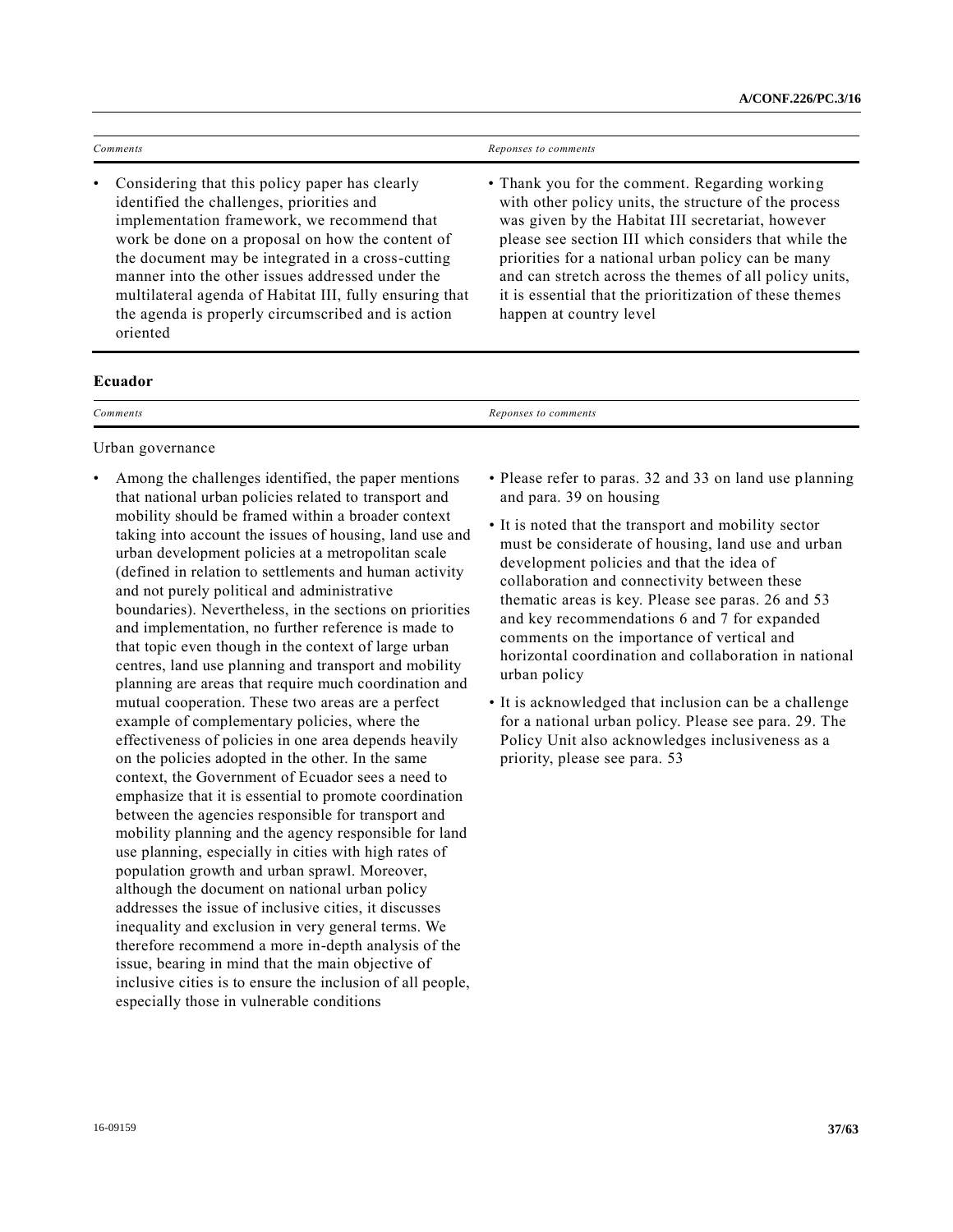| Comments                                                                                                                                                                                                                                                                                                                                                                                                                                                                                                                                                                                                                                                                                                                                                                                                                                                                                                                                                                                              | Reponses to comments                                                                                                                                                                                                                                                                                                         |
|-------------------------------------------------------------------------------------------------------------------------------------------------------------------------------------------------------------------------------------------------------------------------------------------------------------------------------------------------------------------------------------------------------------------------------------------------------------------------------------------------------------------------------------------------------------------------------------------------------------------------------------------------------------------------------------------------------------------------------------------------------------------------------------------------------------------------------------------------------------------------------------------------------------------------------------------------------------------------------------------------------|------------------------------------------------------------------------------------------------------------------------------------------------------------------------------------------------------------------------------------------------------------------------------------------------------------------------------|
| The text mentions that increasing attention has been<br>given in recent years to the benefits of governing<br>cities not as administrative units but as functional<br>economies and that higher levels of government can<br>have an important role in facilitating the cross-<br>jurisdictional cooperation that is needed to improve<br>regional integration in complex metropolitan areas.<br>In this regard, the Government of Ecuador suggests<br>including in the section on implementation different<br>types of partnership arrangements for regional<br>integration, such as groupings of municipalities or<br>provinces. One of the reasons why it is advisable to<br>establish partnership arrangements in the context of<br>land management is that these mechanisms are<br>particularly suitable for exploiting potential,<br>streamlining management and overcoming land<br>management bottlenecks, all of which normally<br>extends beyond the boundaries of each territorial<br>entity | • The importance of highlighting various partnering<br>arrangements for regional integrations is well noted.<br>Please see para. 53 which suggests the need for<br>prioritizing the institutionalization of mechanisms of<br>collaboration, such as councils, commissions,<br>working groups, intergovernmental panels, etc. |

#### **European Union**

mechanism

thus setting the scene for a consistent set of actions under the New Urban Agenda. As regards the suggestion of establishing a High level panel on urbanization, it will need to be assessed carefully, against the need to ensure an effective linkage between the New Urban Agenda and the 2030 Sustainable Development Agenda and its review

• Good urban governance is enabled by a legal and policy framework at central level (national urban policy) that both enables local authorities to effectively implement national urban policies and empowers them as policy makers benefiting from a sufficient level of autonomy in decision-making in accordance with the principle of subsidiarity. The resulting multi-level governance system requires political will from all echelons of government.

| General comments                                         | Reponses to comments                                 |
|----------------------------------------------------------|------------------------------------------------------|
| • As a general comment with regard to all the policy     | • Thank you for your comments. While concerns        |
| papers, it should be noted that there is significant     | regarding the coordination between policy units may  |
| overlap in the priorities presented. Therefore, there is | be beyond our scope as it is related to the overall  |
| a need to align those overlapping priorities in order    | Habitat III process, we will forward this            |
| to ensure a coherent and coordinated approach to         | recommendation to the Habitat III secretariat and/or |
| areas that are important under more than one area,       | to the other policy units                            |

• The importance of highlighting collaboration and coordination is well noted. Please see paras. 23, 52, 63 and 85 and key recommendation 7 for further discussion on the strengthening of collaboration through a national urban policy. We have endeavoured to strengthen the ideas of connectivity in terms of transport, communication, social, economic flow etc., between, national, metropolitan, small/intermediate towns, cities, and rural areas.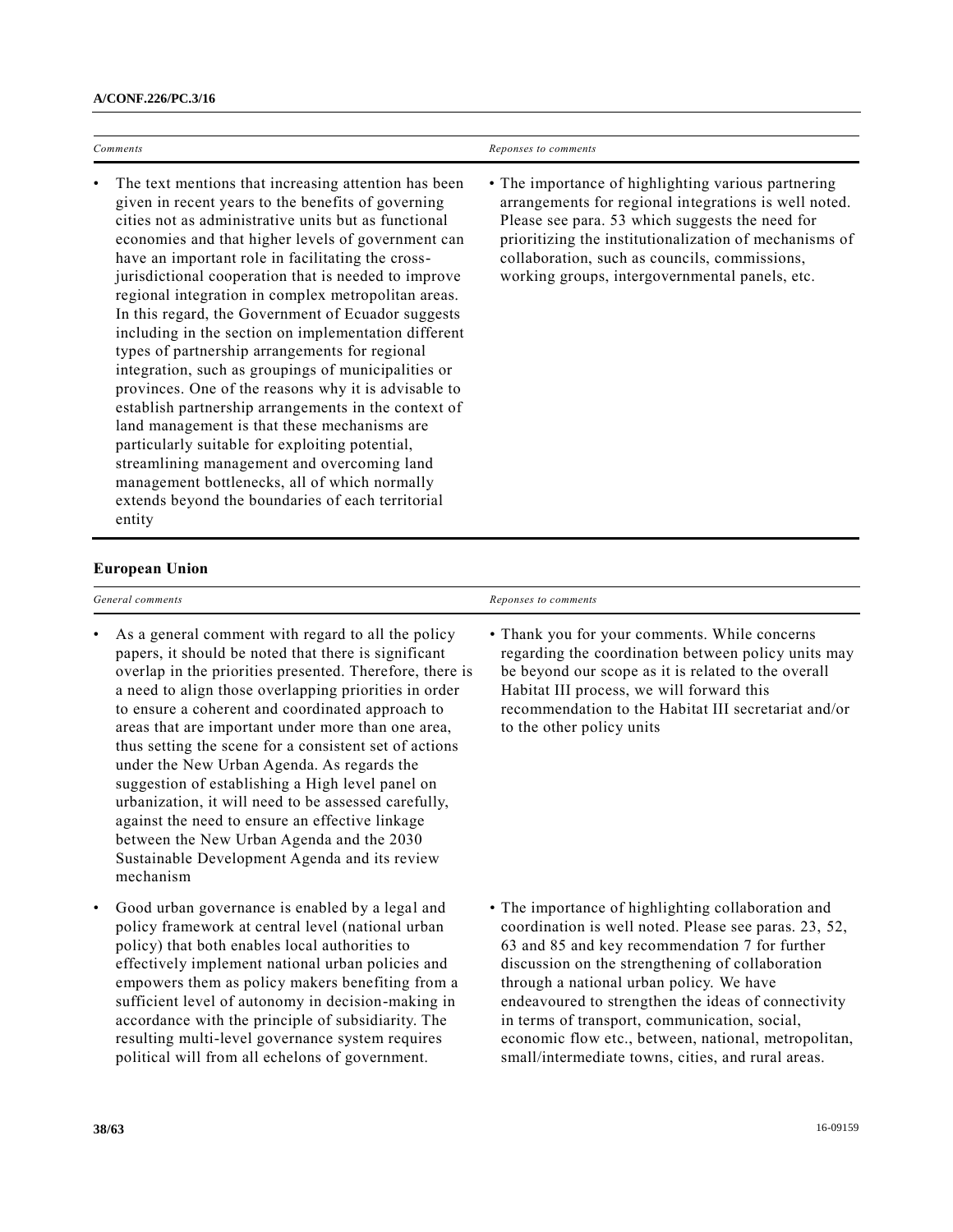| General comments                                                                                                                                                                                                                                                                                                                                                                                                                                                                                                                                                        | Reponses to comments                                                                                                                                                                                                                                                                          |
|-------------------------------------------------------------------------------------------------------------------------------------------------------------------------------------------------------------------------------------------------------------------------------------------------------------------------------------------------------------------------------------------------------------------------------------------------------------------------------------------------------------------------------------------------------------------------|-----------------------------------------------------------------------------------------------------------------------------------------------------------------------------------------------------------------------------------------------------------------------------------------------|
| Inter-municipal co-ordination typically requires<br>support from higher levels of government. There has<br>been increasing attention in recent years to the<br>benefits of governing cities as functional economies<br>rather than administrative units. The Functional<br>Urban Areas method, applied in the framework of the<br>European Union's regional development, rely on<br>collaborative place-based approaches that allow for a<br>closer relationship between territories and their<br>economic base, which can combine planning and<br>development policies | Please see paras. 6, 34, 35 and 52 and key<br>recommendation 7. Please see para. 34 for a discuss<br>on FUA                                                                                                                                                                                   |
| Besides the challenges identified by the Policy Unit,<br>a national urban policy, in order to respond<br>adequately to the challenges and opportunities of<br>urbanization, should support urban poverty reduction<br>and promote the role of cities in sustainable<br>development. However, there is often a lack of<br>information both at national and local on urban<br>poverty, so that comprehensive studies are required<br>in order for this complex issue to be addressed in a<br>national urban policy                                                        | • This is a very relevant comment. Dealing with<br>complex issues such as urban poverty reduction is<br>certainly a challenge for a national urban policy. See<br>para. 19. Reduction in urban poverty and improving<br>quality of life is highlighted in box 1 and in para. 53               |
| When developing the national urban policy, it is<br>$\bullet$<br>suggested to adopt both qualitative and quantitative<br>analysis methods to conduct adequate and effective<br>assessment of the status quo, which should cover<br>several areas                                                                                                                                                                                                                                                                                                                        | • The importance of using both qualitative and<br>quantitate methods, although the challenges<br>associated with doing so are also acknowledged.<br>Please see para. 53 and key recommendation 10 for<br>a further discussion on the need for both qualitative<br>and quantitative urban data |
| Defining the scope of a national urban policy and<br>$\bullet$<br>achieving coordination across sectorial policies needs<br>to be underlined as highly important. New urban<br>policies need to provide the structure for coordination<br>among ministries to ensure a multi-sectoral approach<br>for cities, and support cooperation between national<br>and local governments to allocate the necessary<br>resources for public and private interventions                                                                                                             | • The comment on highlighting importance of<br>achieving coordination across sectorial policies is<br>well noted. Please see box 1, point 1 and para. 53<br>and key recommendation 6                                                                                                          |
| In addition to the suggested indicators, additional<br>key criteria could be: ensuring the use of spatial<br>planning tools; preparing holistic land management;<br>protecting public space and cultural and natural<br>heritage conservation/restoration and rehabilitation                                                                                                                                                                                                                                                                                            | • Thank you for the suggested indicators. Please see<br>para. 53 where public space and cultural heritage are<br>listed as suggested key priorities for national urban<br>policy                                                                                                              |
| In addition, instead of "increasing local fiscal space"                                                                                                                                                                                                                                                                                                                                                                                                                                                                                                                 | • Thank you for the comment. Please see paras. 92(b)                                                                                                                                                                                                                                          |

it is important to clearly define the local fiscal space

and (c). Please also refer to the policy paper from

Policy Unit 5, Municipal finance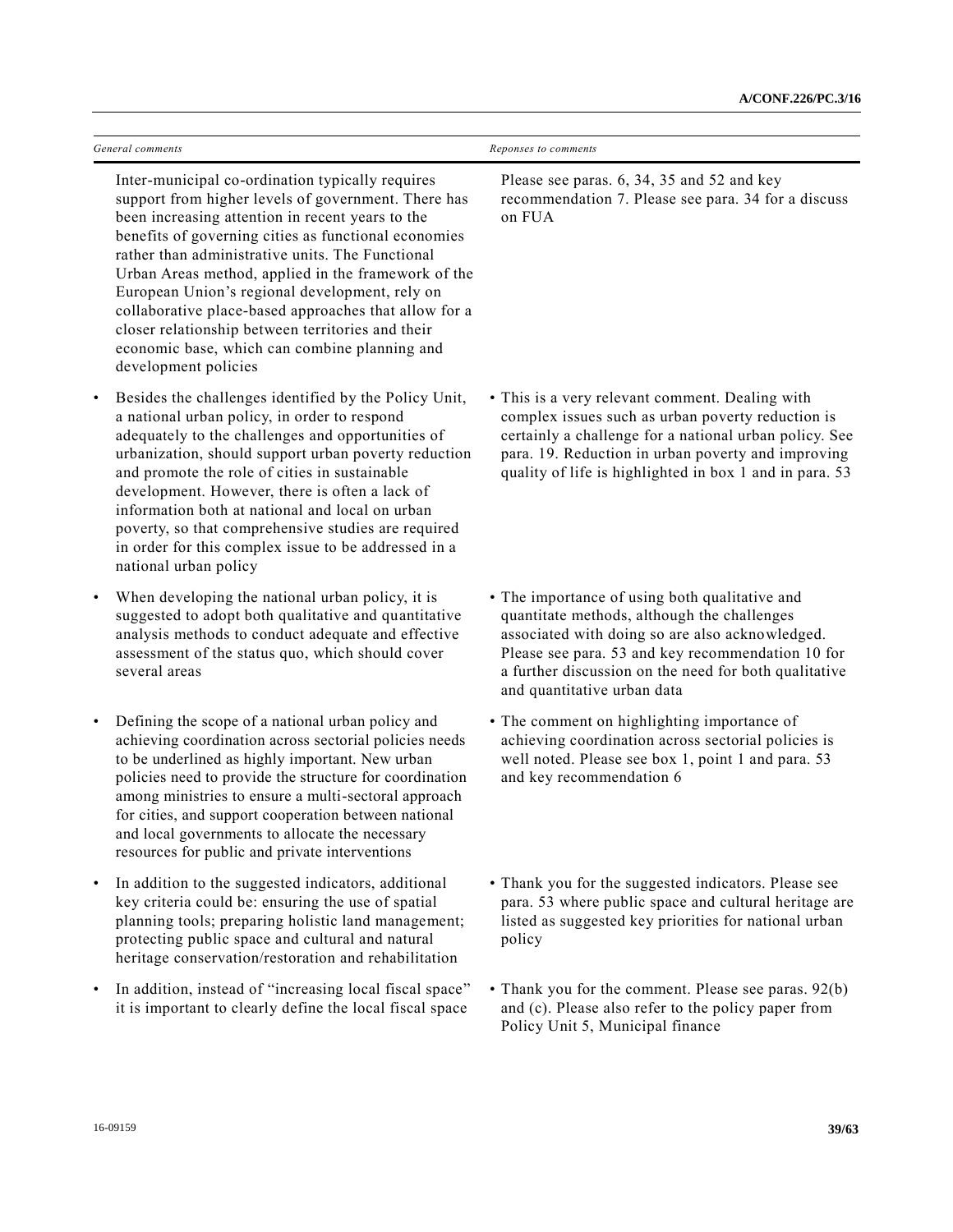*General comments Reponses to comments*

- Besides the financial and legislative capacity, policy priorities should be defined keeping in mind a realistic interpretation of the institutional capacity, including an assessment of the technical and managerial skills of the existing human recourses, and of the understanding of the national leaders and decision makers and other stakeholders on the role and value of sustainable urban development
- We fully agree on the transformational character of the process leading to the national urban policy (not only the product) and support most of the priorities suggested, including connectivity among cities, urban, peri-urban and rural interaction (including management of ecosystem services) and the need for support from the central government. New urban policies should also focus on the need to define clear financial mechanisms to facilitate national and local authorities' access to financial resources; to attract domestic and foreign direct investment; to establish and improve revenue generation and collection systems at subnational level; and to engage in a transparent and productive way with the private sector
- There is also a need to develop and implement monitoring and evaluation mechanisms (including disaggregated data) to monitor progress and to document impacts of new urban policies. This includes the need of expanding and updating the information of the national and local cadastre
- Key recommendations for action should aim at "integrated sustainable urban development". While coordination across all governments' departments/ sectors, and between national and local government and other relevant stakeholders/institution (including the academia and utilities providers) is highly important, this coordination is much more than the sharing and exchange of information. It implies an integrated approach to decision-making so that each sector reinforces other sectors within and across different departments

• Thank you for the comment. Please see paras. 28, 51 and 92(b) for discussion related to the need for strong financial frameworks and financial capacities of local governments. For more information, please refer to the policy paper from Policy Unit 5 on municipal finance

- Please see paras.  $92(d)$  and  $97(a)$ , (b) and (c) for discussion regarding monitoring and evaluation. The need for urban data is also highlighted in key recommendation 10
- The importance of highlighting collaboration and coordination is well noted. Please see paras. 23, 52, 63 and 85 and key recommendation 7 for further discussion on the strengthening of collaboration through a national urban policy. We have endeavoured to strengthen the ideas of connectivity in terms of transport, communication, social, economic flow etc., between, national, metropolitan, small/intermediate towns, cities, and rural areas. Please see paras. 6, 34, 35 and 52 and key recommendation 7
- Coordination between sectors and a national urban policy as a compliment to sectorial policies is highlighted in para. 92(c) and in key recommendations 6 and 7
- Please also see paras. 64, 83 and 88 on the facilitation of dialogue and the institutionalization of participation through the national urban policy process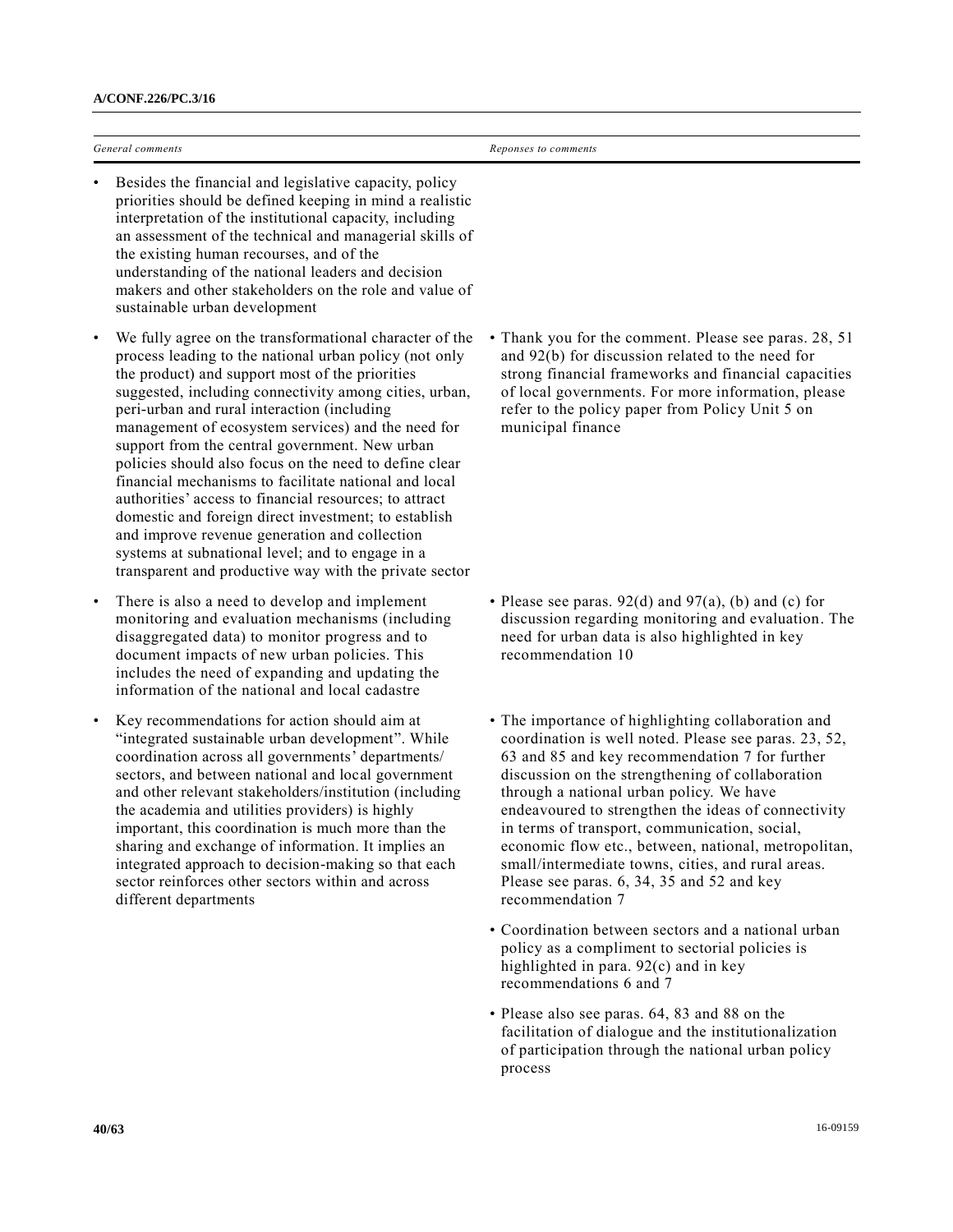| General comments                                                                                                                                                                                                                                                                                                                                                                                                                                                                                                                                                                                                                                                                                                                                                                                                                                                                                                                                                                                                                                                       | Reponses to comments                                                                                                      |
|------------------------------------------------------------------------------------------------------------------------------------------------------------------------------------------------------------------------------------------------------------------------------------------------------------------------------------------------------------------------------------------------------------------------------------------------------------------------------------------------------------------------------------------------------------------------------------------------------------------------------------------------------------------------------------------------------------------------------------------------------------------------------------------------------------------------------------------------------------------------------------------------------------------------------------------------------------------------------------------------------------------------------------------------------------------------|---------------------------------------------------------------------------------------------------------------------------|
| Another asset for success is the existence of a good<br>leadership within the national and local governments,<br>aware of the short and long term benefits of<br>sustainable urban development. This includes in<br>particular support national governments in<br>developing institutional (governance, administrative<br>organization, human resource development) and<br>financial reforms to support the development and<br>implementation of a national urban policy                                                                                                                                                                                                                                                                                                                                                                                                                                                                                                                                                                                               | • Please see paras. 22 and 48 and key<br>recommendation 3 where national leadership is<br>highlighted as highly important |
| In particular, support is needed to promote well-<br>structured partnerships with multiple stakeholders<br>(private sector, other levels of government, civil<br>society, local communities) in decision-making and<br>participatory planning. Support is also needed in the<br>establishment of proper land management and<br>planning systems, as they are critical to establishing<br>the conditions necessary to improve security of<br>tenure and more effective implementation of local<br>planning laws and investments in services. The<br>development and implementation of a national and<br>municipal geographic information system, for<br>instance, and the effective coordination of<br>institutions involved in urbanization and the<br>provision of infrastructure are key assets. New urban<br>policies also foster economic activities and<br>employment opportunities, along with equity and<br>social integration in order to improve global living<br>conditions of citizens, and to promote inclusive and<br>sustainable economic growth for all |                                                                                                                           |
| We agree on the recommendations on financial<br>$\bullet$<br>resources. Transparency in budgetary processes                                                                                                                                                                                                                                                                                                                                                                                                                                                                                                                                                                                                                                                                                                                                                                                                                                                                                                                                                            | • Please see the policy paper of Policy Unit 5,<br>Municipal finance                                                      |

• The adoption of a clear and transparent policy and legal framework for public-private partnerships, in order to leverage private sector investments, is necessary

should be added

- Key is also the establishment or update of national and local cadastres that brings together physical and fiscal information pertaining to the land of all the main cities
- Understanding the legal framework, political economy, and institutional settings are highlighted in paras. 91(b) and (c). Please also see the policy paper of Policy Unit 5, Municipal finance
- Please see para. 97(b) which highlights the need for urban data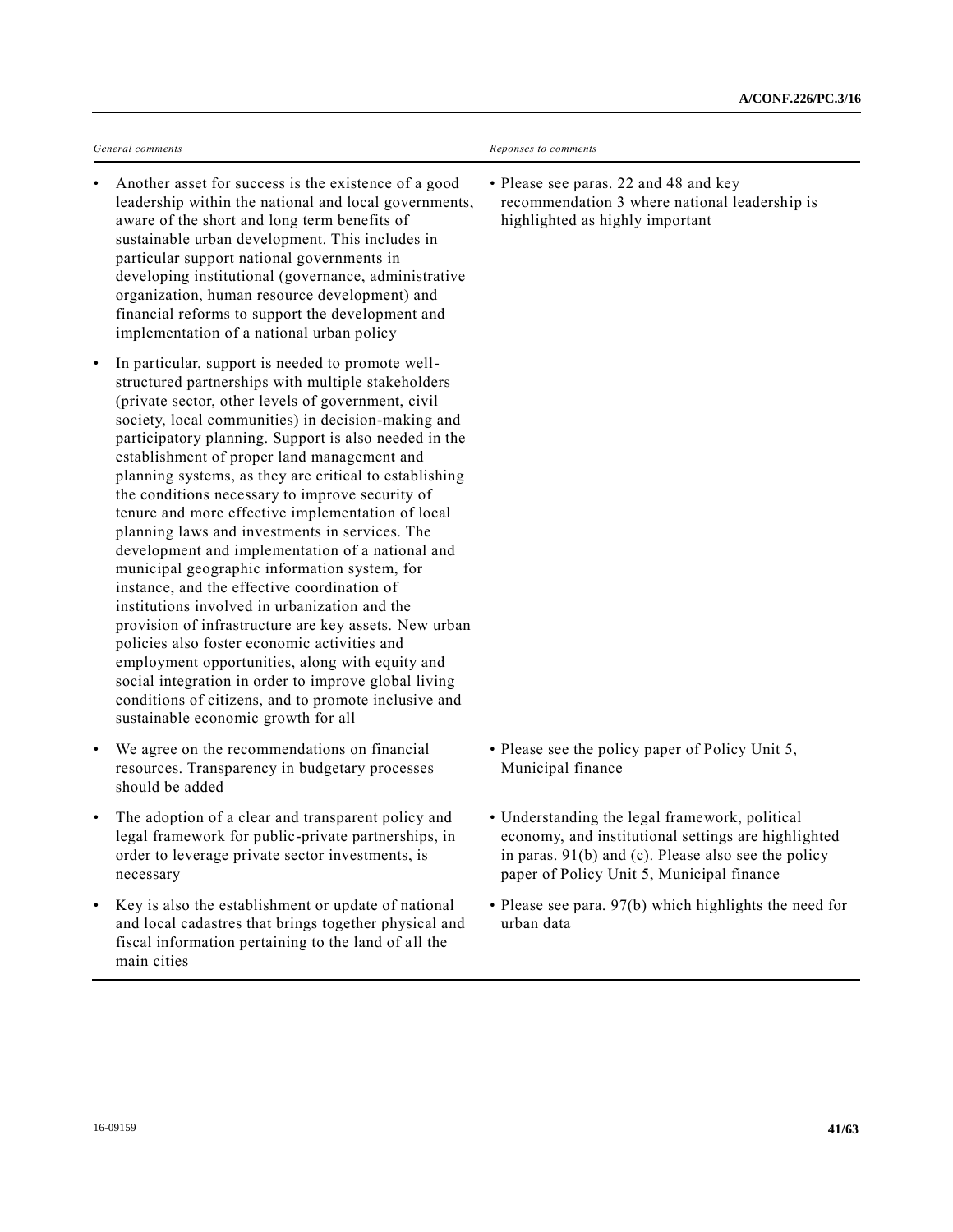## **Finland**

| Comments                                                                                                                                                                                                                                       | Reponses to comments                                                                                                                                                                                                                                                                                                                                                                                                            |
|------------------------------------------------------------------------------------------------------------------------------------------------------------------------------------------------------------------------------------------------|---------------------------------------------------------------------------------------------------------------------------------------------------------------------------------------------------------------------------------------------------------------------------------------------------------------------------------------------------------------------------------------------------------------------------------|
| Key priorities for national urban policies:<br>(a) Metropolitan policies, cities as functional units;<br>(b) Urban, peri-urban and rural interaction;<br>(c) Management of ecosystem services;<br>(d) Territorial and differentiated approach. | • Please see section III, particularly para. 53, on<br>policy priorities where these important themes are<br>mentioned<br>• Additional references can be found here:<br>• Metropolitan Areas and FUA: box 1, point 1 and 5,<br>paras. 34 and 53<br>• Urban/rural: paras. 34, 35 and 53 and key<br>recommendation 7<br>• Ecosystem: key recommendation 6<br>• Territorial and differentiated approaches: paras. 33,<br>53 and 54 |
| Finland supports the following policy priorities stated in<br>the policy paper:                                                                                                                                                                |                                                                                                                                                                                                                                                                                                                                                                                                                                 |
| Facilitating urban policies and governance at a<br>٠<br>metropolitan scale. Inter-municipal co-ordination<br>typically requires support from higher levels of<br>government. There has been increasing attention in                            | • Thank you for the comments                                                                                                                                                                                                                                                                                                                                                                                                    |

• Strengthening urban, peri-urban and rural interactions to enhance and structure the environmental, social, economic and public policy connections and therefore promote functional linkages between urban, peri-urban and rural

recent years to the benefits of governing cities as functional economies rather than administrative units

- Recognizing rural areas and the urban-rural continuum: Rural areas must be recognized within functional urban areas (FUA), however the importance of linkages to rural go beyond the FUA Policies need to address this, especially with respect to development of infrastructure and management of eco-system services (land and water, in particular)
- Promoting a territorial and differentiated approach by considering key urban and territorial principles, such as those in the International Guidelines for Urban and Territorial Planning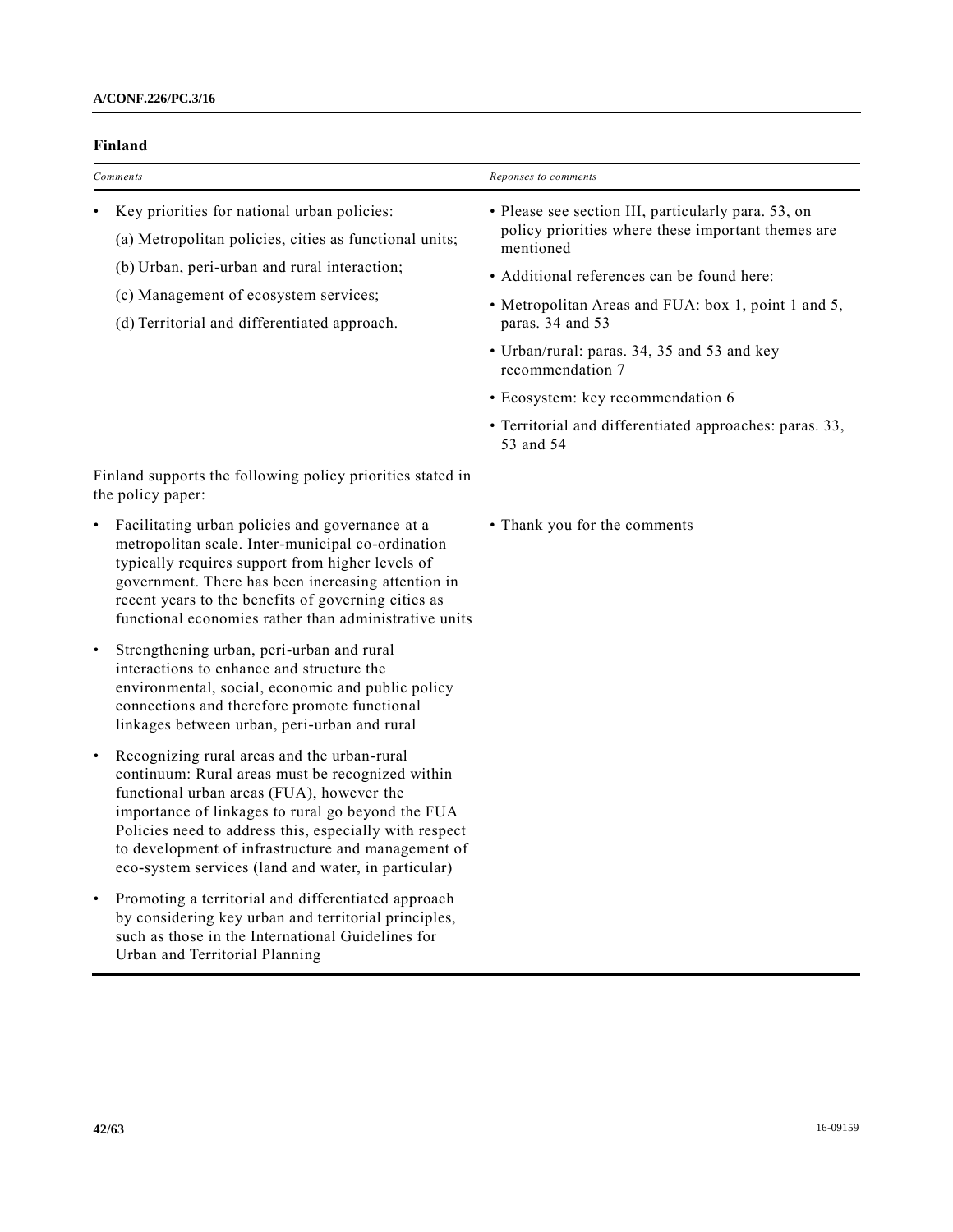| oveman                                                                                                                                                                                                                                                                                 |                                                                                                                                                                                                                                                                                                       |                                                                                                                                                                                         |  |
|----------------------------------------------------------------------------------------------------------------------------------------------------------------------------------------------------------------------------------------------------------------------------------------|-------------------------------------------------------------------------------------------------------------------------------------------------------------------------------------------------------------------------------------------------------------------------------------------------------|-----------------------------------------------------------------------------------------------------------------------------------------------------------------------------------------|--|
| Comments                                                                                                                                                                                                                                                                               | Reponses to comments                                                                                                                                                                                                                                                                                  | Further actions                                                                                                                                                                         |  |
| Germany would like to underline national<br>urban policies as central prerequisites for<br>effectively strengthening local level actors<br>and implementing the New Urban Agenda.<br>Adding to the draft framework, Germany<br>would like to suggest:                                  |                                                                                                                                                                                                                                                                                                       |                                                                                                                                                                                         |  |
| Emphasizing the enabling conditions for<br>local governance in the policy priorities                                                                                                                                                                                                   | • Please see paras. 33, 53, 63, 81<br>for reference to empowering<br>local governments. Please see<br>paras. 48, 85 and 86 which<br>discuss the need for an enabling<br>environment for national urban<br>policy                                                                                      |                                                                                                                                                                                         |  |
| Clearly promoting the principle of<br>subsidiarity within national urban<br>policies                                                                                                                                                                                                   | • Please see paras. 87 and $92(c)$                                                                                                                                                                                                                                                                    |                                                                                                                                                                                         |  |
| Considering the issues of safer cities,<br>$\bullet$<br>internal migration, and urban resilience                                                                                                                                                                                       | • For reference to safety and<br>security in cities, please see box<br>1, point 1 and para. 53. Please<br>see paras. 43 and 53 and key<br>recommendation 5 for a further<br>discussion on resilience. Please<br>see paras. 30 and 53 for<br>consideration of migration and a<br>national urban policy |                                                                                                                                                                                         |  |
| Emphasizing the inclusion of urban poor<br>$\bullet$<br>and vulnerable persons                                                                                                                                                                                                         | • The issue of inclusion is<br>considered in paras. 29 and 53                                                                                                                                                                                                                                         |                                                                                                                                                                                         |  |
| Elaborating on opportunities for<br>$\bullet$<br>intensified peer-exchange and knowledge<br>sharing between countries with national<br>urban policies and countries that have<br>just started to develop it (e.g. as pursued<br>by Germany through its "Urbanization<br>Partnerships") | • Peer learning is considered as a<br>key element and tool for policy<br>design. Please see para. 52 and<br>key recommendation 8                                                                                                                                                                      | • Further consideration<br>should be given to the role<br>of international<br>organizations in facilitating<br>peer exchange on national<br>urban policies                              |  |
|                                                                                                                                                                                                                                                                                        |                                                                                                                                                                                                                                                                                                       | • National governments<br>should be encouraged to<br>explore other examples of<br>national urban policy<br>development as Germany<br>has done via the<br>"Urbanization<br>Partnerships" |  |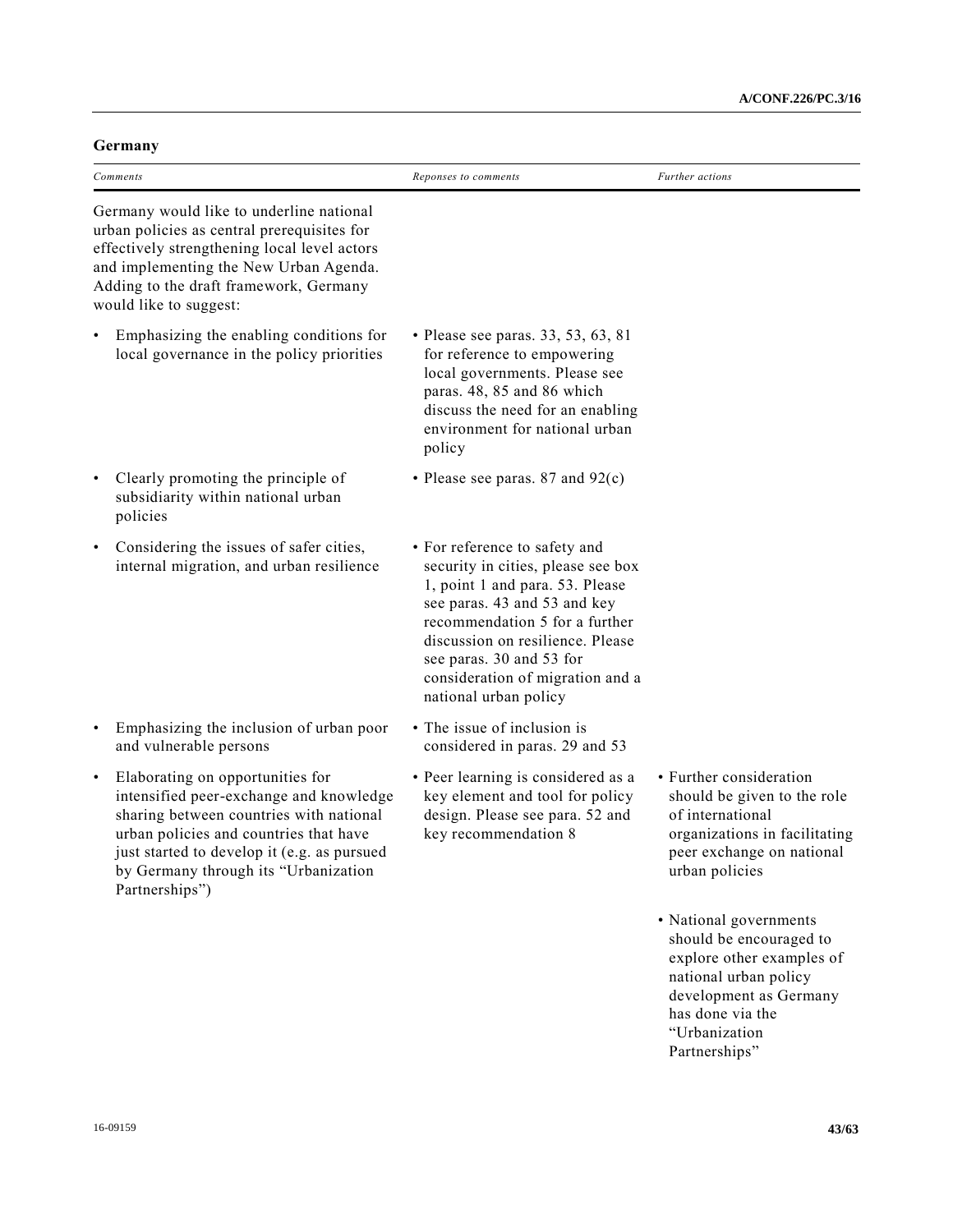| Comments                                                                                                                                                                                                                                                                                                                                                                                                                    | Reponses to comments                                                                                                                                                                                                                        | Further actions |
|-----------------------------------------------------------------------------------------------------------------------------------------------------------------------------------------------------------------------------------------------------------------------------------------------------------------------------------------------------------------------------------------------------------------------------|---------------------------------------------------------------------------------------------------------------------------------------------------------------------------------------------------------------------------------------------|-----------------|
| • National urban policies should include<br>specific capacity development measures to<br>address complex urban management<br>challenges. We therefore suggest<br>considering the overlap with Policy Unit 4.<br>In addition, links to finance mechanisms<br>are necessary in order to enable local<br>governments to act according to their<br>mandates. We therefore suggest<br>considering the overlap with Policy Unit 5 | • Capacity development is seen as<br>a key element of policy design<br>and implementation. See key<br>recommendation 8 on the need to<br>address capacity issues. The<br>comment has also been passed to<br>Policy Unit 4 and Policy Unit 5 |                 |

# **Myanmar**

|           | Comments                                                                                                                                                                                                                                                                                                                                                                                                                                   | Reponses to comments                                                                                                                                                                                                                                                                                                                                                                                                                                                                                                                                                  |
|-----------|--------------------------------------------------------------------------------------------------------------------------------------------------------------------------------------------------------------------------------------------------------------------------------------------------------------------------------------------------------------------------------------------------------------------------------------------|-----------------------------------------------------------------------------------------------------------------------------------------------------------------------------------------------------------------------------------------------------------------------------------------------------------------------------------------------------------------------------------------------------------------------------------------------------------------------------------------------------------------------------------------------------------------------|
|           | Recommend greater recognition of the fact that<br>development of a national urban policy is an<br>inherently difficult process, requiring high-level<br>commitment (i.e. President's office or similar):                                                                                                                                                                                                                                   | • See para. 19 that refers the complexity of problems<br>which a national urban policy addresses. National<br>urban policy is acknowledged as a complex policy<br>endeavour in para 94                                                                                                                                                                                                                                                                                                                                                                                |
| $\bullet$ | Urban functions and finances split between national,<br>local, and intermediate levels of government                                                                                                                                                                                                                                                                                                                                       | • The importance of highlighting collaboration and<br>coordination is well noted. Please see paras. 23, 52, 63<br>and 85 and key recommendation 7 for further discussion<br>on the strengthening of collaboration through a national<br>urban policy. We have endeavoured to strengthen the<br>ideas of connectivity in terms of transport,<br>communication, social, economic flow etc., between,<br>national, metropolitan, small/intermediate towns, cities,<br>and rural areas. Please see paras. 6, 34, 35 and 52 and<br>key recommendation 7                    |
| $\bullet$ | Urban functions split between different ministries<br>and departments, at the same and different levels                                                                                                                                                                                                                                                                                                                                    | • National urban policy is acknowledged as a long-term<br>evolving process in para. 60                                                                                                                                                                                                                                                                                                                                                                                                                                                                                |
| $\bullet$ | Coordination of these actors very difficult: need<br>extremely effective coordination mechanism and<br>acceptance from all actors                                                                                                                                                                                                                                                                                                          |                                                                                                                                                                                                                                                                                                                                                                                                                                                                                                                                                                       |
| $\bullet$ | Difficult to engage broad community in such<br>abstract policy                                                                                                                                                                                                                                                                                                                                                                             |                                                                                                                                                                                                                                                                                                                                                                                                                                                                                                                                                                       |
| $\bullet$ | Challenge: in countries without a strong<br>understanding of the "urban agenda", and the<br>potential for economic development and<br>environmental benefits that urbanization brings,<br>"urbanization" can be seen as "urban planning".<br>There is a need to develop a greater awareness of a<br>urbanization as a cross-cutting social and economic<br>trend, rather than the domain of urban planning and<br>infrastructure provision | • The comment regarding the awareness of urbanization<br>a valid and relevant one and it is hoped that the<br>Habitat III process will work to raise awareness of the<br>integrated nature of urbanization. The value of a<br>national urban policy as a tool for raising awareness<br>can be shown also in section V when considering the<br>links between national urban policy and the 2030<br>Agenda, para. 98. In key recommendation 9, national<br>urban policy is also acknowledged as a tool that can<br>be used to promote broad awareness on the integrated |

nature of urban development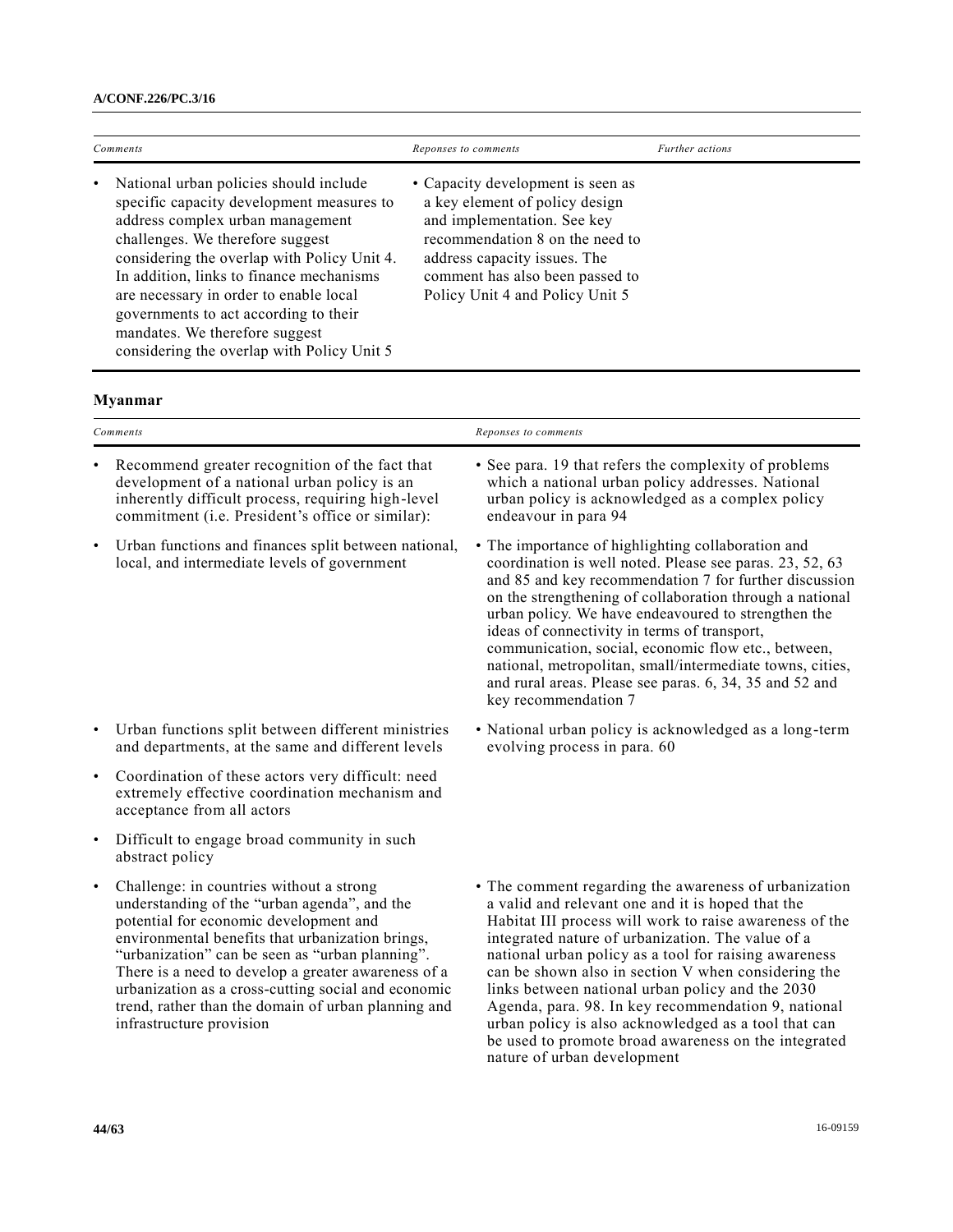| $\sim$<br>comments | comments<br>nonses<br>Ken |
|--------------------|---------------------------|
| .                  |                           |

Challenge: development of a national urban policy, and particularly monitoring and evaluation of its implementation, can require a significant investment of time and resources from all actors involved. In developing countries, this may be a burden on both lead agency and other implementers. Efficient and effective methods of policy formulation and monitoring and evaluation need to be developed which are responsive to the resources of the national context, in light of competing priorities

- Key Priorities: section 2b comments that "although many policy domains were exclusively under national jurisdictions in the past, now most areas of domestic policy are a shared responsibility"
- Needs recognition that, although this is the case in many European and North American contexts, in the global south many policy issues are still under solely national jurisdictions, which complicates development of a national urban policy
- Key priorities: the importance and demands of a national urban policy need to be clearly communicated to local stakeholders and implementing agencies, who may often be unaware of the rationale for or intent of an national urban policy

• List of key priorities: suggest addition: a national urban policy can help to define or clarify the system of urban governance include roles, responsibilities, objectives, and coordination, where this is not specified in a constitution or other legislation

- Thank you for the comment. The formulation and monitoring of a national urban policy should be done based on the priorities and capacities of the country. Please see para. 50 which highlights that the process of prioritization should be based on realistic capacity, among others. Please see section V, paras. 91 and 92 for suggestions regarding how to design and implement a national urban policy which can be adapted considering the context
- Reference can also be made to para. 66 which highlights that a national urban policy can take different shapes and forms in order to allow for its applicability in different country contexts
- Throughout the paper we consider the importance of integrated governance and that, although national urban policy sits at the national level, that it should engage and include subnational governments as key partners and stakeholders. Please see paras. 53, 64 and 73
- See para. 23 which speaks to the need for common language in policy development. Please see para. 51 and key recommendation 9 which highlight the importance of a communications strategy for national urban policy
- Also, please see section IV which has been written with the intent that the rationale that the national urban policy is developed and defined by the national government and stakeholders in a process where all actors should be effectively engaged so that they can actively define the agenda and have shared roles and responsibilities
- The importance of a strong system of urban governance is very relevant. See para. 75 which highlights the need for a process which includes legislative and judiciary roles and the need for building awareness in different spheres in paras. 83 and 91 which considers understanding the context of a national urban policy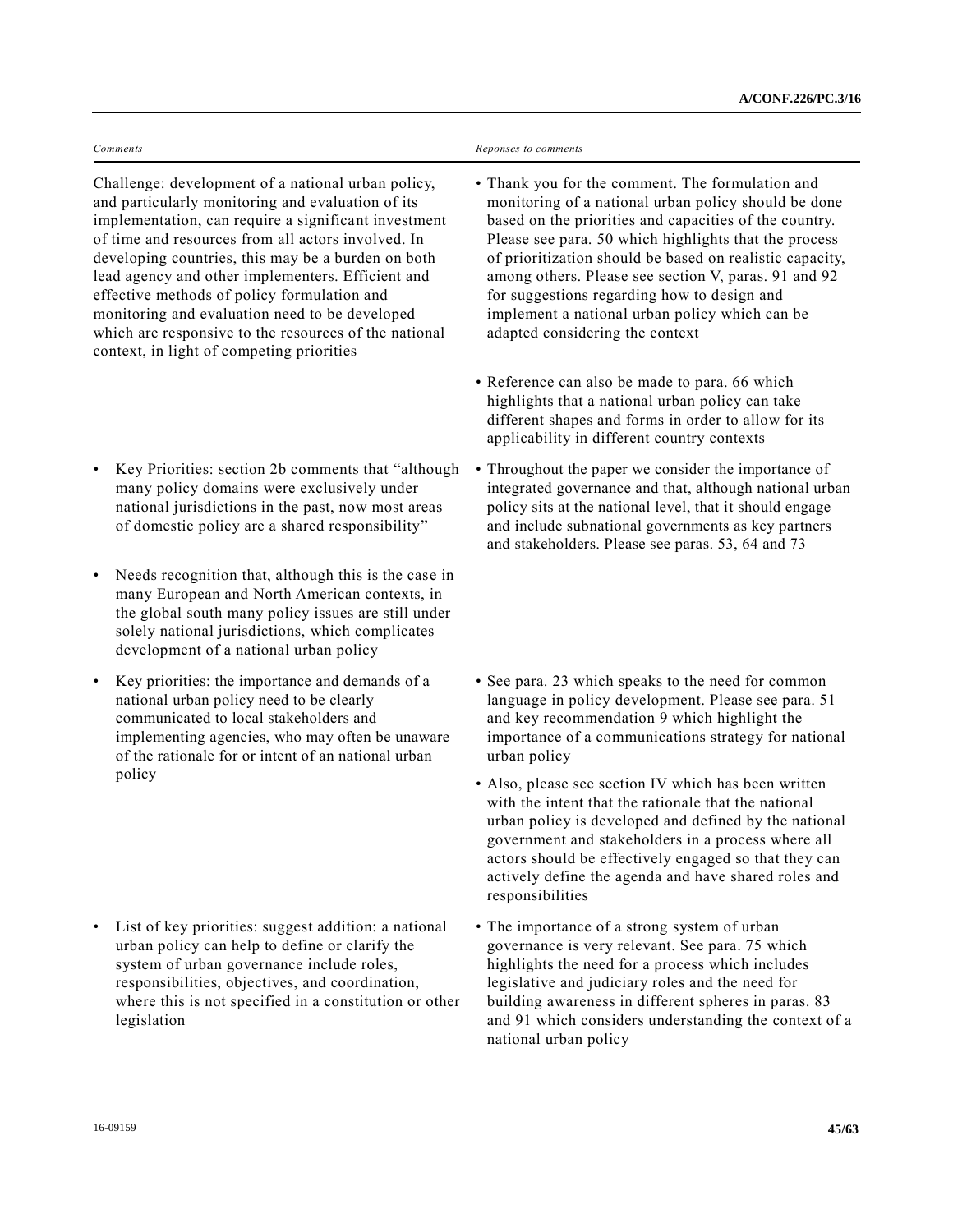| Comments  |                                                                                                                                                                                                                                                                                                                                                                                                                                                                          | Reponses to comments                                                                                                       |
|-----------|--------------------------------------------------------------------------------------------------------------------------------------------------------------------------------------------------------------------------------------------------------------------------------------------------------------------------------------------------------------------------------------------------------------------------------------------------------------------------|----------------------------------------------------------------------------------------------------------------------------|
|           | List of key priorities: suggest strengthening point 8<br>(supporting cities actions for environmental<br>sustainability): A national urban policy can set out<br>handful of overarching principles for urban<br>$development - i.e., cities should develop to$<br>ensure social, economic, and environmental<br>sustainability; cities should be equitable; cities<br>should develop in a way that encourages local<br>economic development, public transport usage etc. | • See para. 43 which highlights the role of a national<br>urban policy and adaptation, resilience, and the green<br>agenda |
|           | Japan                                                                                                                                                                                                                                                                                                                                                                                                                                                                    |                                                                                                                            |
|           | Comments                                                                                                                                                                                                                                                                                                                                                                                                                                                                 | Reponses to comments                                                                                                       |
|           | Create territorial/regional spatial strategy to deal with<br>rapid urbanization                                                                                                                                                                                                                                                                                                                                                                                          | • See paras. 32 and 33 on land use planning. See<br>para. 53 on the use of a territorial and<br>differentiated approach    |
|           | In many countries, recent economic disparity between<br>cities and rural areas is one of the aspects that are<br>prompting the influx of people from rural areas to<br>cities and thus further promote rapid urbanization.<br>Hence, the rapid urbanization needs to be understood<br>as a problem nationwide as well as a problem to cities                                                                                                                             |                                                                                                                            |
| $\bullet$ | National urban policy discussed in the Policy Unit 3<br>needs to cover not only improving the urban<br>environment but preparing and implementing planning<br>at national and regional level                                                                                                                                                                                                                                                                             |                                                                                                                            |
|           | In order to support governments and subnational<br>governments to prepare and implement such<br>strategies, creating a platform for collecting and<br>exchanging knowledge and experiences of spatial<br>strategies with disseminating the "International<br>Guidelines for Urban and Territorial Planning"<br>prepared by UN-Habitat will be one of key actions                                                                                                         |                                                                                                                            |
| $\bullet$ | Promoting quality infrastructure investment for<br>making society inclusive, safe, resilient, sustainable<br>and convenient                                                                                                                                                                                                                                                                                                                                              | • Please see paras. 41 and 42                                                                                              |
| $\bullet$ | Quality infrastructure investment is essential for<br>sustainable urban development, furthermore positively<br>related to the achievement of social, economic and<br>political goals, and especially contributes to Goal 9<br>and Goal 11 of the "Sustainable Development Goals"                                                                                                                                                                                         |                                                                                                                            |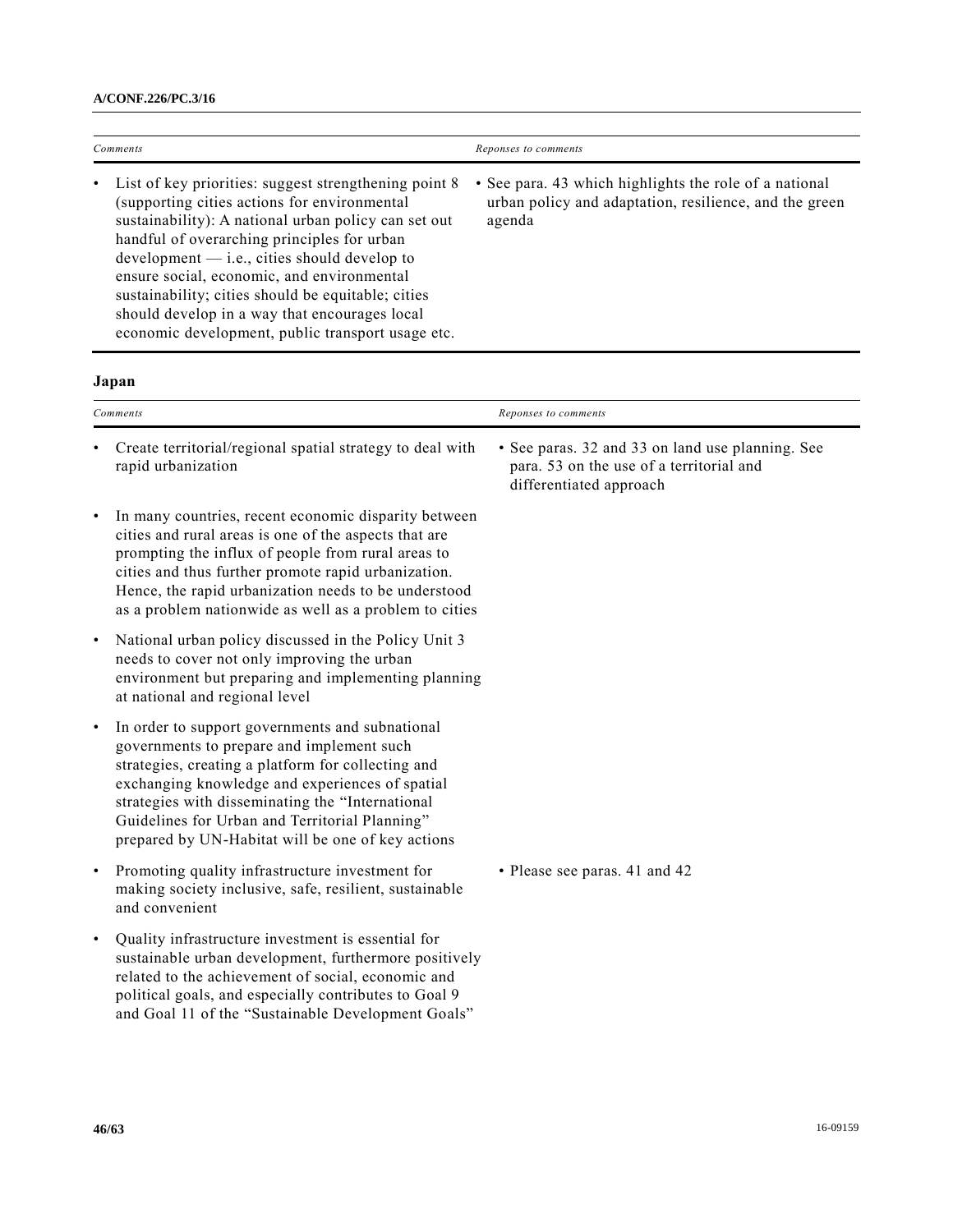| Comments                                                                                                                                                                                                                                                                                                                                                                                                                                                                                                                                                                                                                                                                                                                                                                                                                                                                                                                                   | Reponses to comments                                                                                                                                                                |
|--------------------------------------------------------------------------------------------------------------------------------------------------------------------------------------------------------------------------------------------------------------------------------------------------------------------------------------------------------------------------------------------------------------------------------------------------------------------------------------------------------------------------------------------------------------------------------------------------------------------------------------------------------------------------------------------------------------------------------------------------------------------------------------------------------------------------------------------------------------------------------------------------------------------------------------------|-------------------------------------------------------------------------------------------------------------------------------------------------------------------------------------|
| Because of the importance of quality infrastructure<br>٠<br>investment for sustainable urban development, it is<br>strongly recommended that quality infrastructure<br>investment is included in the Urban Agenda for the<br>Habitat III                                                                                                                                                                                                                                                                                                                                                                                                                                                                                                                                                                                                                                                                                                   |                                                                                                                                                                                     |
| Creating strategy for shrinking city<br>٠                                                                                                                                                                                                                                                                                                                                                                                                                                                                                                                                                                                                                                                                                                                                                                                                                                                                                                  | • The importance of a national urban policy being                                                                                                                                   |
| The New Urban Agenda is required to meet the needs<br>$\bullet$<br>of different circumstances around cities, namely<br>developing cities, developed cities and shrinking<br>cities. While many cities are growing rapidly in the<br>world, more cities are anticipated to be shrinking.<br>Strategy is also required for shrinking cities as well as<br>growing cities. In shrinking cities, one of the most<br>significant challenges will be how to maintain urban<br>functions needed for business activities as well as<br>people's daily life. A concept of fundamental strategy<br>for maintaining such functions is a "Compact and<br>Networked approach" in which regions as well as<br>cities are made compact and linked through networks<br>to maintain accessibility. Japan, as a country facing<br>rapid depopulation and aging, is ready to provide our<br>knowledge and experiences on how to deal with<br>shrinking cities | relevant to all urbanization contexts is noted.<br>Please see paras. 12 and 18 which reference<br>shrinking cities and para. 18 which references both<br>population growth and loss |

# **Norway**

|           | Comments                                                                                                                                                                                                                                                                                                                                                                   | Reponses to comments                                                                                                                                                                                                                                                                                                                                |
|-----------|----------------------------------------------------------------------------------------------------------------------------------------------------------------------------------------------------------------------------------------------------------------------------------------------------------------------------------------------------------------------------|-----------------------------------------------------------------------------------------------------------------------------------------------------------------------------------------------------------------------------------------------------------------------------------------------------------------------------------------------------|
| $\bullet$ | The government of Norway agrees that national urban<br>policies should help to align sectorial policies that affect<br>urban areas, and develop an enabling institutional<br>environment                                                                                                                                                                                   |                                                                                                                                                                                                                                                                                                                                                     |
| $\bullet$ | Norway also agrees that urbanization presents challenges<br>as well as opportunities, and that legislation on the<br>national, regional and local level must support local<br>government in their efforts to create sustainable cities.<br>This is also a must for municipal finance                                                                                       |                                                                                                                                                                                                                                                                                                                                                     |
| $\bullet$ | Norway does not agree with "Urbanization is an<br>increasing urgent global phenomenon, and is having a<br>particularly dramatic effect on the landscape of all<br>countries". However, Norway does agree that there is a<br>difference in challenges between the cities in most<br>European and North American countries and those in<br>developing and emerging countries | • Thank you for your comment, we would like to<br>ask for additional clarification on particularly<br>which part of the statement is not agreed with.<br>The Policy Unit has tried to differentiate<br>between the different challenges countries are<br>struggling with $-$ urban population<br>loss/growth, shrinking cities, rapid urbanization, |

etc. Please see para. 18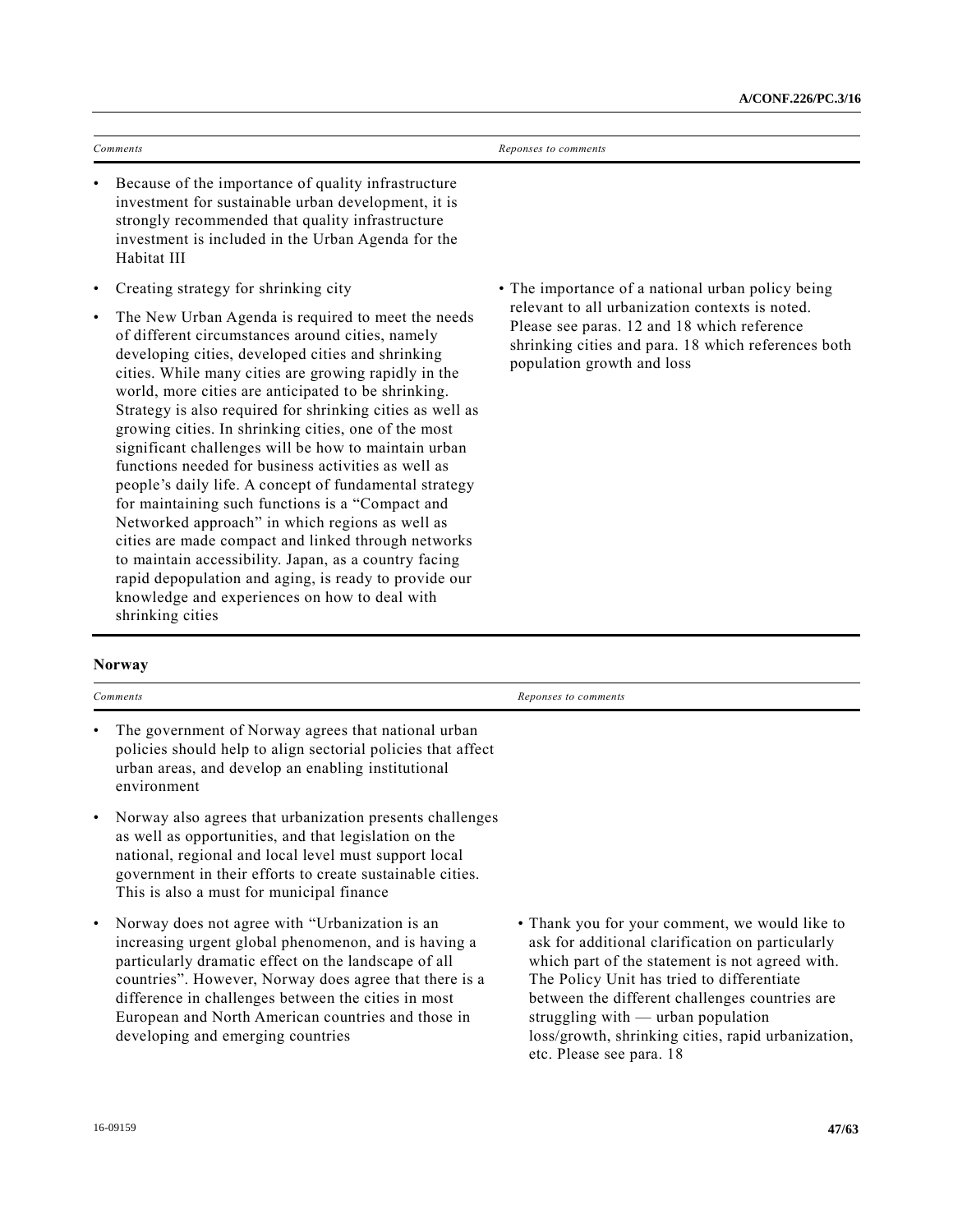done in this paper

| Comments                                                                                                                                                                                                                                        | Reponses to comments |
|-------------------------------------------------------------------------------------------------------------------------------------------------------------------------------------------------------------------------------------------------|----------------------|
| Norway participated in producing the International<br>$\bullet$<br>Guidelines of Urban and Territorial Planning, and would<br>like to promote these guidelines as a good framework for<br>creating national urban policies, which has also been |                      |

• Norway supports the focus on strengthening partnerships with civil society organizations, including youth and women's organizations

### **Priorities**

- Para. 1, A1 on issue paper 5: Urban rules and regulation Norway recommends a rather substantial process in order to implement national urban policy. We are afraid that the amount of effort these three actions are proposing might be too much for countries with small resources and/or least developed countries
- Para. 1 also talks of urban law. Norway would like to emphasize that national legislation often applies to administrative borders and not city limits. These administrative borders might include one city and its suburban and rural surroundings, sometimes these administrative borders include more than one city. Norway acknowledges the importance of adequate legislation, but suggest this is taken into consideration in the process ahead
- Norway supports the listed crucial points of issue paper 6: Urban governance
- The important point no. 1 draw from issue paper 7: Municipal finance, states that "often municipal finance capacity is closely tied to governance reform". Norway finds that a rather strong postulate. It might need to be nuanced. Norway supports the rest of the important points drawn from issue paper 7
- Issue paper 9: Urban land. Norway supports the need to control urban sprawl and protect sensitive areas and such take sustainability into consideration
- Issue paper 10: Urban-rural linkages. Norway would again refer to the International Guidelines of Urban and Territorial Planning
- The comment that the formulation and monitoring of national urban policy should be done based on the priorities and capacities of the country, is well noted. Please see para. 50 which highlights that the process of prioritization should be based on realistic capacity, among others. Please see section V, paras. 91 and 92 for suggestions regarding how to design and implement a national urban policy which can be adapted considering the context
- This comment was considered in the drafting of the final paper. Please see key recommendation 2 which discusses the need for adequate legal frameworks. Please also see para. 91(b) which discusses the need to map existing legal frameworks prior to undertaking the national urban policy process, including their administrative boundaries
- This comment was considered in the drafting of the final paper and is addressed in the policy paper by Policy Unit 5, Municipal finance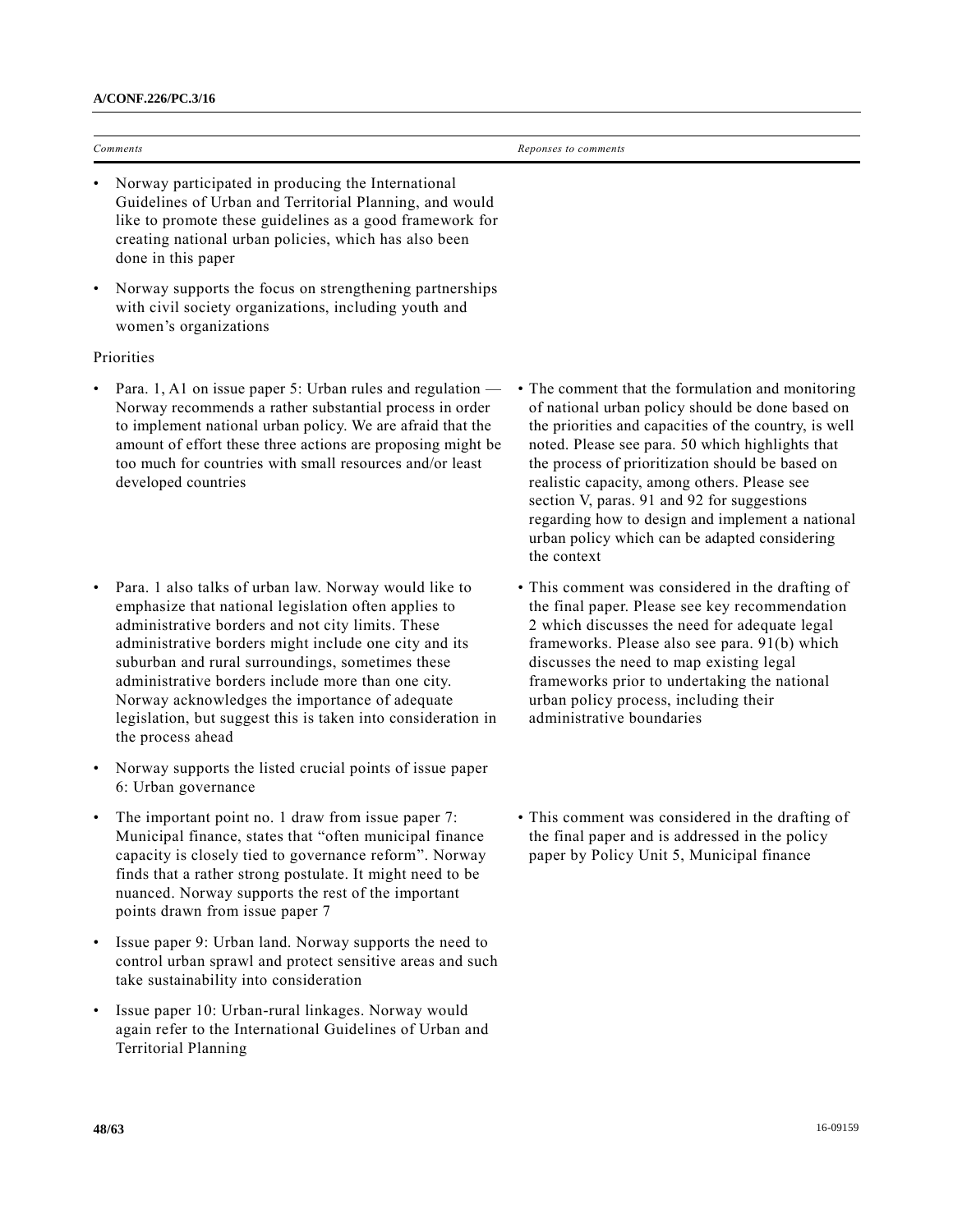| Comments                                                                                                                                                                                                                                                                                                                                                                                                                                                                                                                                                                                                                                                                                                                                                                                                                                                                                                                                                     | Reponses to comments                                                                                                                                                                                                                                                                       |
|--------------------------------------------------------------------------------------------------------------------------------------------------------------------------------------------------------------------------------------------------------------------------------------------------------------------------------------------------------------------------------------------------------------------------------------------------------------------------------------------------------------------------------------------------------------------------------------------------------------------------------------------------------------------------------------------------------------------------------------------------------------------------------------------------------------------------------------------------------------------------------------------------------------------------------------------------------------|--------------------------------------------------------------------------------------------------------------------------------------------------------------------------------------------------------------------------------------------------------------------------------------------|
| Norway suggests adding text regarding environmental<br>$\bullet$<br>aspects/green development, in addition to aspects from<br>issue paper 15 on resilience. The text concentrates on<br>climate change, and we appreciate the fact that this is<br>included, and that both mitigation and adaption is<br>mentioned. However, it is also important to include other<br>environmental challenges, such as air pollution. The<br>division between national and urban policies regarding<br>such pollution should be discussed, often there are<br>national policies in place, but also urban policies are<br>needed in order to address the problem (e.g in case of<br>emergencies when levels are dangerously high). An<br>attractive, functional urban environment is important for<br>well-being and public health. Easy access to frequently<br>needed services, clean air and green, safe and welcoming<br>surroundings are all important to city-dwellers | • Please see paras. 44, 53 and 98 where<br>controlling air pollution and carbon emissions<br>are highlighted as priorities<br>• The importance of an attractive and functional<br>urban environment is considered in para. 36 on<br>public/civil space and paras. 45-47 on urban<br>design |
| Issue paper 19, page 8: transport and mobility. It is<br>$\bullet$<br>important to address this also within the environmental<br>policy context. Pollution and climate change aspects are<br>important when designing urban transport policies.<br>Compact urban development patterns are needed to make<br>it possible to provide efficient public transport and<br>encourage more people to walk and cycle. Promoting<br>compact urban development is both sound climate policy<br>and improves local air quality and people's health. The                                                                                                                                                                                                                                                                                                                                                                                                                 |                                                                                                                                                                                                                                                                                            |

• The error has been amended and Goal 3 has been added

- Challenges
- a.2. Disagreements/controversies

largely a challenge for cities

Planning are relevant also here

• No. 1: Norway agrees to the view that urbanization also represent opportunities and increased prosperity, productivity and well-being. We agreed that a national urban policy that recognizes that, and captures the opportunities, is a crucial ingredient for building cities that are sustainable, productive, liveable and inclusive

International Guidelines of Urban and Territorial

• Under the Sustainable Development Goals and targets where national urban policies are important, Goal 3 is on health, but here it says gender, which is Goal 5. We believe health should be added, including target 3.9 on pollution, which is important, for example air pollution is

• No. 6: balancing top-down and bottom-up approaches. Norway agrees that national urban policies must be developed through cooperation, dialogue, institutionalized participation and mutual respect. Knowledge and acknowledge of the real needs,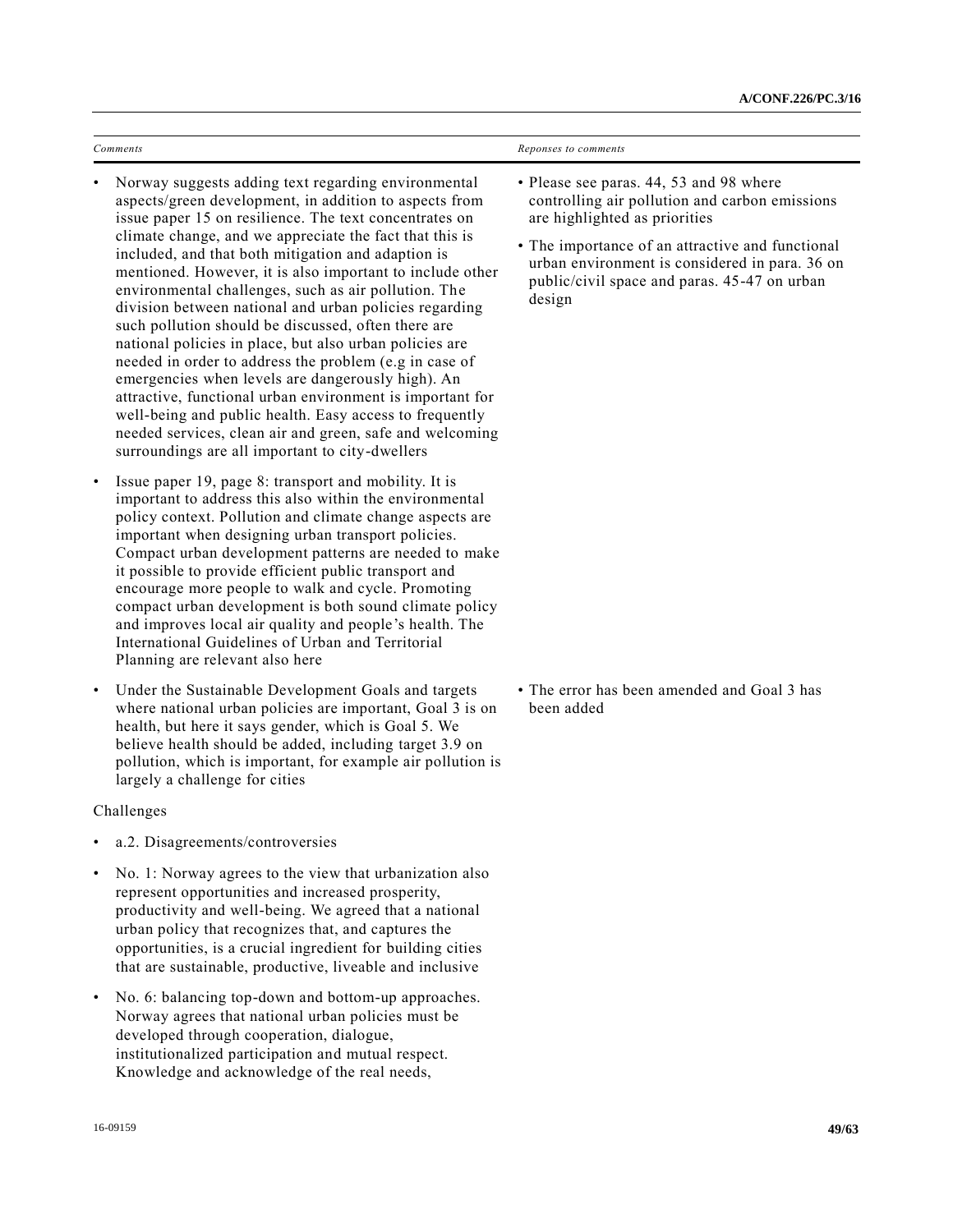|           | Comments                                                                                                                                                                                                                                                                                                                                                                                                                                                                                                  | Reponses to comments                                                                                                                                                                                                                                                                                                                                                                                                                                                                                                                                                                                                                   |
|-----------|-----------------------------------------------------------------------------------------------------------------------------------------------------------------------------------------------------------------------------------------------------------------------------------------------------------------------------------------------------------------------------------------------------------------------------------------------------------------------------------------------------------|----------------------------------------------------------------------------------------------------------------------------------------------------------------------------------------------------------------------------------------------------------------------------------------------------------------------------------------------------------------------------------------------------------------------------------------------------------------------------------------------------------------------------------------------------------------------------------------------------------------------------------------|
|           | aspirations and agendas of a variety of local people and<br>organizations and the municipalities is crucial for a<br>mutual understanding and acceptance of the national<br>urban policy                                                                                                                                                                                                                                                                                                                  |                                                                                                                                                                                                                                                                                                                                                                                                                                                                                                                                                                                                                                        |
| ٠         | In general Norway agrees with the main identified<br>criteria for defining policy priorities. We would however,<br>suggest that the process which priorities are identified<br>could be differentiated. We will not recommend that all<br>countries must undergo the same vast process, as many<br>countries already do have a national urban policy                                                                                                                                                      | • This comment is noted. Please see para. 50                                                                                                                                                                                                                                                                                                                                                                                                                                                                                                                                                                                           |
| ٠         | Criteria No. 4 states that defining policy priorities should<br>take into consideration realistic financial and legislative<br>capacity                                                                                                                                                                                                                                                                                                                                                                   | • This was considered in section IV regarding<br>building institutions and institutional capacity.<br>Also, as noted above, the Expert Group would<br>like to emphasize that the formulation and<br>monitoring of a national urban policy should be<br>done based on the priorities and capacities of<br>the country. Please see para. 50 which highlights<br>that the process of prioritization should be based<br>on realistic capacity, among others. Please see<br>section V, paras. 91 and 92 for suggestions<br>regarding how to design and implement a<br>national urban policy which can be adapted<br>considering the context |
|           | Norway agrees with the list of key transformations                                                                                                                                                                                                                                                                                                                                                                                                                                                        |                                                                                                                                                                                                                                                                                                                                                                                                                                                                                                                                                                                                                                        |
| $\bullet$ | Norway supports the list of key priorities, and suggest<br>that the list is included in the summary/introduction on<br>page 3. We further support the statement that a national<br>urban policy is highly dependent on context and will<br>need to vary depending on the circumstances. We<br>especially support No. 6 where the international<br>guidelines are being promoted, and No. 7 where the<br>safety and security of children are mentioned among the<br>different vulnerable population groups |                                                                                                                                                                                                                                                                                                                                                                                                                                                                                                                                                                                                                                        |
|           | Norway supports the idea that a national urban policy<br>that places sustainability at its core can be an important<br>tool for government to support cities in their adaptation<br>and mitigation efforts in order to ensure that cities<br>remain liveable and resilient while facing the impacts of<br>climate change and other environmental threats                                                                                                                                                  |                                                                                                                                                                                                                                                                                                                                                                                                                                                                                                                                                                                                                                        |
| ٠         | List of other indicators, here we suggest adding<br>indicators on environmental threats, for example urban<br>air pollution levels, which are relevant for three of the<br>Sustainable Development Goal targets. (3.9, 7.1 and<br>11.6)                                                                                                                                                                                                                                                                   | • Please see para. 96 which highlights resilience<br>to climate change as an indicator and table 1<br>which shows the Sustainable Development<br>Goals and targets with links to national urban<br>policy                                                                                                                                                                                                                                                                                                                                                                                                                              |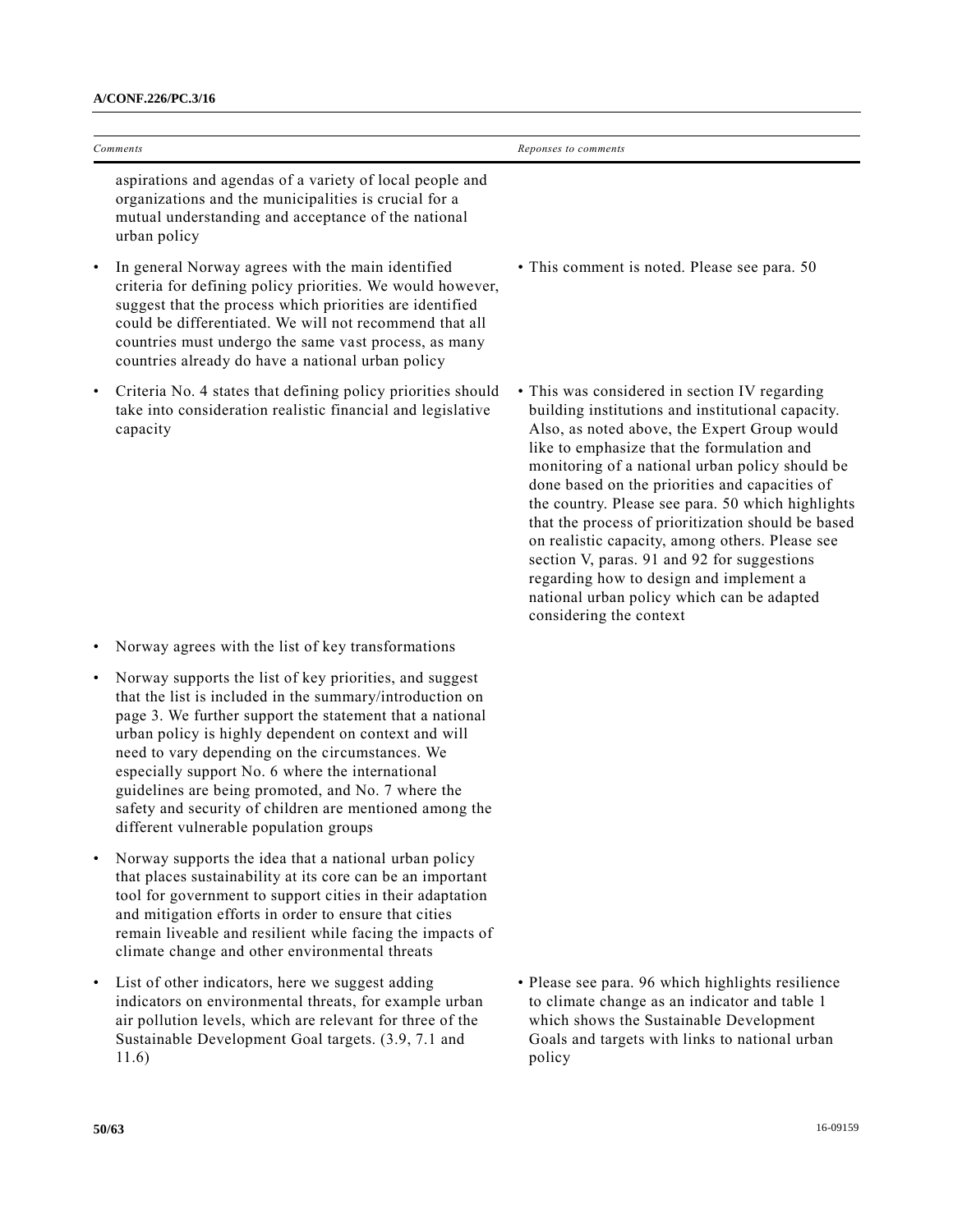|           | Comments                                                                                                                                                                                                                        | Reponses to comments                                      |  |
|-----------|---------------------------------------------------------------------------------------------------------------------------------------------------------------------------------------------------------------------------------|-----------------------------------------------------------|--|
|           | Implementation                                                                                                                                                                                                                  |                                                           |  |
| $\bullet$ | Here, we suggest mentioning green development/creating<br>a green vision, as a specific issue, alternatively mention<br>it under point 3                                                                                        | • Please see paras. 43 and 44 and key<br>recommendation 5 |  |
| $\bullet$ | Links with 2030 Agenda/Paris Agreement, we suggest<br>adding air pollution-opportunities here, in addition to<br>climate change aspects. There are three 2030 Agenda<br>targets on air pollution, which are relevant for cities | $\cdot$ See para. 98                                      |  |

## **United States of America**

| $\sim$<br>Comments | Reponses to comments |
|--------------------|----------------------|
|                    |                      |

#### Support

- Although the United States does not have a national urban policy, we support the thorough and multidimensional approach to developing urban, municipal, metropolitan and regional policies — and the need for strong rural policy and urban-rural linkages — to ensure inclusive, equitable, sustainable and resilient communities for all
- The United States supports locally-led collaborative efforts that bring together diverse interests from the many municipalities in a region to determine how best to target housing, economic and workforce development, and infrastructure investments to create more jobs and regional economic activity
- On the national level, the United States supports federal interagency coordination through principles that incorporate principles of liveability into federal funding programme, policies, and future legislative proposals, which are:

(a) Provide more transportation choices: develop safe, reliable and economical transportation choices to decrease household transportation costs, reduce our nation's dependence on foreign oil, improve air quality, reduce greenhouse gas emissions and promote public health;

(b) Promote equitable, affordable housing: Expand location- and energy-efficient housing choices for people of all ages, incomes, races and ethnicities to increase mobility and lower the combined cost of housing and transportation;

• Thank you for the comments and we have endeavoured in include the ethos of these comments in the paper and with strengthen some of these priorities throughout the paper, particularly on housing and communities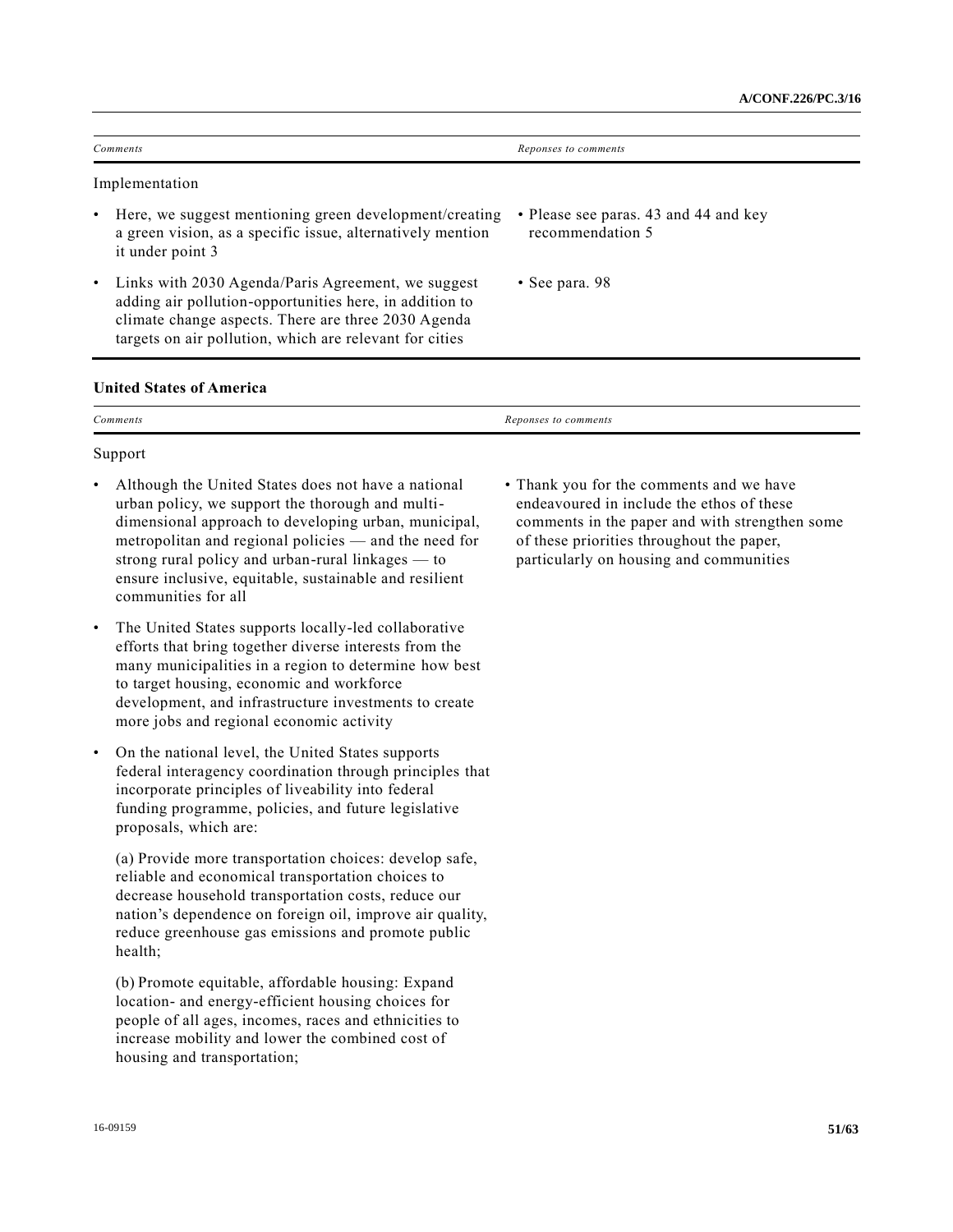(c) Enhance economic competitiveness: Improve economic competitiveness through reliable and timely access to employment centres, educational opportunities, services and other basic needs by workers as well as expanded business access to markets;

(d) Support existing communities: target federal funding toward existing communities — through such strategies as transit-oriented, mixed-use development and land recycling — to increase community revitalization, improve the efficiency of public works investments, and safeguard rural landscapes;

(e) Coordinate policies and leverage investment: Align federal policies and funding to remove barriers to collaboration, leverage funding and increase the accountability and effectiveness of all levels of government to plan for future growth, including making smart energy choices such as locally generated renewable energy;

(f) Value communities and neighbourhoods: enhance the unique characteristics of all communities by investing in healthy, safe, and walkable neighbourhoods — rural, urban, or suburban.

## Gaps/recommendations

- Page 14: "Goal 3: gender" should be "Goal 5: gender" The error has been amended
- Page 14: additional related Sustainable Development Goals and targets should also include Goal 3: health, 3.6 road fatalities, 3.8 access to universal health coverage, 3.9 hazardous chemicals and air, water and soil pollution and contamination
- Page 14: additional related Sustainable Development Goals and target should also include Goal 14: oceans, 14.1 marine pollution and 14.5 preserve coastal areas
- Pages 18-20: there is some degree of overlap between "transformations" enabled by the national urban policies and "key priorities". For example, improving business environment (p. 18) should be a priority to achieve the transformation in investment potential
- Page 19: National urban policies can also facilitate knowledge sharing between cities within a country, and also between countries to promote innovation in addressing urban challenges
- 
- Goal 3 has been added
- Goal 14 has been added
- Thank you for the comment, we have endeavoured to deal with this in the policy paper
- Peer learning is considered as a key element and tool for policy design. Please see para. 52 and key recommendation 8

*Comments Reponses to comments*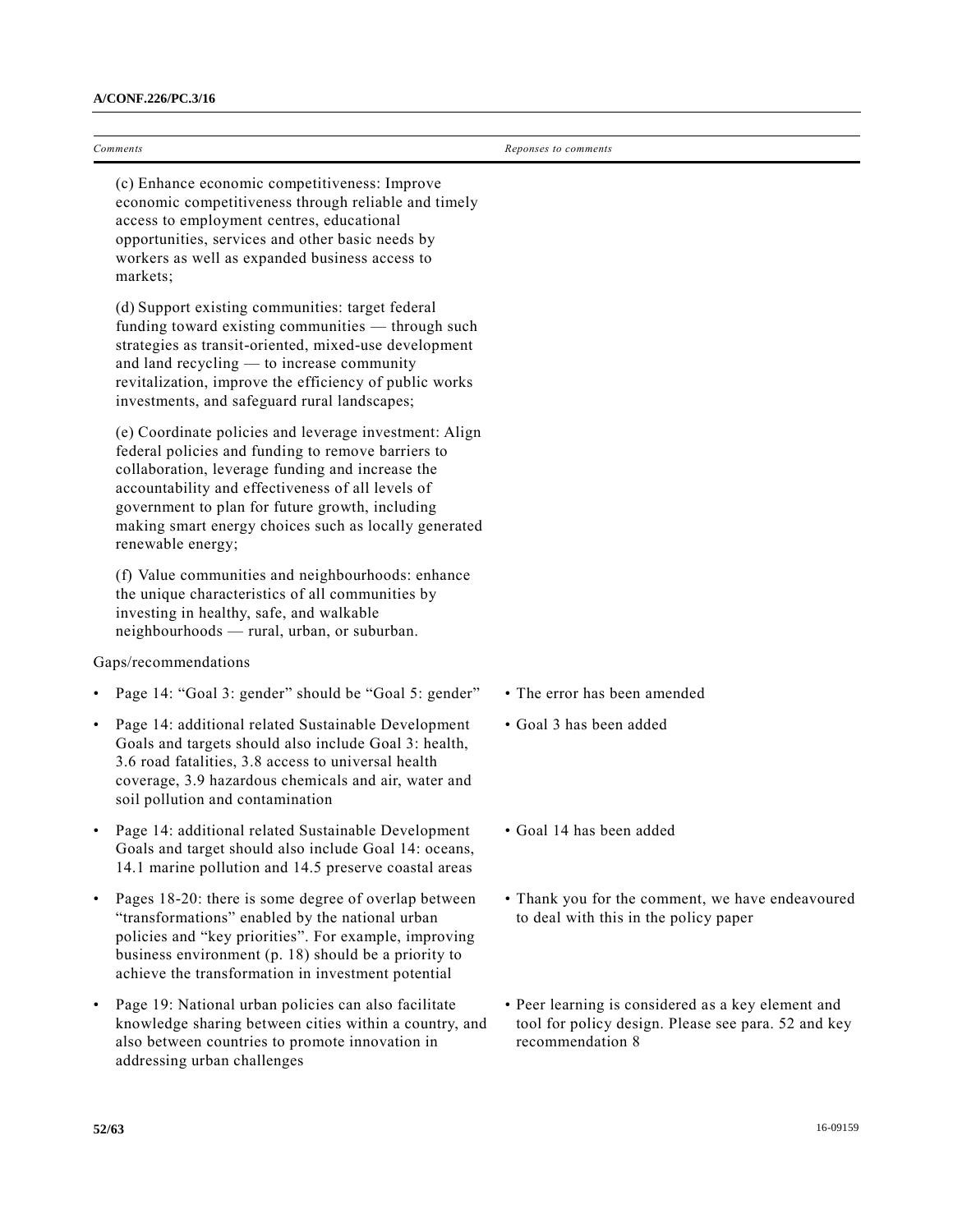| Comments                                                                                                                             | Reponses to comments                                                                                                                              |
|--------------------------------------------------------------------------------------------------------------------------------------|---------------------------------------------------------------------------------------------------------------------------------------------------|
| • Page 19: national urban policies can also promote<br>science, technology, and data standardization,<br>collection, and utilization | • See para. 25 where there is reference to smart<br>cities. Para. 51 and key recommendation 10 which<br>highlights the need for robust urban data |
| • Page 21: list of targets should extend to 2036, to the<br>end of a 20-year agenda                                                  | • Targets are meant to reference the tracking of the<br>2030 Agenda                                                                               |
| • Page 23: financial resources can include not just<br>mapping existing flows, but mobilizing additional                             | • See section V, para. 95 and the policy paper from<br>Policy Unit 5 on municipal finance                                                         |

## **Habitat International Coalition**

urban policy

domestic resources to enhance financing for national

| Comments                                                                                                                                                                                                                                                                                                                                                                                                                                                                                                                                                                                                                                                                                                                                                                                                                                                                                                                                                                                                                                                                                                                                                                                                                                                                                                                                                                                                                                                                                                                                                                        | Responses to comments                                                                                                                                                                                                                                                                                                                                   |  |
|---------------------------------------------------------------------------------------------------------------------------------------------------------------------------------------------------------------------------------------------------------------------------------------------------------------------------------------------------------------------------------------------------------------------------------------------------------------------------------------------------------------------------------------------------------------------------------------------------------------------------------------------------------------------------------------------------------------------------------------------------------------------------------------------------------------------------------------------------------------------------------------------------------------------------------------------------------------------------------------------------------------------------------------------------------------------------------------------------------------------------------------------------------------------------------------------------------------------------------------------------------------------------------------------------------------------------------------------------------------------------------------------------------------------------------------------------------------------------------------------------------------------------------------------------------------------------------|---------------------------------------------------------------------------------------------------------------------------------------------------------------------------------------------------------------------------------------------------------------------------------------------------------------------------------------------------------|--|
| This paper includes no mention of the Habitat II commitments<br>$\bullet$<br>nor the international/United Nations human rights mandatory<br>framework and instruments; nor does it include any reference to<br>the other policy papers (some others have)                                                                                                                                                                                                                                                                                                                                                                                                                                                                                                                                                                                                                                                                                                                                                                                                                                                                                                                                                                                                                                                                                                                                                                                                                                                                                                                       | • Thank you for the comment. This was not<br>understood as part of the mandate of the<br>Policy Unit, although it is acknowledged<br>that this is an important exercise                                                                                                                                                                                 |  |
| On the other hand, it's the only paper that actually includes a<br>$\bullet$<br>revision on some key recommendations arising from most of the<br>issue papers (except No. 4 on urban culture and heritage, No. 8 on<br>urban and spatial planning and design, No. 13 on jobs and<br>livelihoods, No. 16 on urban ecosystems and resource<br>management, No. 17 on cities and climate change and No. 22 on<br>informal settlements — why?) and their linkages with the national<br>urban policies — particular emphasis is on issue papers $5, 6$ and $7$<br>because they "were highlighted by the Habitat III secretariat as<br>being particularly pertinent for Policy Unit 3" This also raises<br>very serious questions about the relationship between policy units<br>and the Habitat III secretariat — what is their level of autonomy?<br>How are they going to treat the outcome of their work. It includes<br>some important issues/criteria: recognition of informality, rural-<br>urban continuum, cross-sectorial planning, coordination among<br>different levels (should be replaced by "spheres") of governments,<br>partnership and collaboration with communities, "national<br>governments must engage with the real needs, aspirations and<br>agendas of people in particular places", etc.; but these are mixed<br>with many others related to a much more technocratic approach —<br>it even mentions the need of a "strong technocratic/expert<br>component" Totally missing is the need of land policy as a key<br>component of any national urban policy | • In the paper, we have addressed the issue<br>of informal settlements and informality<br>in paras. 39 and 40<br>• Land is recognized as a challenge and<br>priority for national urban policy in<br>paras. 31, 52 and 53. Please also see the<br>policy paper from Policy Unit 6: Urban<br>spatial strategies which deals directly<br>with land issues |  |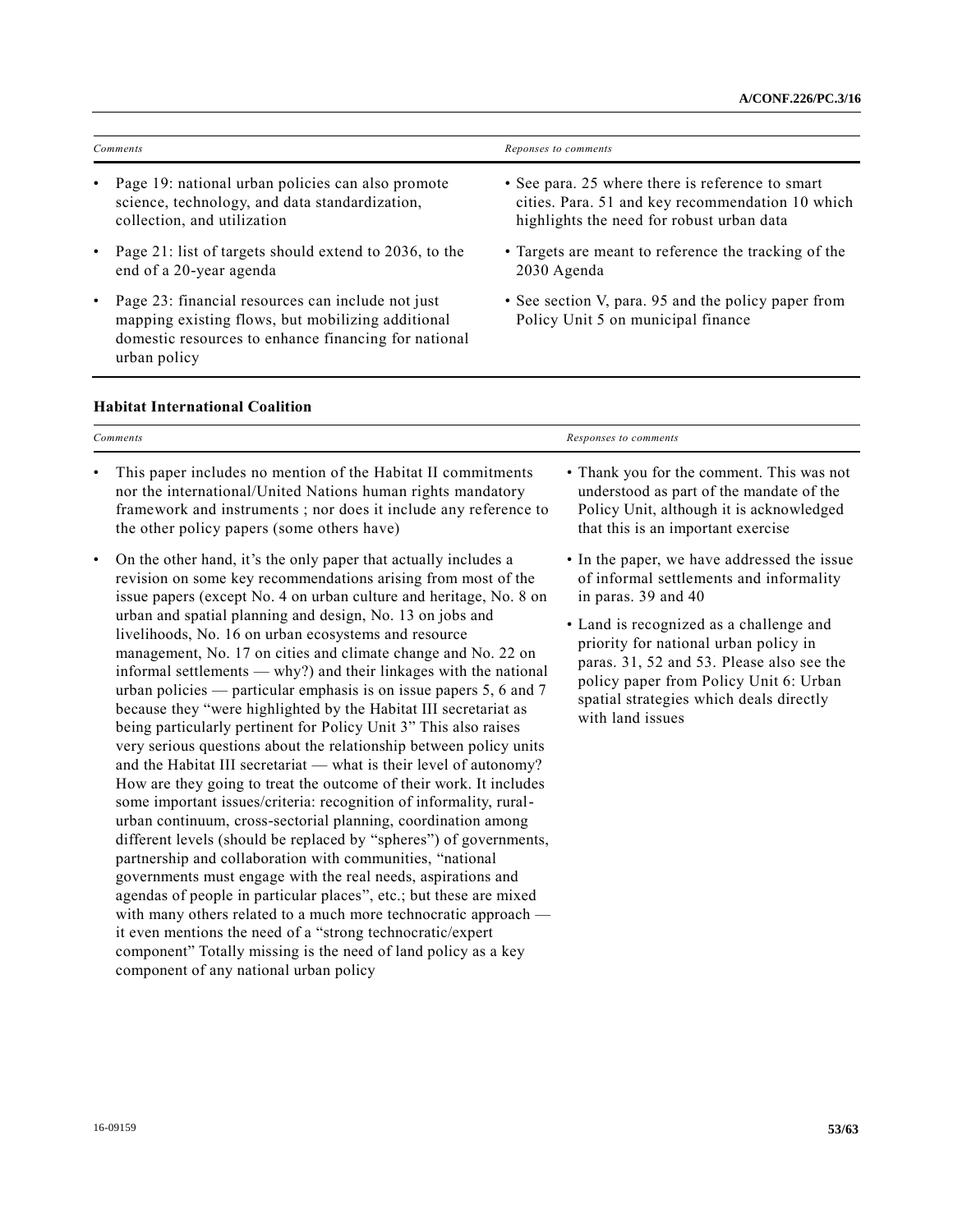| $\sim$<br><i>comments</i><br>. | comments<br>sponses<br>__ |
|--------------------------------|---------------------------|

Challenges and priorities

- Once again, no analysis (or even mention!) of the root causes of the urbanization process, but the repetition of the well-known mantra about "its potential to increase prosperity, productivity, and well-being" and a very simplistic accusatory line of the "narrow view" that sees it "mainly as a source of problems". That is particularly shocking and in fact counterproductive to the approach and contents of this paper, that makes a strong point for the need of national urban policies. If urbanization is presented as a kind of inevitable natural force or supra-human trend to which we simply need to conform and adapt to, then there is/will be very little room for human/rational control over it, so what would be the point in developing a national urban policy?!
- When identifying disagreements/controversies (a.2) the paper makes a strong point for the need of national urban policies as "a crucial ingredient for building cities that are sustainable, productive, liveable and inclusive", as a result of "balancing top-down and bottom-up elements", including the "right (!?) stakeholders together (government and non-government) as well as the right (!?) expertise"; long-term vision but at the same time needs to be flexible to change/adapt (mid-term goals and action oriented policy); paying attention to the delicate tension between identifying priorities and integrating/aligning policies across sectors/levels
- It also stresses the need to understand the scope of national urban policy not only as physical urban planning but to see other policies that have huge implications for cities "through an ́urban lens<sup>"</sup> – this is certainly fundamental and will make more evident the need for a territorial and integral approach. It is also related to the "need to undertake institutional and policy mapping" in order to provide greater coherence (many OECD countries have eight ministries, national-level departments or agencies with urban policy functions)

• Although it's obvious for most of the actors/sectors, it's certainly positive the understanding of the national urban policy as a "process" and not just as a "product"; and, at the same time as "both a technical and a political process" — but the latter should so first (also for obvious reasons). The papers highlights more than once that, in order "to have legitimacy and to be

- An analysis of the root causes of urbanization were not within the mandate of the Policy Unit. In terms of the urbanization process, even if urbanization is happening anyway, it can be better managed through tools/processes like a national urban policy
- Please see para. 94 on iterative policy design

- We have endeavoured to strengthen the ideas of collaboration between, national, metropolitan, small/intermediate towns, cities, and rural. Please see paras. 23, 52, 63 and 85 and key recommendation 7 for further discussion on the strengthening of collaboration through national urban policy
- We have endeavoured to strengthen the ideas of connectivity in terms of transport, communication, social, economic flow, etc., between, national, metropolitan, small/intermediate towns, cities, and rural areas. Please see paras. 6, 34, 35 and 52 and key recommendation 7
- Please see para. 53 on the use of a territorial and differentiated approach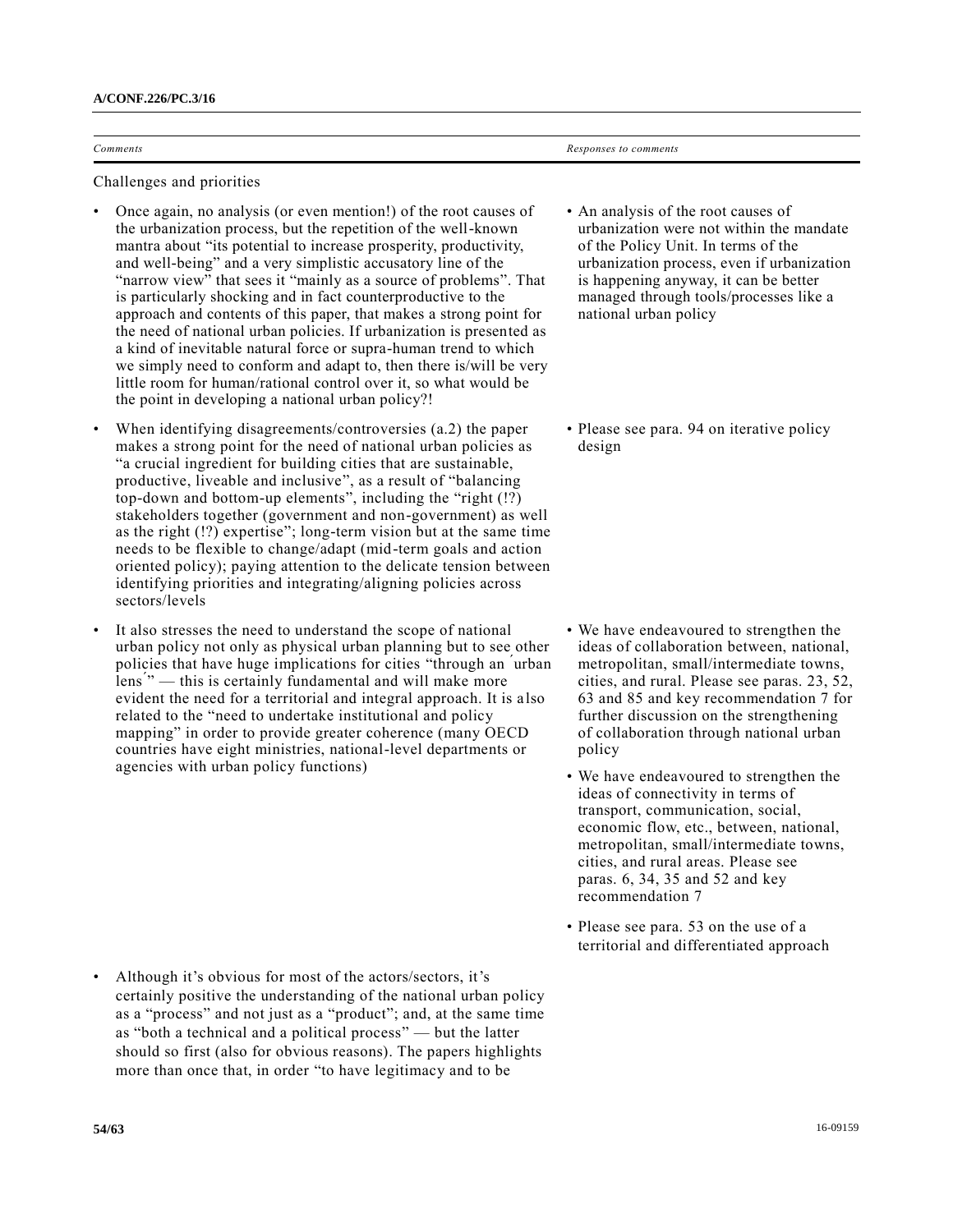| Comments                                                                                                                                                                                                                                                                                                                                                                                                                                                                                                                                                                                                                                                                                                                                                                                                                                                                                                                                                                 | Responses to comments                                                                                                                                                                                                                                                                                                                                                                                                                                                                                               |
|--------------------------------------------------------------------------------------------------------------------------------------------------------------------------------------------------------------------------------------------------------------------------------------------------------------------------------------------------------------------------------------------------------------------------------------------------------------------------------------------------------------------------------------------------------------------------------------------------------------------------------------------------------------------------------------------------------------------------------------------------------------------------------------------------------------------------------------------------------------------------------------------------------------------------------------------------------------------------|---------------------------------------------------------------------------------------------------------------------------------------------------------------------------------------------------------------------------------------------------------------------------------------------------------------------------------------------------------------------------------------------------------------------------------------------------------------------------------------------------------------------|
| implemented successfully, a large number of public and private<br>actors at all levels should be involved in the design,<br>implementation, and monitoring and evaluation of a national<br>urban policy and must believe that the policy process is open,<br>fair and transparent". Several mentions are also included about<br>the need to articulate subnational and local governments<br>(responsibilities/powers/resources)                                                                                                                                                                                                                                                                                                                                                                                                                                                                                                                                          |                                                                                                                                                                                                                                                                                                                                                                                                                                                                                                                     |
| This paper make a strong connection between the national urban<br>$\bullet$<br>policy and the Sustainable Development Goals: "national urban<br>policy can serve as key instrument to achieve Sustainable<br>Development Goals, in particular Goal 11 on Cities, Goal 6 on<br>Sanitation, and Goal 8 on Economic Development". Further on<br>(under the "priorities" section) the connection between the two is<br>stronger: "National urban policies constitute an important part of<br>any serious attempt to implement the Sustainable Development<br>Goals, not merely Goal 11. Most of the Sustainable Development<br>Goals have evident urban" (by the way, not just urban but<br>territorial) "dimensions and cannot be realized without addressing<br>what happens in cities" $(b.1, pp.17-18)$ . The paper includes a<br>useful although limited list of key themes/issues linked to national<br>urban policy in every Sustainable Development Goal (d.1, p.14) |                                                                                                                                                                                                                                                                                                                                                                                                                                                                                                                     |
| The short list of possible indicators or key criteria for a national<br>$\bullet$<br>urban policy includes the more or less classic mentions to land-<br>use efficiency, effective urban governance systems, productivity<br>and connectivity but no mention to any human rights and other<br>previous commitments (Habitat Agenda) $-$ i.e. need to track<br>land redistribution/access/security of tenure, evictions,<br>vacant/empty plots/buildings, recognize and support SPH,<br>measure the negative impacts of "development", etc.                                                                                                                                                                                                                                                                                                                                                                                                                               | • Please see key recommendation 1 which<br>recommends normative base of a<br>national urban policy should additionally<br>reflect existing international agreements<br>including the Universal Declaration of<br>Human Rights                                                                                                                                                                                                                                                                                       |
| It also stresses the need of a "strong communication strategy" and<br>$\bullet$<br>an "inclusive dialogue aiming to establish a consensus" $-$ but that<br>is presented in a very limited way to "introduce the process and<br>invite all to be involved" without mention of other relevant<br>criteria/conditions for substantive participation in the decision-<br>making process and the need of a permanent/institutionalized<br>space — clear rules, aiming to provide equal opportunities to<br>different actors, etc.                                                                                                                                                                                                                                                                                                                                                                                                                                             | • Please see paras. 23, 52, 63 and 85 and<br>key recommendation 7 for further<br>discussion on the strengthening of<br>collaboration through national urban<br>policy<br>• Please see para. 53 which suggests the<br>need for prioritizing the<br>institutionalization of mechanisms of<br>collaboration, such as councils,<br>commissions, working groups,<br>intergovernmental panels, etc.<br>• Please see paras. 85 and 86 which<br>consider the creation of enabling<br>environments for national urban policy |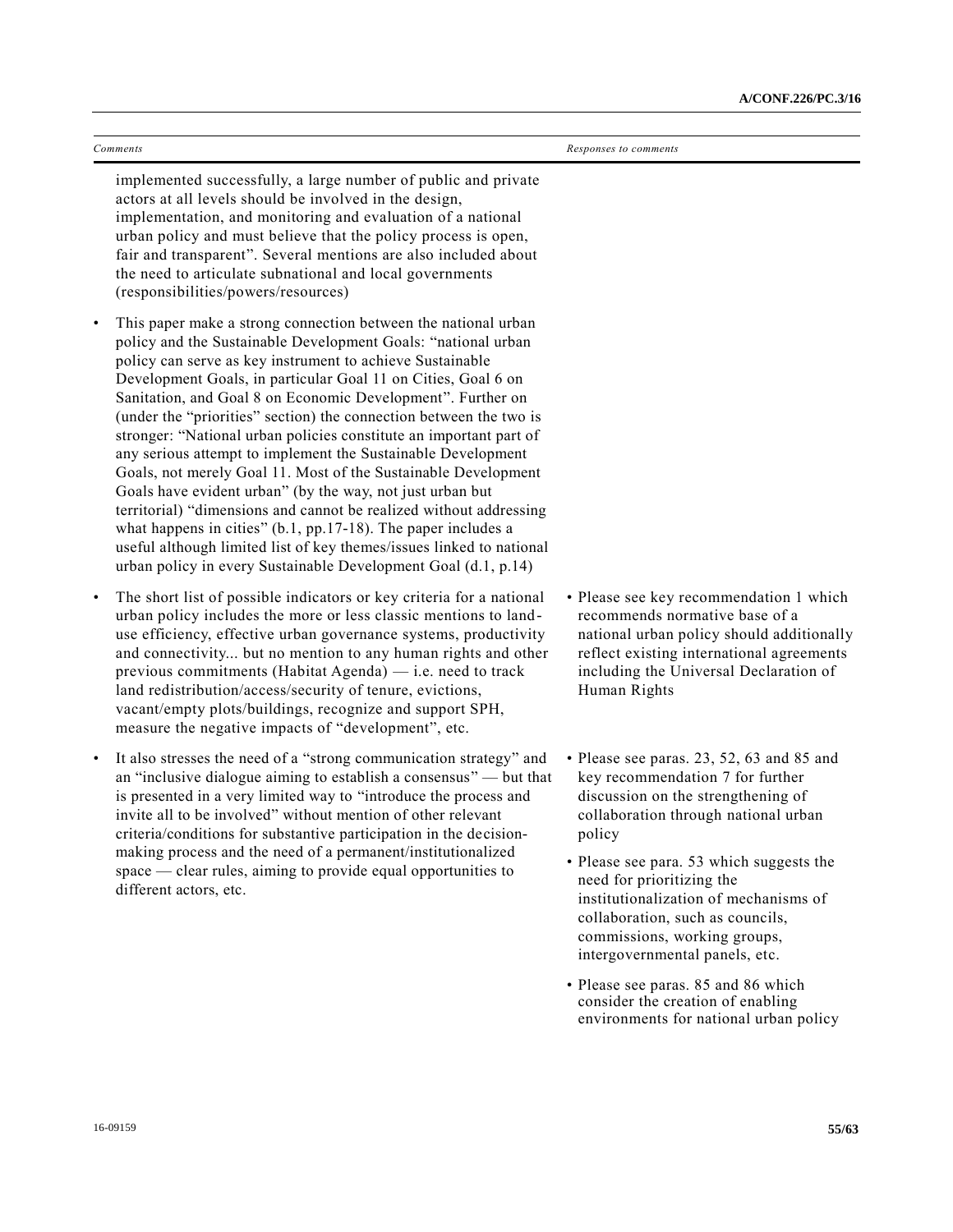| Comments  |                                                                                                                                                                                                                                                                                                                                                                                                                                                                                                                                                                                                                                                                                                                                                                                                                                                | Responses to comments                                                                                                                                                                                                                                                                                                                                                                     |
|-----------|------------------------------------------------------------------------------------------------------------------------------------------------------------------------------------------------------------------------------------------------------------------------------------------------------------------------------------------------------------------------------------------------------------------------------------------------------------------------------------------------------------------------------------------------------------------------------------------------------------------------------------------------------------------------------------------------------------------------------------------------------------------------------------------------------------------------------------------------|-------------------------------------------------------------------------------------------------------------------------------------------------------------------------------------------------------------------------------------------------------------------------------------------------------------------------------------------------------------------------------------------|
|           | It certainly surprising that the reader needs to wait until p. 18 to<br>actually know that "Improved quality of life is the ultimate aim"<br>of any national urban policy — there is no mention to "human<br>dignity" or human rights. Equally shocking, under the list of key<br>priorities: "promoting equitable opportunity in cities, addressing<br>urban poverty, segregation and inequality" is No. 4;<br>"considering safe and security" No. 7; "supporting cities' actions<br>for environmental sustainability" is No. 8 out of $10$ — while<br>"structuring the urban systems and the connectivity among<br>cities" and "facilitating urban policies and governance at a<br>metropolitan scale" came first on the list. Important recognition<br>of rural-urban continuum but kind of repeated and disconnected<br>in No. 3 and No. 5 | • Please see key recommendation 1 which<br>recommends normative base of a<br>national urban policy should additionally<br>reflect existing international agreements<br>including the Universal Declaration of<br>Human Rights. Key recommendation 6<br>also highlights the role of national urban<br>policy in safeguarding the interests and<br>rights of current and future generations |
| $\bullet$ | It includes a list of targets $(p. 21)$ related to the number of<br>countries developing/implementing/monitoring national urban<br>policy by 2020, 2025 and 2030 but no mention to the must-have<br>contents and methodology - including stakeholder participation<br>mechanisms in the process of developing a national urban<br>policy; it should also qualify that participation and add it to the<br>implementation and monitoring processes as well                                                                                                                                                                                                                                                                                                                                                                                       | See section V on suggestions for the<br>design and implementation of national<br>urban policy and para. 53 on the<br>institutionalization of participation                                                                                                                                                                                                                                |
|           | Implementation                                                                                                                                                                                                                                                                                                                                                                                                                                                                                                                                                                                                                                                                                                                                                                                                                                 |                                                                                                                                                                                                                                                                                                                                                                                           |
|           | b.1 Financial resources<br>Mention of "mechanism of value capture and sharing" without<br>any further details                                                                                                                                                                                                                                                                                                                                                                                                                                                                                                                                                                                                                                                                                                                                  | • The importance of communities is<br>discussed in box 1, point 3 and para. 72.<br>Financial mechanisms for national urban<br>policy are addressed in para. 95 but are<br>dealt with in more detail by Policy<br>Unit 5, Municipal finance                                                                                                                                                |
|           | No recognition of people's and communities' contributions to the<br>actual/potential implementation of urban policies and plans —<br>Again, promotion of "improved PPPs" without mention of social<br>actors                                                                                                                                                                                                                                                                                                                                                                                                                                                                                                                                                                                                                                   |                                                                                                                                                                                                                                                                                                                                                                                           |
| $\bullet$ | c.2 Monitoring mechanisms                                                                                                                                                                                                                                                                                                                                                                                                                                                                                                                                                                                                                                                                                                                                                                                                                      | • Point is taken and language will be                                                                                                                                                                                                                                                                                                                                                     |
|           | "Outcome monitoring may be linked to Sustainable<br>Development Goals reporting system" - should?!                                                                                                                                                                                                                                                                                                                                                                                                                                                                                                                                                                                                                                                                                                                                             | amended in the policy paper                                                                                                                                                                                                                                                                                                                                                               |
|           | "In this context, stakeholders can play an important role in<br>monitoring the impact of a national urban policy" - should!                                                                                                                                                                                                                                                                                                                                                                                                                                                                                                                                                                                                                                                                                                                    |                                                                                                                                                                                                                                                                                                                                                                                           |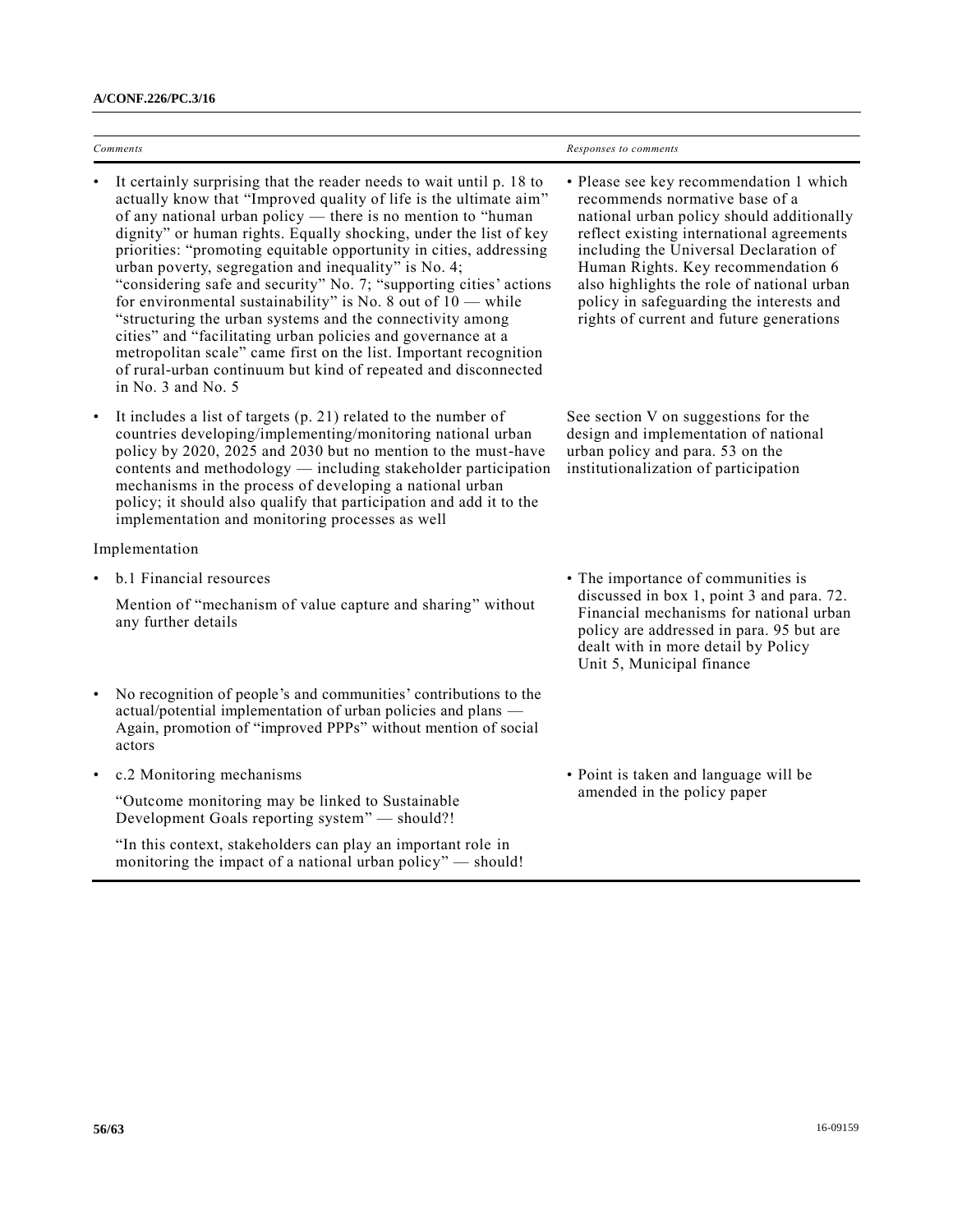## **Helpage International**

*Comments Reponses to comments*

General comments on all policy units frameworks

- Inclusive cities: signatories welcome the call for inclusive cities that recognize the primacy of the rights and well-being of residents over private economic interests and the overwhelming commodification of the city. As an increasing number of people grow old in an urban environment, cities must respond with policies and approaches that protect and promote our rights throughout our life course including into older age. This requires an awareness of the demographic trends impacting cities including the reality of rapidly ageing urban populations. A social perspective on streets, public spaces, housing and infrastructure, demands that we create supportive and inclusive environments and communities that encourage healthy living, social and intergenerational interaction, access to a diversity of flexible income generating opportunities and build resilience to climate change and emergencies
- Collective rights to the city: The overwhelming privatization, marketization and commodification of public space undermines collective rights to the city to the detriment of those who are already marginalized due to poverty or discrimination based on their gender, age, ethnic origin, sexuality, disability or other characteristics. The devaluation of older people's livelihoods and participation in the informal economy further marginalizes our voices from decision making
- The city as a social construct: The conceptualization of the city as not only a physical space, but a social construct that locates individuals in a particular context is welcomed. Ageist attitudes and systematic forms of discrimination act to marginalize our participation, devalue our presence and challenge our right to the city as both a physical and social space as we grow older
- Hostile spaces: as discussed in the papers, cities are often hostile to older people and those living with disabilities, particularly when using public transportation and inhabiting public space. The solution to this challenge must go beyond simply providing physical access to these spaces but must also challenge those rules and norms that prioritize private economic interests, encourage the flow of pollution generating traffic and risk our safety and security. Reprioritizing our streets and public spaces to protect and promote the rights of all residents throughout their lives, whether they be children, people living with disabilities, older people or adults in or out of work, requires a redefinition of the purpose of the city

• Thank you for the comments and we consider all these themes as very relevant and have endeavoured to embed them within the policy paper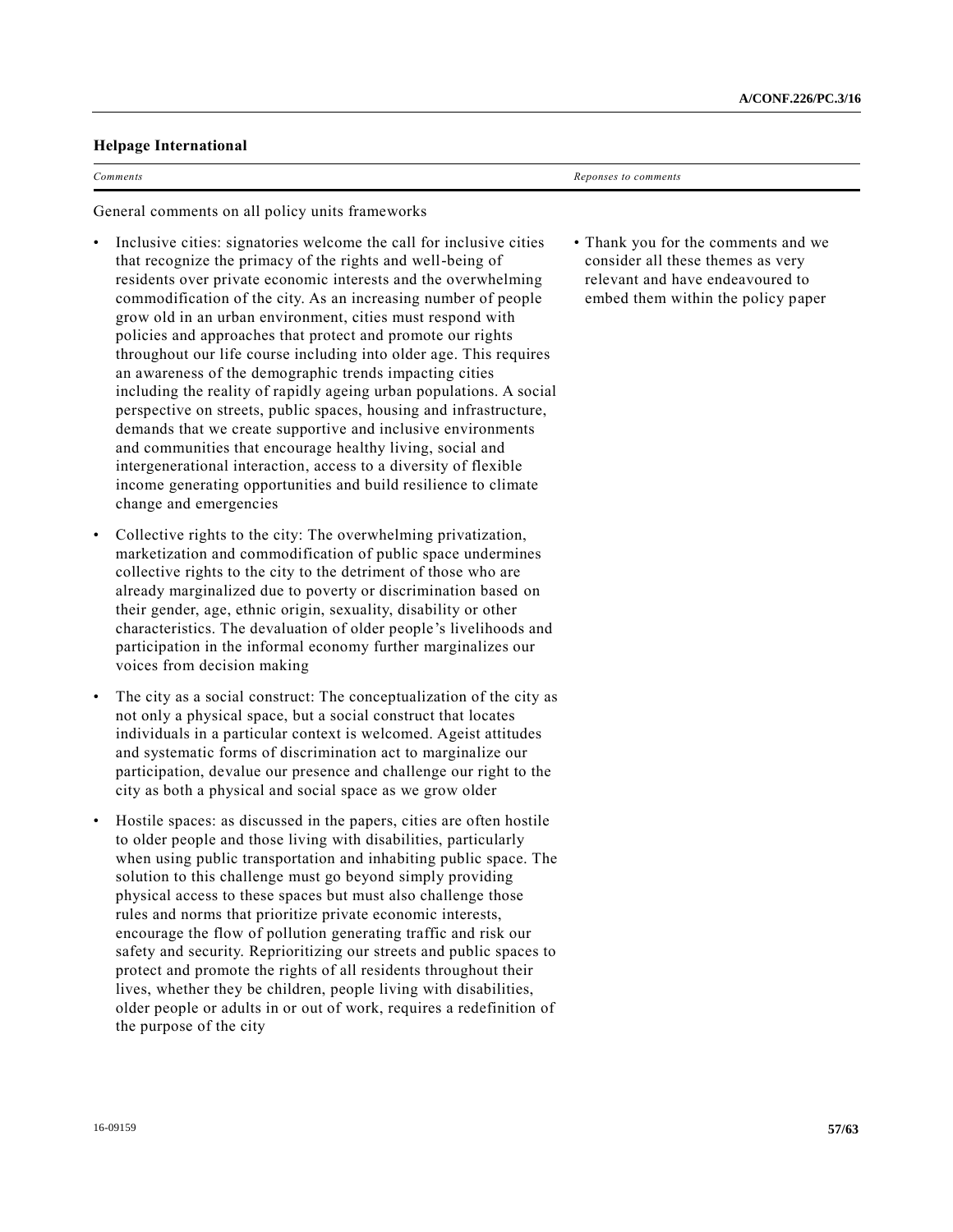| Comments                                                                                                                                                                                                                                                                                                                                                                                                                                                                                                                                                                                                                                                                                                                                                                                                                                                                                                                                                                                                            | Reponses to comments |  |
|---------------------------------------------------------------------------------------------------------------------------------------------------------------------------------------------------------------------------------------------------------------------------------------------------------------------------------------------------------------------------------------------------------------------------------------------------------------------------------------------------------------------------------------------------------------------------------------------------------------------------------------------------------------------------------------------------------------------------------------------------------------------------------------------------------------------------------------------------------------------------------------------------------------------------------------------------------------------------------------------------------------------|----------------------|--|
| Participation: to deliver these changes to our cities, full<br>participation and inclusion in local decision making throughout<br>our lives is vital. The reality of rapidly ageing urban populations<br>further supports the need for the meaningful participation of older<br>people in decision making to ensure that our cities protect and<br>promote all of our rights throughout our lives and into our older<br>age. A failure by local authorities and stakeholders to make<br>inclusive and accountable decisions has led to cities dominated<br>by private economic interests, pollution generating traffic, poorly<br>managed and disruptive regeneration programmes and<br>inhospitable urban spaces and streets. City residents face multiple<br>forms of intersecting discriminations, the impacts of which<br>accumulate in older age, and so our cities, through local<br>government, policy makers, planners and stakeholders must play<br>a positive role in protecting and promoting our rights |                      |  |

| Section                                                  | Page Number | Comments/input                                                                                                                                                                                                                                                                                                                                                                                                                                                                                              | Reponses to comments                                                                                                               |
|----------------------------------------------------------|-------------|-------------------------------------------------------------------------------------------------------------------------------------------------------------------------------------------------------------------------------------------------------------------------------------------------------------------------------------------------------------------------------------------------------------------------------------------------------------------------------------------------------------|------------------------------------------------------------------------------------------------------------------------------------|
| a.2 Disagreements/controversies                          | 11          | • 7. Designing the governance of<br>the process of formulating,<br>implementing and monitoring a<br>national urban policy: if the<br>national urban policy is to have<br>legitimacy and to be<br>implemented successfully, a<br>large number of public (private<br>and civil society actors) at all<br>levels who will be involved in<br>the design, implementation and<br>monitoring and evaluation of a<br>national urban policy must<br>believe that the policy process<br>is open, fair and transparent | • Please see section IV on<br>key actors for actions                                                                               |
| d.2 List of other indicators to be<br>taken into account | 15          | • Other examples of indicators:<br>employment                                                                                                                                                                                                                                                                                                                                                                                                                                                               | • Thank you for the<br>comment                                                                                                     |
| b.2 List of key priorities                               | 20          | • 6. Promoting a territorial and<br>differentiated approach by []<br>Particularly, empowering local<br>governments (and<br>communities) through<br>(participatory) planning []                                                                                                                                                                                                                                                                                                                              | • Thank you for the<br>comment, we have<br>highlighted the need for<br>a territorial and<br>differentiated approach<br>in para. 53 |

# **Institute for Global Environmental Strategies**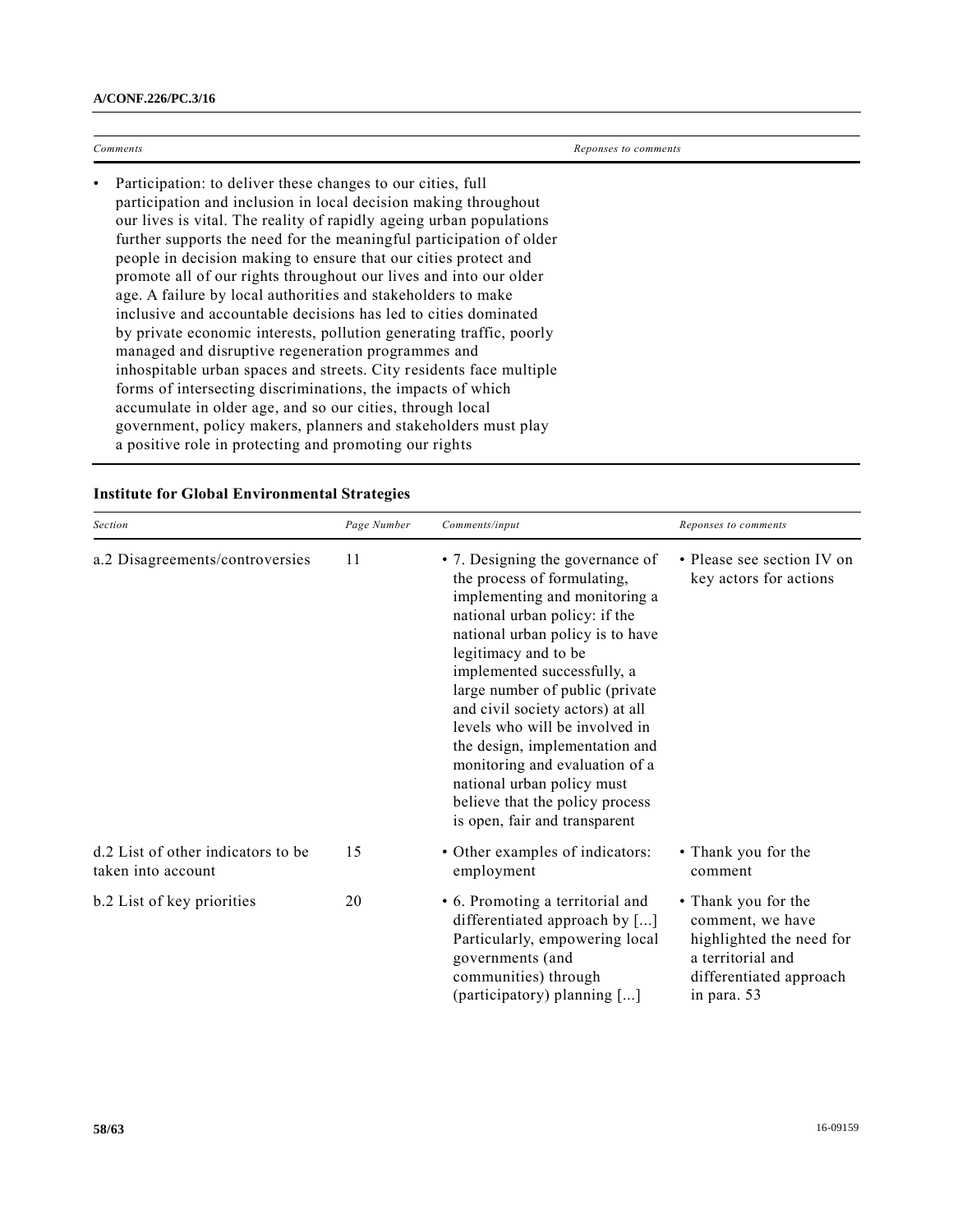| <b>Section</b>              | Page Number | Comments/input                                                                                                                                                               | Reponses to comments                                                                           |
|-----------------------------|-------------|------------------------------------------------------------------------------------------------------------------------------------------------------------------------------|------------------------------------------------------------------------------------------------|
|                             |             | • 8. Supporting cities' actions for<br>environmental sustainability,<br>particularly controlling<br>pollution (managing waste)<br>and climate mitigation (and)<br>adaptation | • Please see paras. $33, 53,$<br>63 and 81 for reference<br>to empowering local<br>governments |
|                             |             |                                                                                                                                                                              | • Environmental<br>sustainability is<br>referenced in para. 43                                 |
| c. List of external factors | 20          | • Market environment (i.e.,<br>available finance for<br>technologies)                                                                                                        | • The importance of<br>improving the business<br>environment is<br>mentioned in para. 5        |

# **Earth System Governance Project**

| Comments  |                                                                                                                                                                                                                         | Responses to comments                                                                              |  |
|-----------|-------------------------------------------------------------------------------------------------------------------------------------------------------------------------------------------------------------------------|----------------------------------------------------------------------------------------------------|--|
|           | The policy brief provide a large variety of relevant Sustainable<br>Development Goals. However Goal 14 is not listed. Goal 14 refers to<br>the "conserve and sustainably use the oceans, seas and marine<br>resource's" | • Goal 14 has been added into<br>the list of relevant Sustainable<br>Development Goals and targets |  |
| $\bullet$ | However, target 14.1 and 14.b refer also to relevant aspects                                                                                                                                                            |                                                                                                    |  |
|           | 14.1: by 2025, prevent and significantly reduce marine pollution of<br>all kinds, in particular from land-based activities, including marine<br>debris and nutrient pollution                                           |                                                                                                    |  |
|           | 14.b: provide access for small-scale artisanal fishers to marine<br>resources and markets                                                                                                                               |                                                                                                    |  |
| $\bullet$ | Therefore Goal 14 and the above listed targets should be incorporated<br>into the policy brief                                                                                                                          |                                                                                                    |  |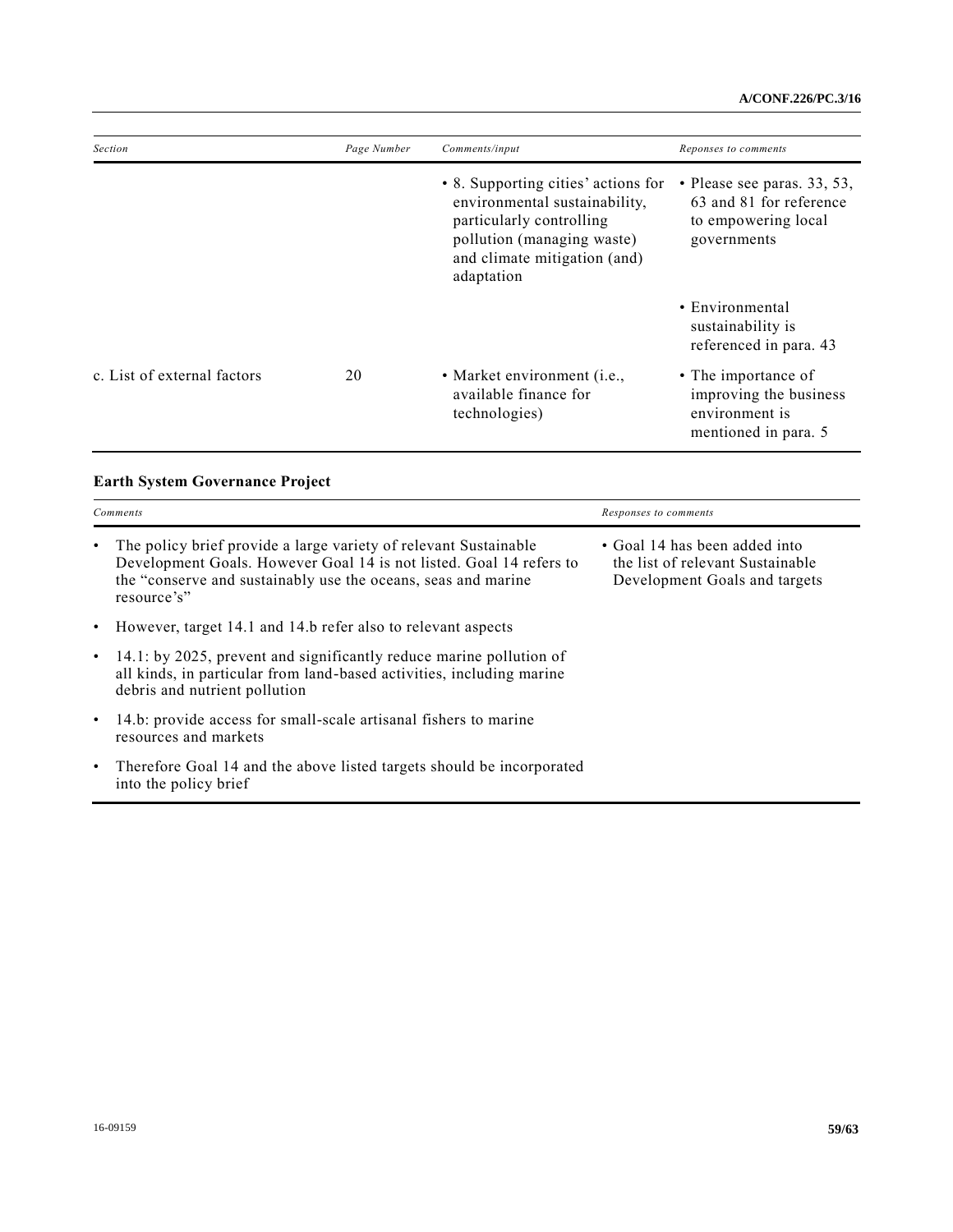## **World Future Council**

*Comments Reponses to comments*

Rationale:

- The Habitat III policy paper framework 3 on national urban policy as well as many other policy paper frameworks already recognize the existing gap between national and local policy making and the lack of good communication, coordination and consistency between these two levels of government. The inability of local actors to have a formal voice at the national level is in fact a critical limiting factor for the effective transition towards a more sustainable urban future
- As already extensively described in the Habitat III policy paper framework III, the creation of national urban policies would help to mitigate the fragmentation among different levels of governance, to align "sectorial polices that affect urban areas" and develop "an enabling institutional environment"

## Comment:

In section 3.a.1 of the Habitat III policy paper framework 3, recommendation No. 3 suggests "Creating a National vision/strategy for urban policies, with clear objectives, targets, responsible institutions and implementation and monitoring mechanisms". However, greater emphasis should be given to the need to create a specific commission or institution to coordinate the design and implementation of these national urban policies. The World Future Council (WFC) therefore suggests to recommend the establishment of a national urban policy commissions (NUPC), and include this point as a separate recommendation in the list. Such cross-ministerial commissions would be led by the national government and would help to bridge incompatibilities between local and national legislations and hence help the effective and consistent implementation of national programmes within the local context (e.g. sustainability programmes). national urban policy Commissions would be the institutional platform for the design as well as the implementation and monitoring of national urban policies

Specific suggested additions to the text:

In section 3.a.1, the following point should be added to the list of action-oriented recommendations:

4. Create national urban policy Commissions in charge of designing, implementing and monitoring national urban policies and coordinating collaboration and communication across government departments and across levels of government

• Thank you for the comment and the elaboration on the need for an institutional body to guide the national urban policy process. The Policy Unit feels that this is an important way to achieve the institutionalization of participation of national urban policy that is strongly recommended in the paper in various places throughout. Please particularly see para. 29 and the final point in para. 53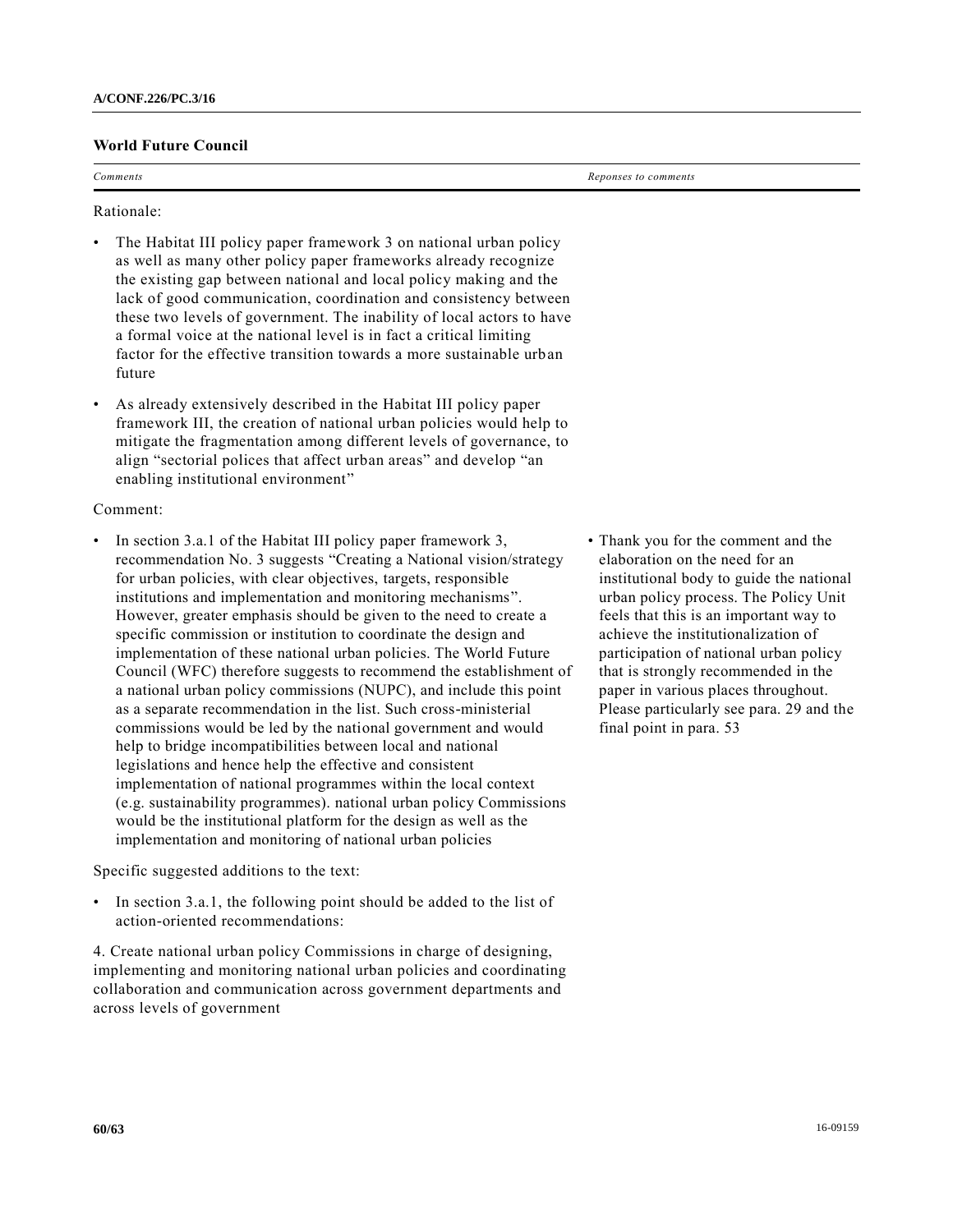*Comments Reponses to comments*

Further background:

• Key benefits related to the creation of national urban policy commissions (NUPC) include:

(a) Improve coordination across levels of governments, especially between national and municipal level;

(b) Improve consistency between levels of government to ensure coherence between different policies in particular between national, regional and municipal policies;

(c) Empower local authorities to take action and give them the appropriate political mandate and financial resources to carry out the needed transformations, in line with national and international priorities and guidelines

(d) Strengthen political commitment for sustainable urbanization and promote mobilization of all relevant stakeholders;

(e) Foster cooperation among jurisdictions and cities across the country;

(f) Create a unified national vision for urban development;

(g) Mitigate the short-termism of politics by creating a body that ensures continuity throughout different political mandates and ensures coherent, continual and long-term political commitment for cities;

(h) Reinforce the understanding of urban matters and necessary national policies interventions;

(i) Promote capacity-building needed to enable governments and administrative bodies to work across departments and across levels of government;

(j) Balance the development across urban, peri-urban and rural areas and strengthen linkages between urban and rural areas and coordination between city centres and surrounding metropolitan areas;

(k) Ensure adequate implementation of national policies at the local level;

(l) Supervise monitoring and ensure appropriate feedback is delivered from cities to the national government in order to carry out necessary improvements and policy changes.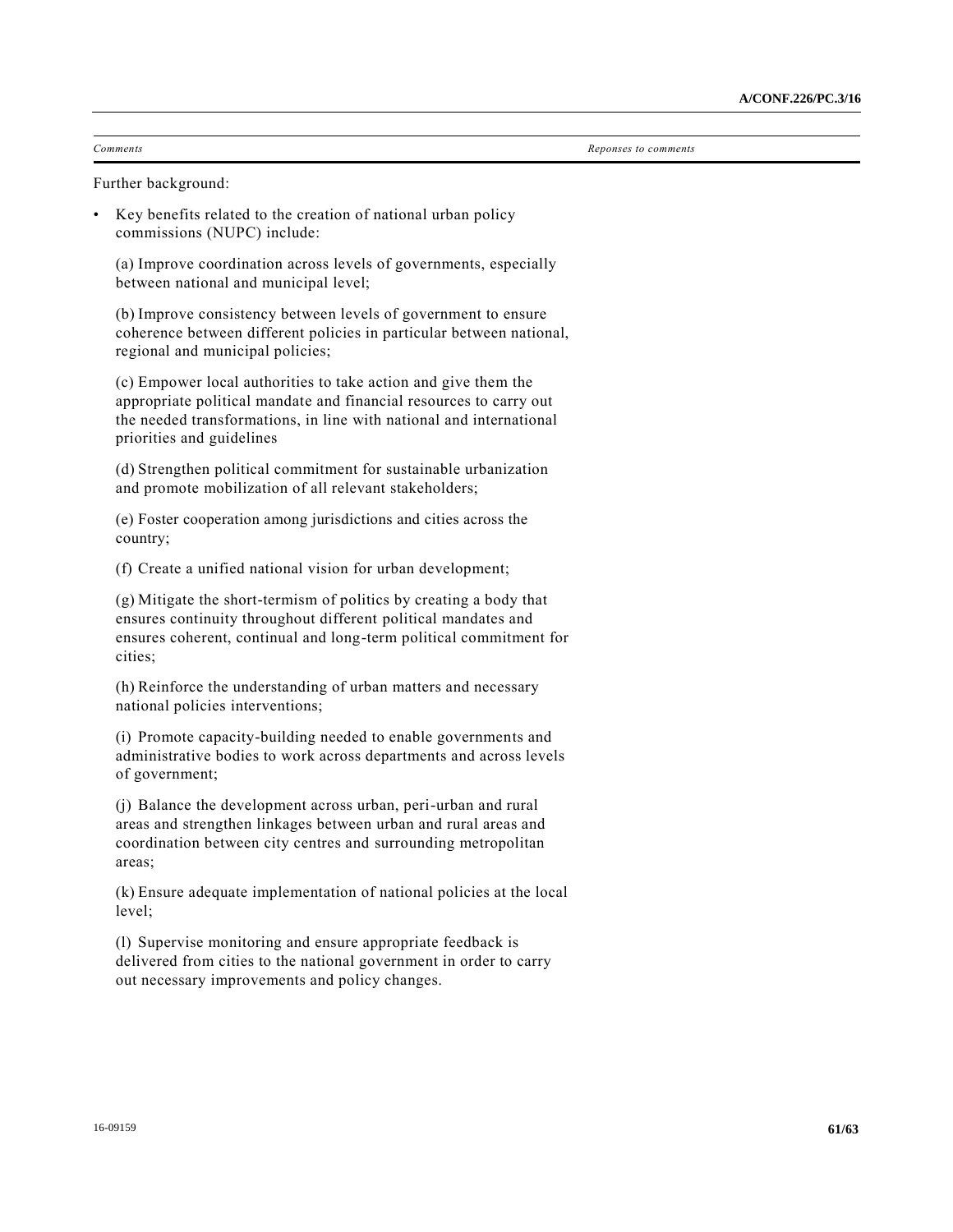|           | Comments                                                                                                                                                                                                                                                                                                              | Reponses to comments |  |  |
|-----------|-----------------------------------------------------------------------------------------------------------------------------------------------------------------------------------------------------------------------------------------------------------------------------------------------------------------------|----------------------|--|--|
|           | Examples of existing governmental bodies in charge of coordinating<br>national urban policies:                                                                                                                                                                                                                        |                      |  |  |
|           | Australian Minister for Cities and the Environment<br>http://theconversation.com/urban-policy-could-the-federal-<br>government-finally-get-cities-47858<br>http://www.directory.gov.au/directory?ea0 1f99 120.&organization<br>alRole&845a bec8-a7f2-4edc-a24f-b8886288b936                                           |                      |  |  |
|           | United Kingdom Minister for Cities<br>http://www.theworkfoundation.com/blog/517/UK-Minister-for-<br>Cities https://www.gov.uk/government/ministers/minister-of-state-<br>for-cabinet-office- -2#previous-holders-of-this-role                                                                                         |                      |  |  |
|           | Brazilian Ministry of Cities https://en.wikipedia.org/wiki/Ministry<br>of Cities                                                                                                                                                                                                                                      |                      |  |  |
|           | World Future Council Reports highlighting the lack of coordination<br>across government levels and the need for coordination bodies for<br>improved multi-level governance:                                                                                                                                           |                      |  |  |
|           | H. Girardet, S. Schurig, A. Leidreiter and F. Woo, "Towards the<br>Regenerative City," World Future Council, Hamburg, 2013.<br>http://www.worldfuturecouncil.org/fileadmin/user_upload/PDF/To<br>wards_Re generative_Cities_web_01.pdf                                                                                |                      |  |  |
| $\bullet$ | F. Woo, J. Wortmann, S. Schurig and A. Leidreiter, "Regenerative<br>Urban Development: A Roadmap to the City We Need," World<br>Future Council, Hamburg, 2014.<br>http://www.worldfuturecouncil.org/fileadmin/user_upload/PDF/WF<br>C Report 2014 Regenerative Urban Development A Roadmap<br>to_the_City_We_Need.pdf |                      |  |  |
|           | World Future Council, "Imagine a Regenerative City," World<br>Future Council, Hamburg, 2014.<br>http://www.worldfuturecouncil.org/fileadmin/user_upload/Climate<br>and_Energy/Cities/Imagine_A_Regenerative_City_-<br>FCF_Report_2014_-_digital.pdf                                                                   |                      |  |  |

## **International Organization for Migration**

Policy Unit 3 would like to sincerely thank the International Organization for Migration for its extensive and valuable comments. Please see para. 30 which has been added to illustrate the importance of the challenges of migration and para. 53 which lists migration as a key priority for national urban policy.